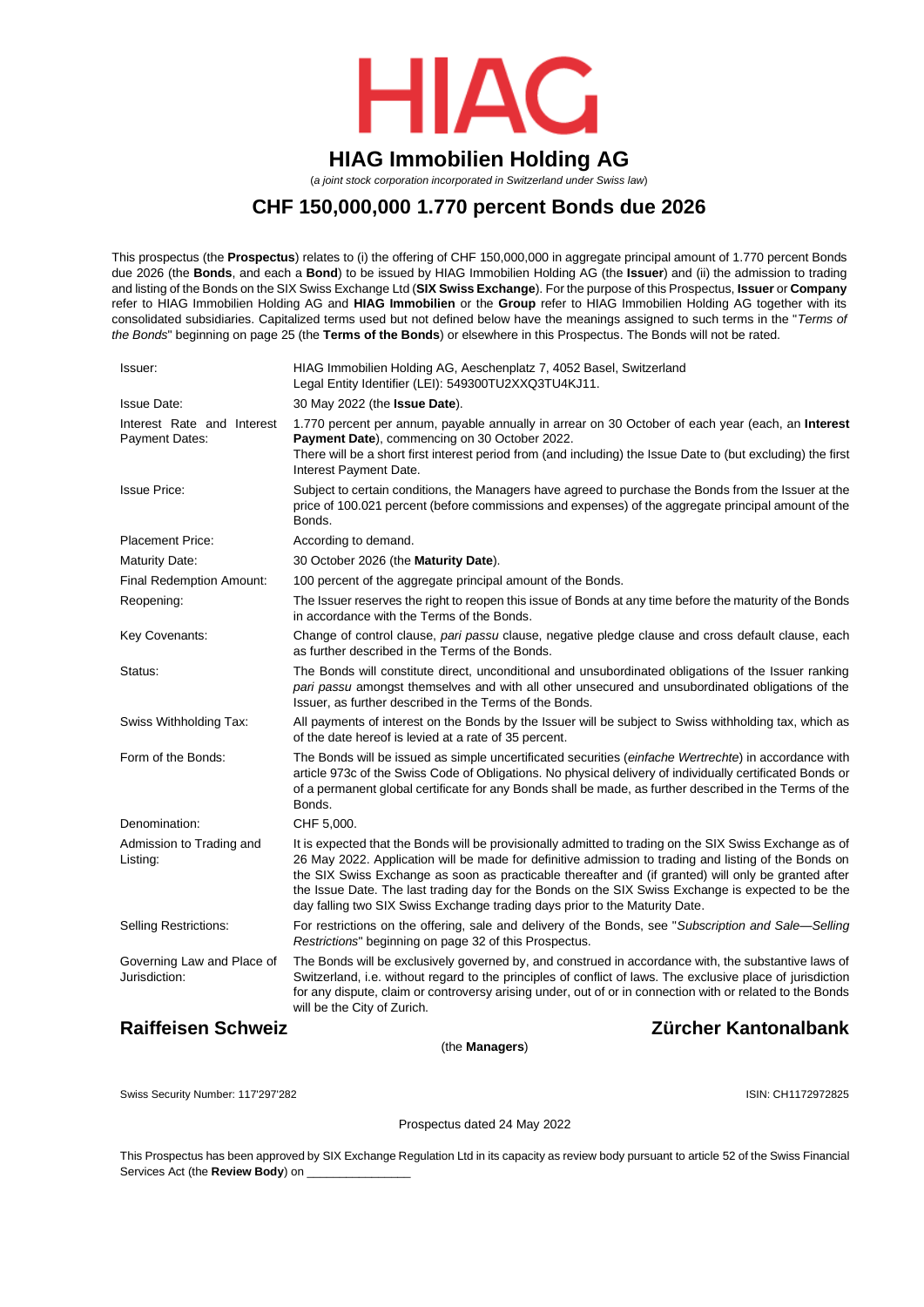## **Important Information**

<span id="page-1-0"></span>**This Prospectus will not be updated for any developments that occur after its date. In particular, this Prospectus is not required to be updated as of the date of any approval by the Review Body. Consequently, neither the delivery of this Prospectus nor the offering, sale or delivery of any Bonds shall in any circumstances imply that the information contained herein concerning the Issuer is correct at any time subsequent to the date hereof or that any other information supplied in connection with the issue of the Bonds is correct as of any time subsequent the date indicated in the document containing the same.**

This Prospectus has been prepared by the Issuer solely for use in connection with the offering of the Bonds and for the admission to trading and listing of the Bonds on the SIX Swiss Exchange and the Issuer has not authorized the use of this Prospectus for any other purpose.

This Prospectus is to be read in conjunction with all documents incorporated by reference herein. This Prospectus shall be read and construed on the basis that such documents are incorporated into and form part of this Prospectus. See "*About this Prospectus—Documents Incorporated by Reference*" on page [9](#page-8-0) of this Prospectus.

**An investment in the Bonds will involve certain risks, including the risk that Holders will lose their entire investment in the Bonds. For a discussion of certain risks that potential investors should carefully consider before deciding to invest in any Bonds, see "***Material Risks***" beginning on page [11](#page-10-0) of this Prospectus.**

No person is or has been authorized by the Issuer or the Managers to give any information or to make any representation not contained in or not consistent with this Prospectus or any other information supplied in connection with the Bonds and, if given or made, such information or representation must not be relied upon as having been authorized by the Issuer or the Managers.

Neither this Prospectus nor any other information supplied in connection with the Bonds (i) is intended to provide the basis of any credit or other evaluation or (ii) should be considered as a recommendation by the Issuer or the Managers that any recipient of this Prospectus or any other information supplied in connection with the Bonds should purchase any Bonds. Each potential investor contemplating purchasing any Bonds should make its own independent investigation of the financial condition and affairs, and its own appraisal of the creditworthiness, of the Issuer. Neither this Prospectus nor any other information supplied in connection with the issue of the Bonds constitutes an offer or invitation by or on behalf of the Issuer, or the Managers to any person to subscribe for or to purchase any Bonds.

## **The Managers**

The Managers have not verified the information contained herein. Additionally, no representation, warranty or undertaking, express or implied, is made and no responsibility or liability is accepted by the Managers as to the accuracy or completeness of the information contained or incorporated by reference herein or any other information provided by the Issuer in connection with the Bonds.

To the fullest extent permitted by law, the Managers accept no responsibility whatsoever for the contents of this Prospectus or for any other statement, made or purported to be made by the Managers or on their behalf in connection with the Issuer or the issuance, offering and admission to trading or listing of the Bonds. The Managers accordingly disclaim all and any liability whether arising in tort or contract or otherwise (save as referred to above) that they might otherwise have in respect of this Prospectus or any such statement.

The Managers and certain of their respective affiliates have provided, and/or may provide in the future, investment banking, commercial banking, advisory and other financial services for the Issuer and its affiliates in the ordinary course of business for which they have received and will receive customary fees and reimbursement of expenses.

Furthermore, in the ordinary course of their business activities, the Managers and their respective affiliates may make or hold a broad array of investments and actively trade debt and equity securities (or related derivative securities) and financial instruments (which may include bank loans and/or credit default swaps) for their own account and for the accounts of their customers and may, at any time, hold long or short positions in such investments and securities. Such investment and securities activities may involve the securities and/or instruments of the Issuer. The Managers and their respective affiliates may also make investment recommendations and/or publish or express independent research views in respect of such securities or instruments and may at any time hold (for their own account or for the account of their customers), or recommend to clients that they acquire, long and/or short positions in such securities and instruments.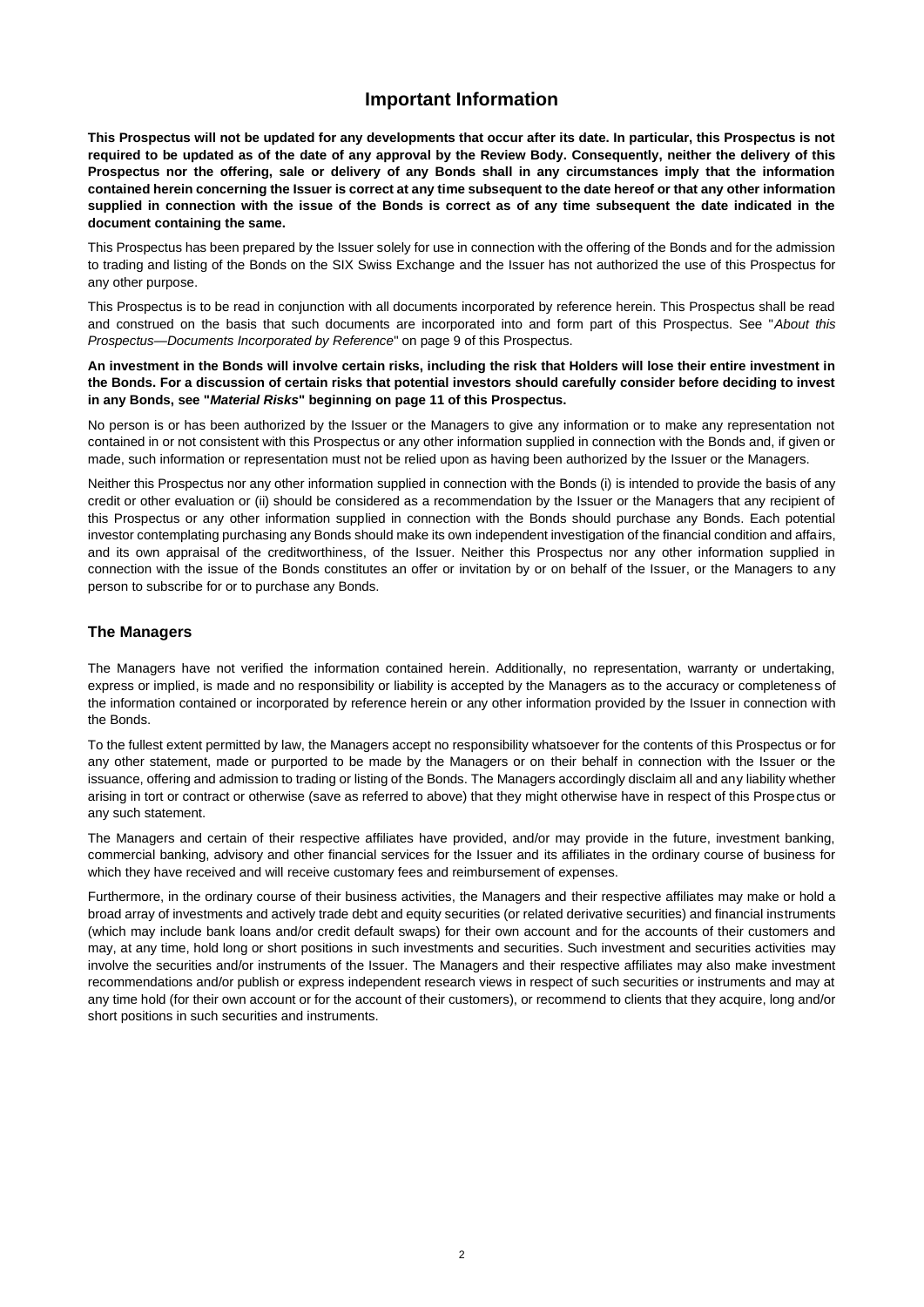## **Notice to Investors**

<span id="page-2-0"></span>This Prospectus does not constitute an offer to sell or the solicitation of an offer to buy any Bonds in any jurisdiction to any person to whom it is unlawful to make an offer or solicitation in such jurisdiction. The distribution of this Prospectus and the offer or sale of the Bonds may be restricted by law in certain jurisdictions. Neither the Issuer nor the Managers represent that this Prospectus may be lawfully distributed, or that any Bonds may be lawfully offered, in compliance with any applicable registration or other requirements in any such jurisdiction, or pursuant to an exemption available thereunder, or assume any responsibility for facilitating any such distribution or offering. In particular, no action has been taken by the Issuer or the Managers that is intended to permit a public offering of any Bonds or distribution of this Prospectus in any jurisdiction where action for that purpose is required other than Switzerland. Accordingly, no Bonds may be offered or sold, directly or indirectly, and neither this Prospectus nor any advertisement or other offering material may be distributed or published in any jurisdiction, except under circumstances that will result in compliance with any applicable laws and regulations. Persons into whose possession this Prospectus or any Bonds may come must inform themselves about, and observe, any such restrictions on the distribution of this Prospectus and the offering and sale of Bonds. In particular, there are restrictions on the offer, sale and delivery of the Bonds and the distribution of this Prospectus in the United States of America (the **United States** or the **U.S.**) and to United States persons, the European Economic Area (the **EEA**) and the United Kingdom (the **UK**). See "*Subscription and Sale—Selling Restrictions*" beginning on page [32](#page-31-0) of this Prospectus.

#### **United States**

The Bonds have not been and will not be registered under the U.S. Securities Act of 1933, as amended (the **Securities Act**) and are subject to U.S. tax law requirements. Subject to certain exceptions, the Bonds may not be offered, sold or delivered within the United States or to or for the account or benefit of U.S. persons (as such terms are defined in Regulation S under the Securities Act (**Regulation S**)).

#### **Notice to Potential Investors in the EEA**

This Prospectus is an advertisement and not a prospectus for the purposes of Regulation (EU) 2017/1129, as amended (the **Prospectus Regulation**).

#### **Notice to Potential Investors in the UK**

This Prospectus is an advertisement and not a prospectus for the purposes of the Prospectus Regulation as it forms part of domestic law by virtue of the European Union (Withdrawal) Act 2018.

### **Switzerland – No Basic Information Document (***Basisinformationsblatt***)**

In accordance with article 59(1) of the FinSA and article 86(3) of the Swiss Financial Services Ordinance of 6 November 2019, no Basic Information Document is required for, and no Basic Information Document has been or will be prepared for, the offering of the Bonds.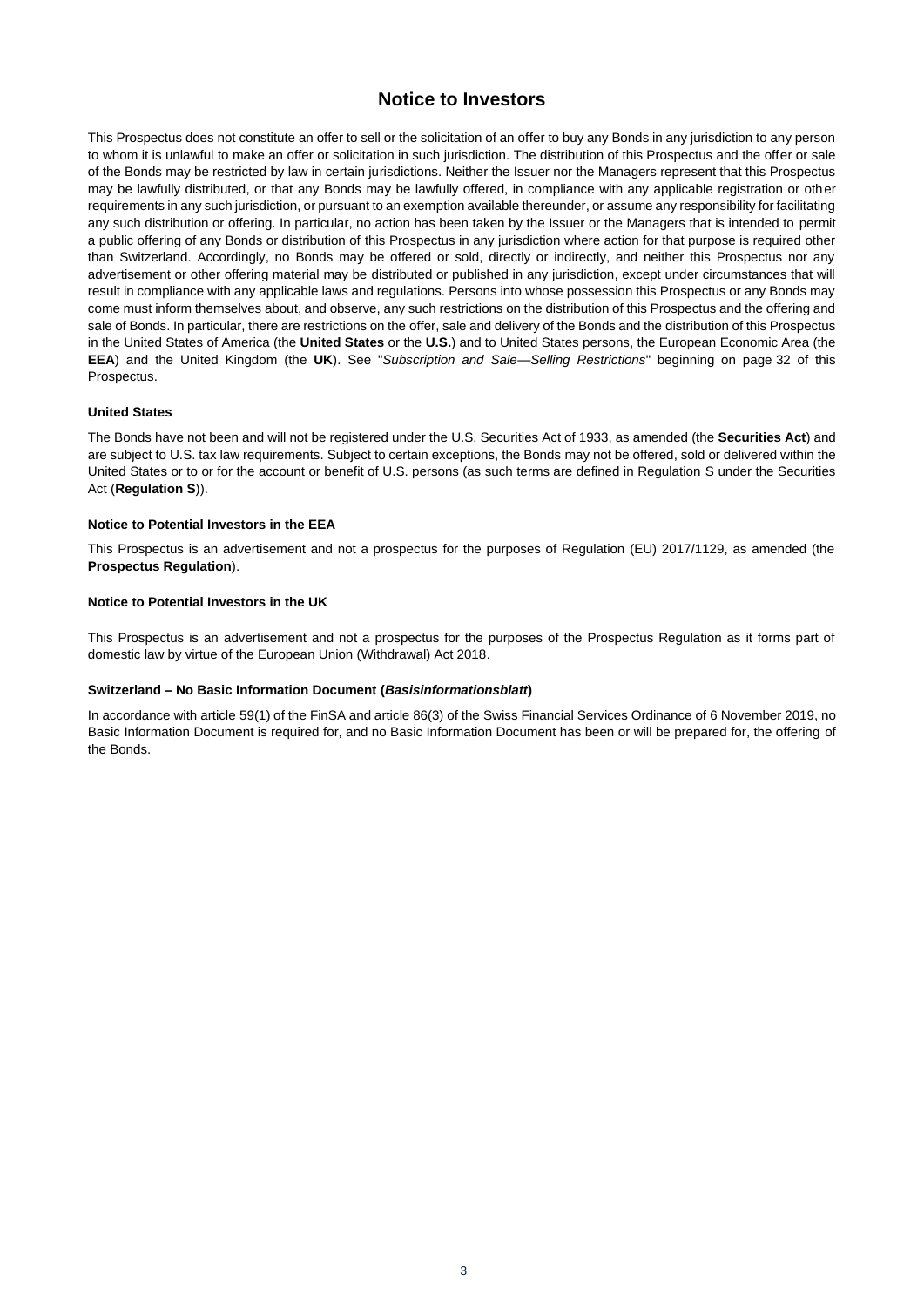# **Table of Contents**

<span id="page-3-0"></span>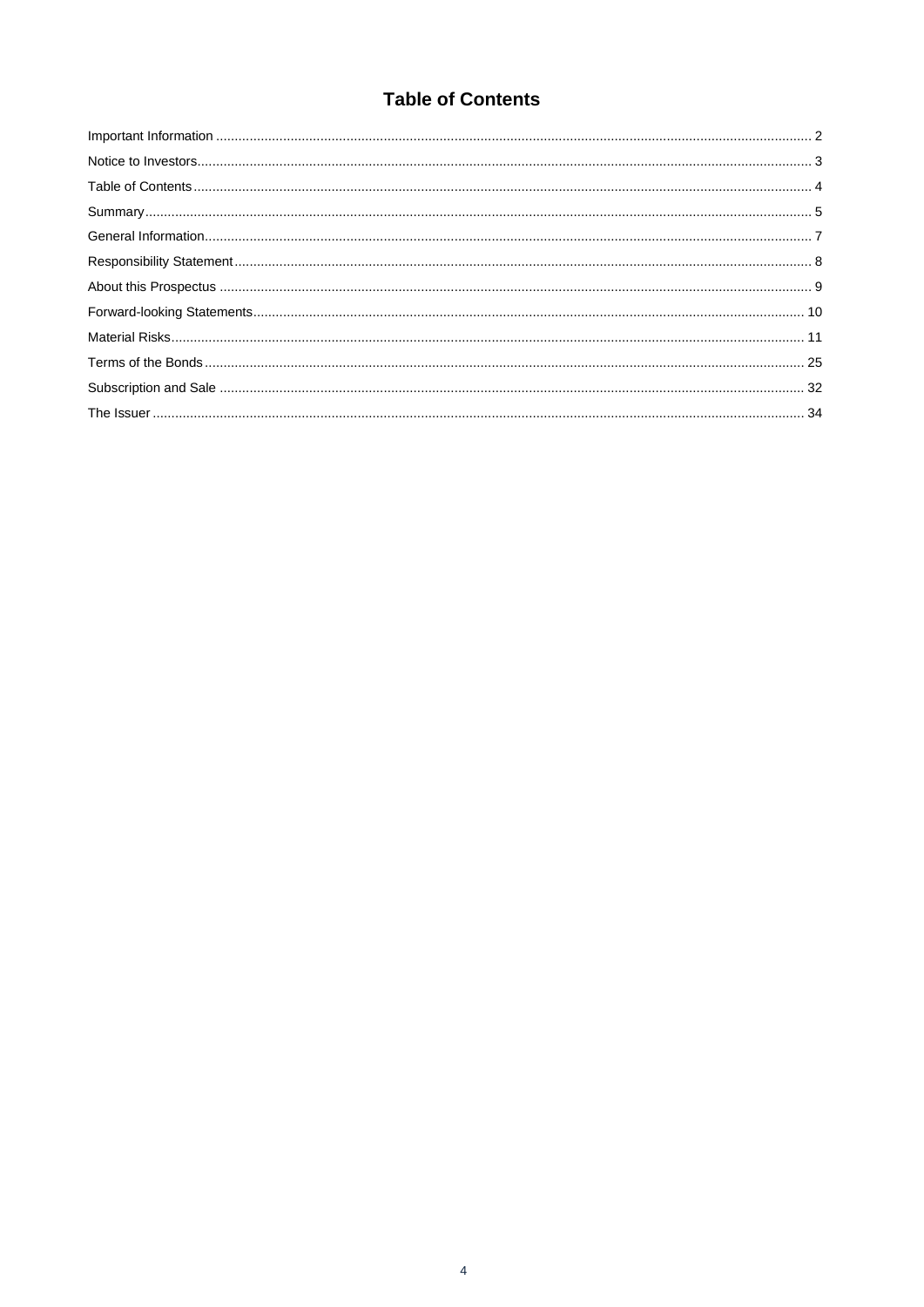## **Summary**

<span id="page-4-0"></span>**This summary should be read as an introduction to this Prospectus. Any decision to invest in the Bonds should be based on a consideration of this Prospectus as a whole and not only this summary, including any documents incorporated by reference into this Prospectus. Potential investors in the Bonds should be aware that liability under article 69 of the FinSA for any false or misleading information contained in this summary is limited to any such information that is false or misleading when read together with, or that is inconsistent with, the other parts of this Prospectus.**

#### **A. Information on the Issuer**

| Issuer:                                                         | HIAG Immobilien Holding AG.                                                                                                                                                                                                                                                                            |
|-----------------------------------------------------------------|--------------------------------------------------------------------------------------------------------------------------------------------------------------------------------------------------------------------------------------------------------------------------------------------------------|
|                                                                 | The Issuer is a company limited by shares (Aktiengesellschaft) organized under the laws of<br>Switzerland, with its registered office at Aeschenplatz 7, 4052 Basel, Switzerland. For more<br>information on the Issuer and its business, see "The Issuer" beginning on page 34 of this<br>Prospectus. |
| Issuer's Legal Entity Identifier 549300TU2XXQ3TU4KJ11<br>(LEI): |                                                                                                                                                                                                                                                                                                        |
| Issuer's auditor:                                               | Ernst & Young AG, Aeschengraben 7, 4051 Basel, Switzerland.                                                                                                                                                                                                                                            |

## **B. Information on the Terms of the Bonds**

| Bonds:                                              | CHF 150,000,000 1.770 percent Bonds due 2026.                                                                                                                                                                                                                                                                                                                   |
|-----------------------------------------------------|-----------------------------------------------------------------------------------------------------------------------------------------------------------------------------------------------------------------------------------------------------------------------------------------------------------------------------------------------------------------|
| <b>Issue Date:</b>                                  | 30 May 2022                                                                                                                                                                                                                                                                                                                                                     |
| <b>Maturity Date:</b>                               | 30 October 2026                                                                                                                                                                                                                                                                                                                                                 |
| <b>Final Redemption Amount:</b>                     | 100 percent of the aggregate principal amount of the Bonds.                                                                                                                                                                                                                                                                                                     |
| Interest Rate and Interest<br><b>Payment Dates:</b> | 1.770 percent per annum, payable annually in arrear on 30 October of each year,<br>commencing on 30 October 2022.                                                                                                                                                                                                                                               |
|                                                     | There will be a short first interest period from (and including) the Issue Date to (but excluding)<br>the first Interest Payment Date.                                                                                                                                                                                                                          |
| Denomination:                                       | CHF 5,000.                                                                                                                                                                                                                                                                                                                                                      |
| Status:                                             | The Bonds constitute direct, unconditional and unsubordinated obligations of the Issuer<br>ranking pari passu amongst themselves and with all other unsecured and unsubordinated<br>obligations of the Issuer, as further described in the Terms of the Bonds.                                                                                                  |
| Form of the Bonds:                                  | The Bonds will be issued as simple uncertificated securities (einfache Wertrechte) in<br>accordance with article 973c of the Swiss Code of Obligations. No physical delivery of<br>individually certificated Bonds shall be made, as further described in the Terms of the Bonds.                                                                               |
| Reopening:                                          | The Issuer reserves the right to reopen this issue of Bonds at any time before the maturity of<br>the Bonds in accordance with the Terms of the Bonds.                                                                                                                                                                                                          |
| Key Covenants:                                      | Change of control clause, pari passu clause, negative pledge clause and cross default<br>clause, each as further described in the Terms of the Bonds.                                                                                                                                                                                                           |
| Swiss Withholding Tax:                              | All payments of interest on the Bonds by the Issuer will be subject to Swiss withholding tax,<br>which as of the date hereof is levied at a rate of 35 percent.                                                                                                                                                                                                 |
| Paying Agent:                                       | Raiffeisen Schweiz Genossenschaft                                                                                                                                                                                                                                                                                                                               |
| Governing Law and<br>Jurisdiction:                  | The Bonds will be exclusively governed by, and construed in accordance with, the<br>substantive laws of Switzerland, i.e. without regard to the principles of conflict of laws. The<br>exclusive place of jurisdiction for any dispute, claim or controversy arising under, out of or in<br>connection with or related to the Bonds will be the City of Zurich. |

## **C. Information on the Offering**

Offering: The offering described herein consists of a public offering of Bonds in Switzerland in each case in compliance with applicable laws and regulations.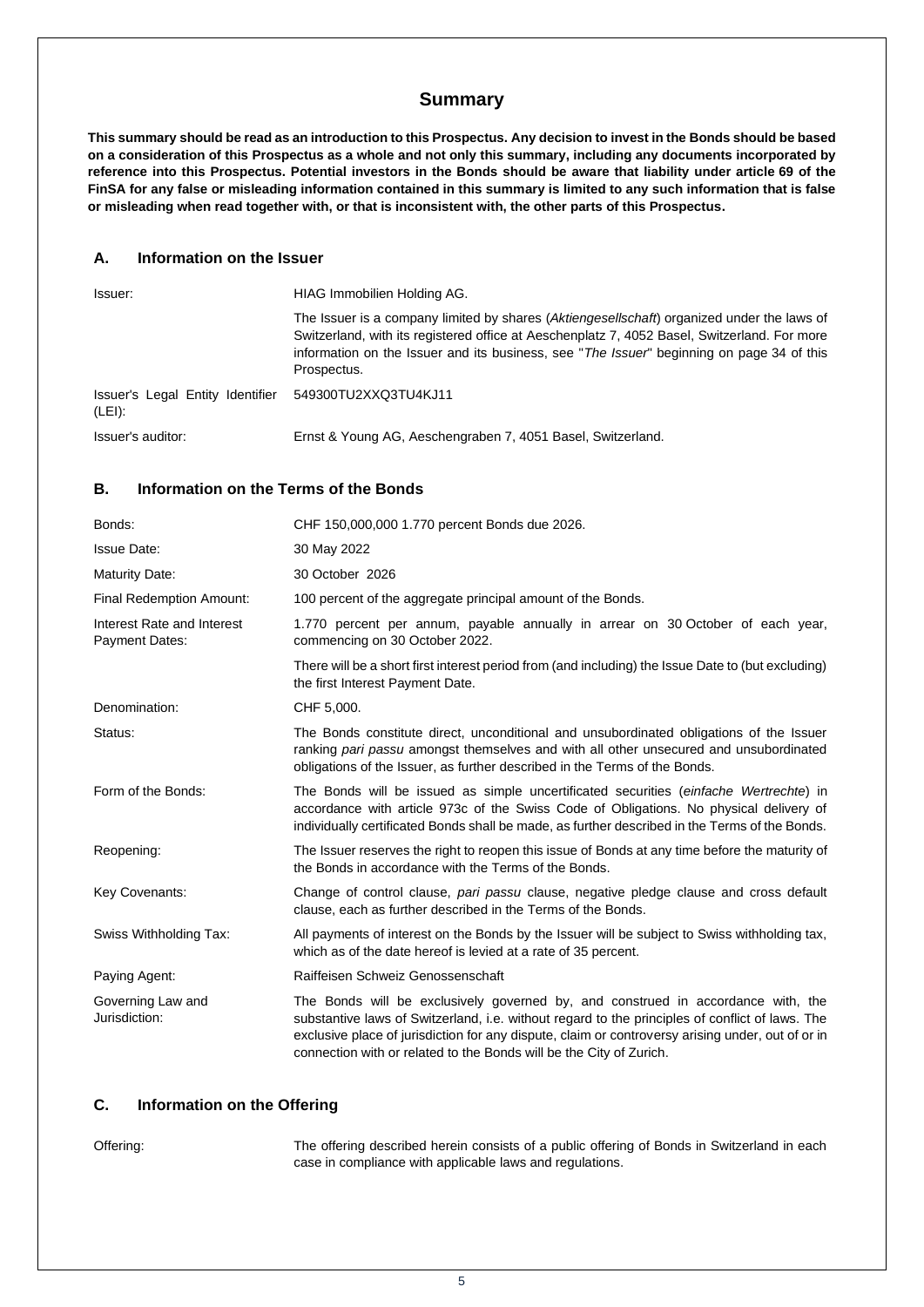| <b>Issue Price:</b>                                            | Subject to certain conditions, the Managers have agreed to purchase the Bonds from the<br>Issuer at the price of 100.021 percent (before commissions and expenses) of the aggregate<br>principal amount of the Bonds.                                                                                                       |              |
|----------------------------------------------------------------|-----------------------------------------------------------------------------------------------------------------------------------------------------------------------------------------------------------------------------------------------------------------------------------------------------------------------------|--------------|
| <b>Placement Price:</b>                                        | According to demand.                                                                                                                                                                                                                                                                                                        |              |
| Delivery:                                                      | Delivery versus payment (DVP).                                                                                                                                                                                                                                                                                              |              |
| <b>Clearing and Settlement:</b>                                | SIX SIS                                                                                                                                                                                                                                                                                                                     |              |
| Ratings:                                                       | The Bonds will not be rated.                                                                                                                                                                                                                                                                                                |              |
| <b>Material Risks:</b>                                         | An investment in Bonds involves certain risks. For a discussion of certain risks that potential<br>investors should carefully consider before deciding to invest in any Bonds, see "Material<br>Risks" beginning on page 11 of this Prospectus.                                                                             |              |
| Net Proceeds / Use of<br>Proceeds:                             | The net proceeds of the offering of the Bonds, amounting to CHF 149,653,500, will be used<br>to refinance the expiring bond, financing of projects under construction or planned new<br>projects, refurbishment of existing properties, reduction of debt financing and opportunistic<br>acquisition of further properties. |              |
| <b>Security Numbers:</b>                                       | <b>Swiss Security Number:</b>                                                                                                                                                                                                                                                                                               | 117'297'282  |
|                                                                | ISIN (International Securities Identification Number):                                                                                                                                                                                                                                                                      | CH1172972825 |
| <b>Selling Restrictions:</b>                                   | The Bonds are subject to restrictions on their offering, sale and delivery both generally and<br>specifically in the United States and to U.S. persons, the EEA and the UK, in each case as<br>described under "Subscription and Sale—Selling Restrictions" beginning on page 32 of this<br>Prospectus.                     |              |
| <b>Basic Information Document</b><br>(Basisinformationsblatt): | In accordance with article 59(1) of the FinSA and article 86(3) of the Swiss Financial Services<br>Ordinance of 6 November 2019, no Basic Information Document is required for, and no Basic<br>Information Document has been or will be prepared for, the offering of the Bonds.                                           |              |
| The Managers:                                                  | Raiffeisen Schweiz Genossenschaft / Zürcher Kantonalbank                                                                                                                                                                                                                                                                    |              |

## **D. Information on the Admission to Trading and Listing**

| Swiss Trading Venue:                 | SIX Swiss Exchange.                                                                                                                                                                                                                                                                                                                                                                                                                                                                                              |
|--------------------------------------|------------------------------------------------------------------------------------------------------------------------------------------------------------------------------------------------------------------------------------------------------------------------------------------------------------------------------------------------------------------------------------------------------------------------------------------------------------------------------------------------------------------|
| Admission to Trading and<br>Listing: | It is expected that the Bonds will be provisionally admitted to trading on the SIX Swiss<br>Exchange as of 26 May 2022. Application will be made for definitive admission to trading and<br>listing of the Bonds on the SIX Swiss Exchange as soon as practicable thereafter and (if<br>granted) will only be granted after the Issue Date. The last trading day for the Bonds on the<br>SIX Swiss Exchange is expected to be the day falling two SIX Swiss Exchange trading days<br>prior to the Maturity Date. |

## **E. Information on Prospectus Approval**

Review Body: SIX Exchange Regulation Ltd, Hardturmstrasse 201, 8005 Zurich, Switzerland Prospectus Date and Approval: This Prospectus is dated 24 May 2022, and has been approved by the Review Body on the date specified on the cover page of this Prospectus. This Prospectus will not be updated for any developments that occur after its date. In particular, this Prospectus is not required to be updated as of the date of any approval by the Review Body.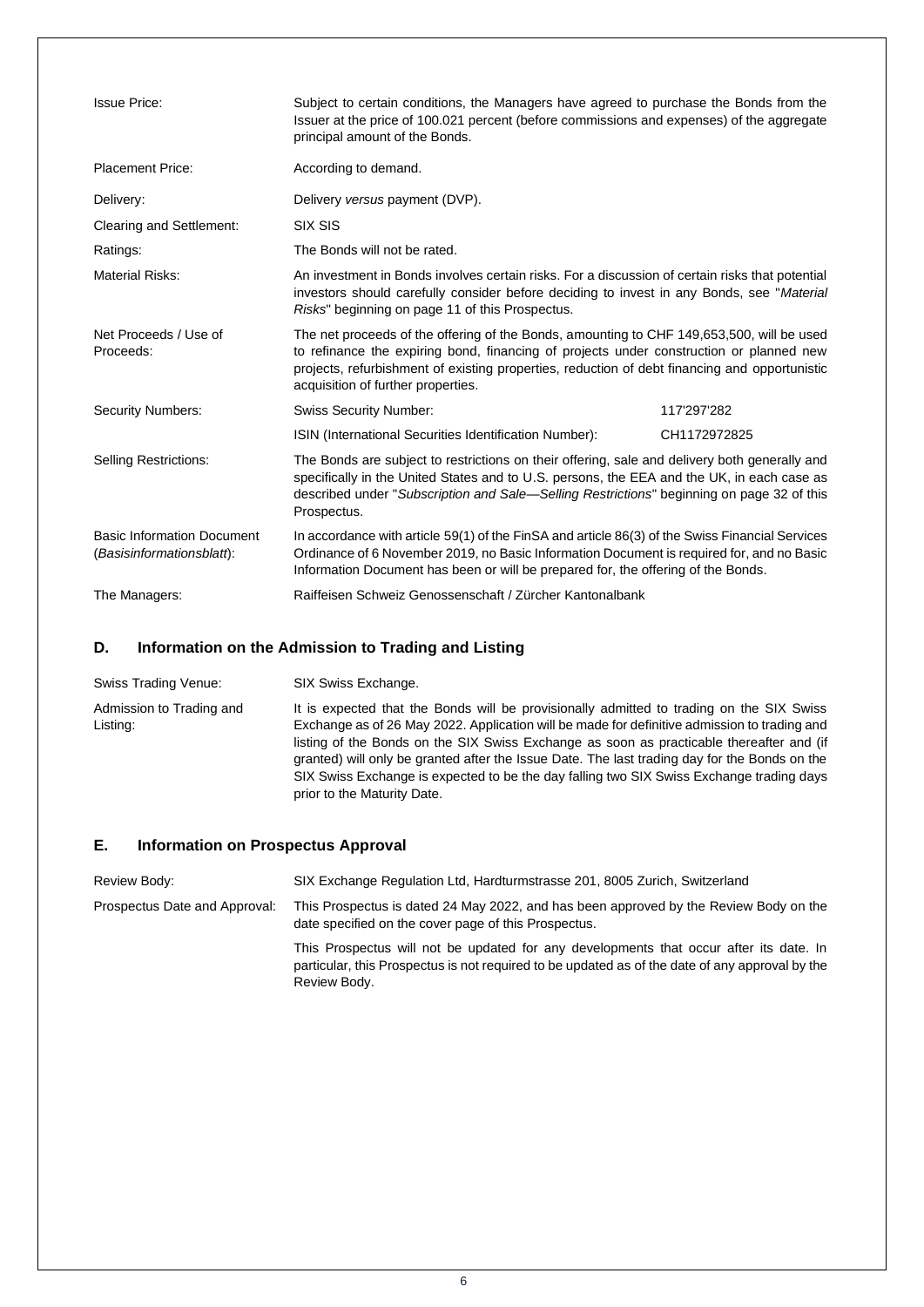## **General Information**

## <span id="page-6-0"></span>**Authorisation**

Pursuant to a resolution of the Board of Directors of the Issuer dated 13 April 2022, and a Bond Purchase Agreement dated 24 May 2022, between the Issuer, on the one hand, and the Managers on the other hand, the Issuer has decided to issue, and the Managers have agreed to subscribe for, the Bonds at an issue price of 100.021 percent of their aggregate principal amount (before commissions and expenses).

## **Representative**

In accordance with article 58a of the Listing Rules of the SIX Swiss Exchange, the Issuer has appointed Raiffeisen Schweiz Genossenschaft to file the application with SIX Exchange Regulation Ltd in its capacity as competent authority for the admission to trading (including the provisional admission to trading) and listing of the Bonds on the SIX Swiss Exchange.

## **Clearing Systems**

The Bonds have been accepted for clearance through SIX SIS.

## **Court, Arbitral and Administrative Proceedings**

As of the date of this Prospectus, the Group is not involved in any material litigation, arbitration or administrative proceedings, the impact and result of which could, individually or in the aggregate, materially affect its financial condition, results of operations or business.

## **No Material Change**

Other than disclosed in this Prospectus, there have been no material changes in the assets and liabilities, financial position and profits and losses of the Group since 31 December 2021, being the date of the latest audited consolidated financial statements of the Group.

## **Net Proceeds and Use of Proceeds**

The net proceeds of the offering of the Bonds, amounting to CHF 149'653'500, will be used to refinance the expiring bond.

## **Notices**

All notices regarding the Bonds shall be given through the Principal Paying Agent on behalf and at the expense of the Issuer (i) for so long as the Bonds are listed on SIX Swiss Exchange on the internet site of SIX Swiss Exchange (where notices are currently published under the address https://www.ser-ag.com/en/resources/notifications-market-participants/official-notices.html#/) or (ii) in case the Bonds were no longer listed on SIX Swiss Exchange in a daily newspaper with general circulation in Switzerland (which is expected to be the *Neue Zürcher Zeitung*).

Notices to shareholders of the Issuer are validly made by publication in the Swiss Official Gazette of Commerce (*Schweizerisches Handelsamtsblatt*).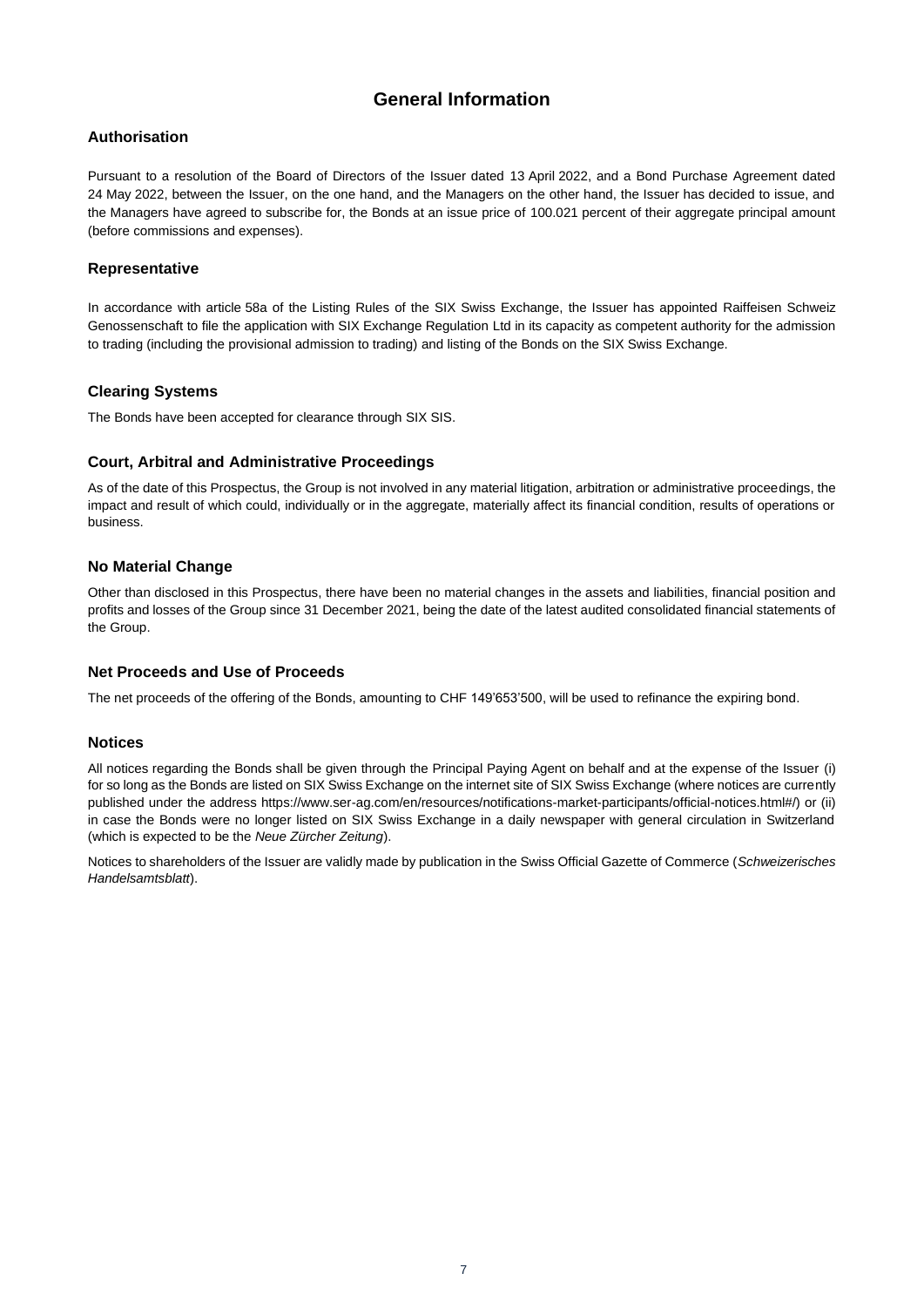# **Responsibility Statement**

<span id="page-7-0"></span>The Issuer accepts responsibility for the completeness and accuracy of this Prospectus and confirms that, to the best of its knowledge, the information contained in this Prospectus is correct and that no material facts or circumstances have been omitted.

### **HIAG Immobilien Holding AG**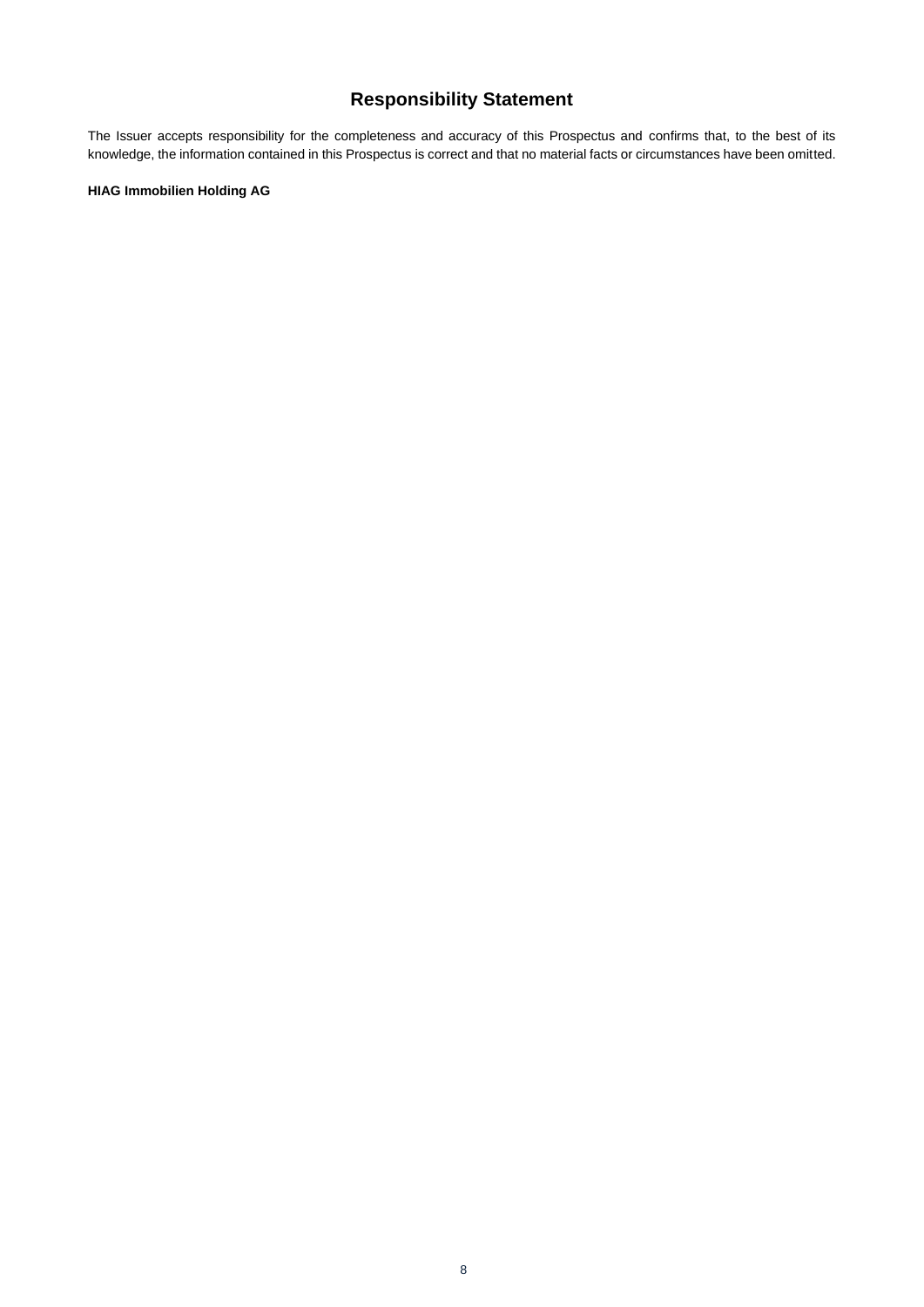## **About this Prospectus**

## <span id="page-8-1"></span><span id="page-8-0"></span>**Documents Incorporated by Reference**

The following documents are incorporated by reference into, and are an important part of, this Prospectus:

- (1) the Issuer's annual report for the year ended 31 December 2021 (**Annual Report 2021**), containing the annual financial statements of the Issuer and the consolidated financial statements of the Group (including the audit reports issued in respect thereof); and
- (2) the Articles of Association of the Issuer.

Any statement in a document incorporated by reference into this Prospectus will be deemed to be modified or superseded for purposes of this Prospectus to the extent that a statement contained herein or in any subsequent document incorporated by reference herein modifies or supersedes that statement.

## **Availability of Documents**

Copies of this Prospectus (including the documents incorporated by reference herein) can be obtained in electronic or printed form, free of charge, during normal business hours from the offices of Raiffeisen Schweiz Genossenschaft at The Circle 66, 8058 Zürich-Airport, Switzerland or by telephone (+41 44 226 73 00) or e-mail t[o rch\\_kapitalmarkt@raiffeisen.ch.](mailto:rch_kapitalmarkt@raiffeisen.ch)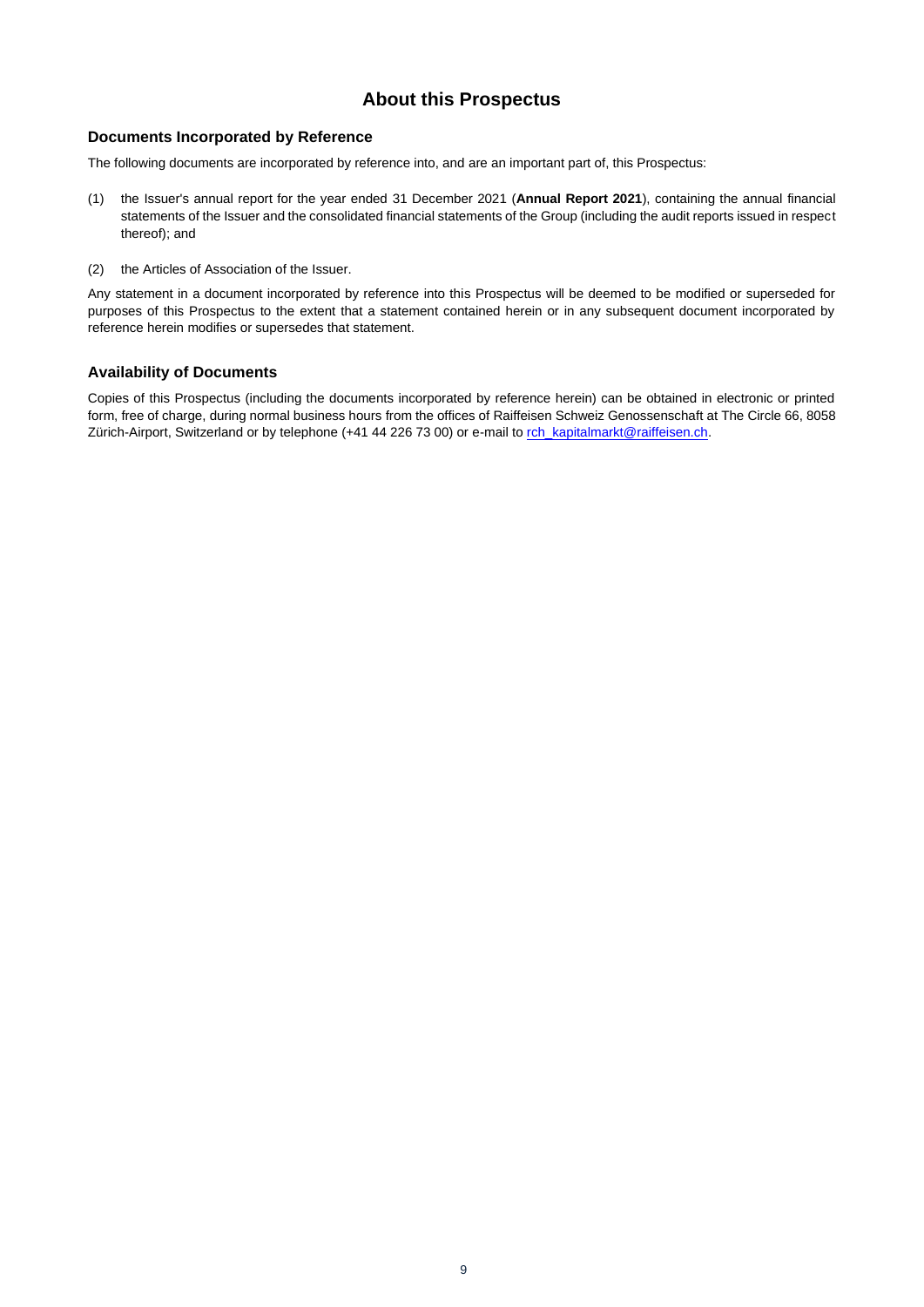## **Forward-looking Statements**

<span id="page-9-0"></span>This Prospectus contains forward-looking statements regarding future financial performance and results and other statements that are not historical facts. Words such as "believes", "aims", "estimates", "may", "anticipates", "projects", "expects", "intends", "plans", "should", "continue", "targets" and similar expressions are intended to identify such forward-looking statements. Such forward-looking statements involve known and unknown risks, uncertainties and other factors that may cause the actual results, performance or achievements of the Group, or industry results, to be materially different from any future results, performance or achievements expressed or implied by such forward-looking statements. Such forward-looking statements are based on numerous assumptions regarding the Group's present and future business strategies and the environment in which the Group will operate in the future. Important factors that could cause the Group's actual results, performance or achievements to differ materially from those in the forward-looking statements include among others: the ability of the Group to implement its business strategies, financial condition and liquidity of the Group, changes in markets, currency fluctuations and other factors referred to in this Prospectus.

Given these uncertainties, prospective investors are cautioned not to rely on such forward-looking statements. The Company cannot assure that opinions and forecasts contained in this Prospectus will prove to be correct. These forward-looking statements speak only as of the date of this Prospectus. The Company expressly disclaims any obligation or undertaking to publicly release any updates of or revisions to any forward-looking statement contained herein to reflect any change in the Company's expectations with regard thereto or any change in events, conditions or circumstances on which any such statement is based.

Except as required by the FinSA or other applicable securities laws, neither the Issuer, nor the Managers undertake an obligation to update any prospects or other forward-looking statements contained or incorporated by reference herein after the date hereof, even if new information, future events or other circumstances have made such statements incorrect or misleading.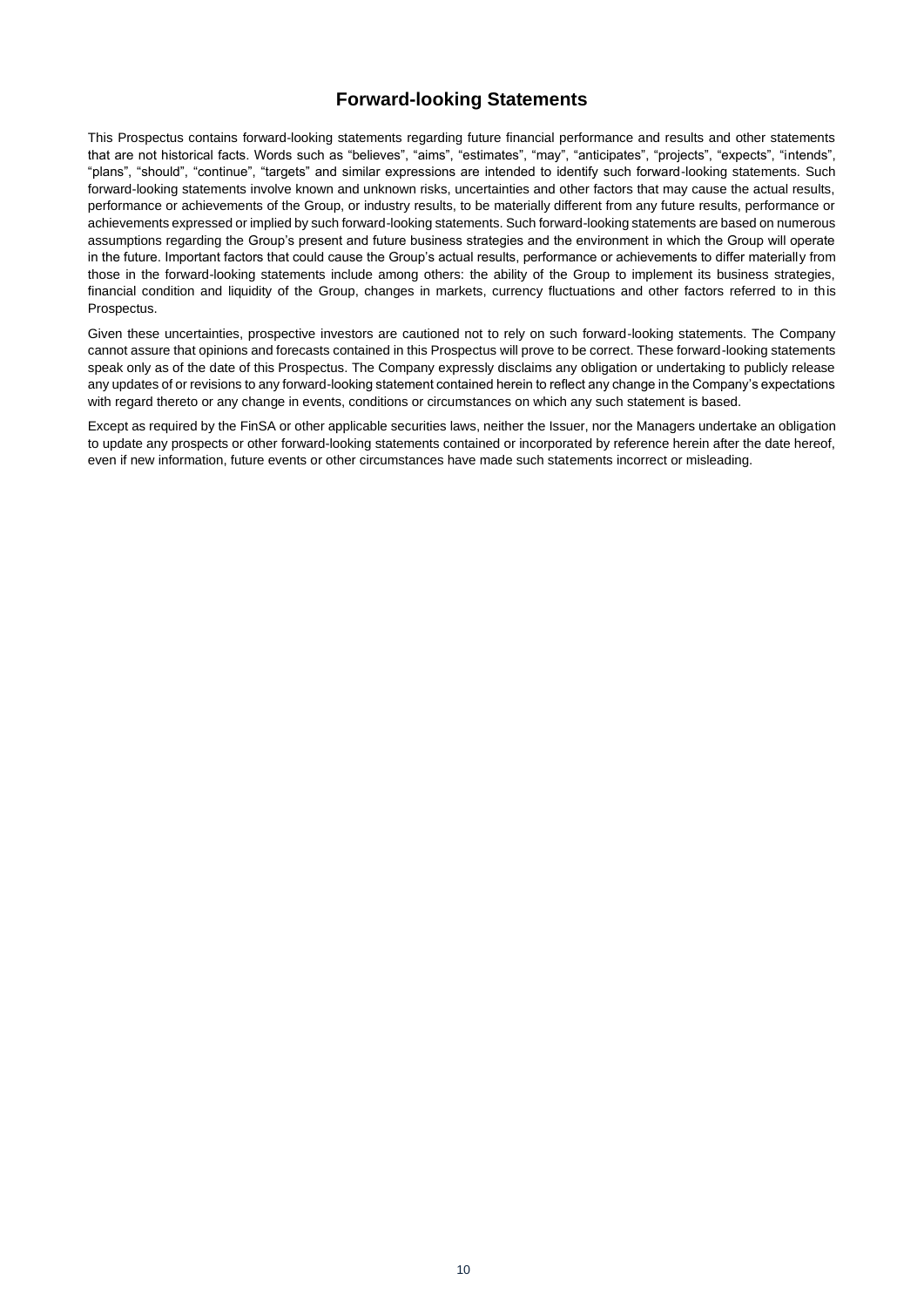## **Material Risks**

<span id="page-10-0"></span>*An investment in the Bonds involves risks, including the risk of loss of a Holder's entire investment in the Bonds. Investors should reach their own investment decision with regard to the Bonds and only after consultation with their own financial and legal advisers about risks associated with an investment in the Bonds, and the suitability of investing in the Bonds in light of their particular circumstances.*

*The Issuer believes that the factors described below represent material risks inherent in investing in the Bonds, but the inability of the Issuer to pay interest, principal or other amounts on or in connection with the Bonds or otherwise fulfil its obligations in connection with the Bonds may occur for other reasons that may not be considered material risks by the Issuer based on information currently available to the Issuer or that the Issuer may not currently anticipate. In addition, certain factors that are material for the purpose of assessing the market risks associated with the Bonds are described below. Prospective investors should give careful consideration to the following risks in evaluating the merits and suitability of an investment of the Bonds. The information is not intended to be an exhaustive list of all potential risks associated with an investment in the Bonds. Prospectus investors should also read the detailed information set out elsewhere in this Prospectus and reach their own views prior to making an investment decision.*

*The sequence in which the risk factors are presented below is not indicative of their likelihood of occurrence or the potential magnitude of their financial consequences.*

## <span id="page-10-1"></span>**Risks relating to the Issuer and its Business**

## **Risks relating to the real estate industry**

#### **COVID-19 (and any other potential future pandemic) may have a negative impact on the Group's business, financial condition, results of operations as well as potentially the liquidity, and such impact could worsen and last for an unknown period of time**

COVID-19 may have a negative impact on our business, the development and management of our properties, the collection of outstanding rents, financial conditions, results of operations as well as potentially our liquidity, and such impact could worsen and last for an unknown period of time.

Government measures enacted in response to COVID-19 may have an impact on our ability to develop and manage our properties and collect outstanding rents due from affected (future) tenants of our yielding properties or, once development is completed, our development properties, which may negatively impact our results of operations and potentially our liquidity.

The global spread of COVID-19 is complex and rapidly-evolving, with governments, public institutions, and other organisations imposing or recommending, and businesses and individuals implementing, restrictions on various activities or other actions to combat its spread, such as restrictions and bans on travel or transportation, limitations on the size of gatherings, closures of or occupancy or other operating limitations such as a result of "certification requirements" (proofing completed vaccination, negative testing or healed status) on work facilities, leisure centres, schools, public buildings and businesses, cancellation of events, including sporting events, conferences and meetings, and quarantines and "lock-downs". COVID-19 and its consequences have dramatically reduced, amongst others, travel and demand for, *inter alia*, temporary office spaces (see also "We are exposed to the credit risks of our (future) tenants whose operations have been significantly impacted by COVID-19."). We believe that it will be some time before the Swiss economy, in which we own and develop properties, as well as the global economy as a whole will recover, and such recovery could vary across specific regions and markets.

The extent to which COVID-19 impacts our business, the development plans of our properties, financial condition, results of operations as well as potentially our liquidity, including the duration and magnitude of such effects, will depend on numerous evolving factors that we may not be able to accurately predict or assess, including: (i) the duration and scope of COVID-19 as well as whether, where, and to what extent resurgences of the virus occur; (ii) the negative impact COVID-19 has on global and regional economies, in particular the Swiss economy, and economic activity, including the duration and magnitude of its impact on unemployment rates and consumer discretionary spending; (iii) its short and longer-term impact on the demand for travel, transient and group business, and levels of consumer confidence; (iv) actions governments, businesses and individuals take in response to the pandemic, including quarantines, lock-downs and certificate requirements, and limiting or banning travel, leisure activities and/or in person gatherings; and (v) how quickly economies, in particular the Swiss economy, recover after the pandemic, subsides or effective treatments or (alternative) vaccines become available and how they impact such recovery. There are no comparable recent events which may provide guidance as to the effect of the spread of COVID-19 and a global pandemic. As a result, the ultimate impact of the COVID-19 outbreak or a similar health epidemic remains highly uncertain. We do not yet know the full extent of the impact. However, the effects have impacted and could have a material adverse effect on our business, the development plans of our properties, for example if supply chains for construction materials are interrupted or jeopardized by delivery problems or delays, financial condition, results of operations, and potentially our liquidity. To the extent that the COVID-19 pandemic adversely affects our business, financial condition, and results of operations, it may also have the effect of heightening many of the other risks described in this section.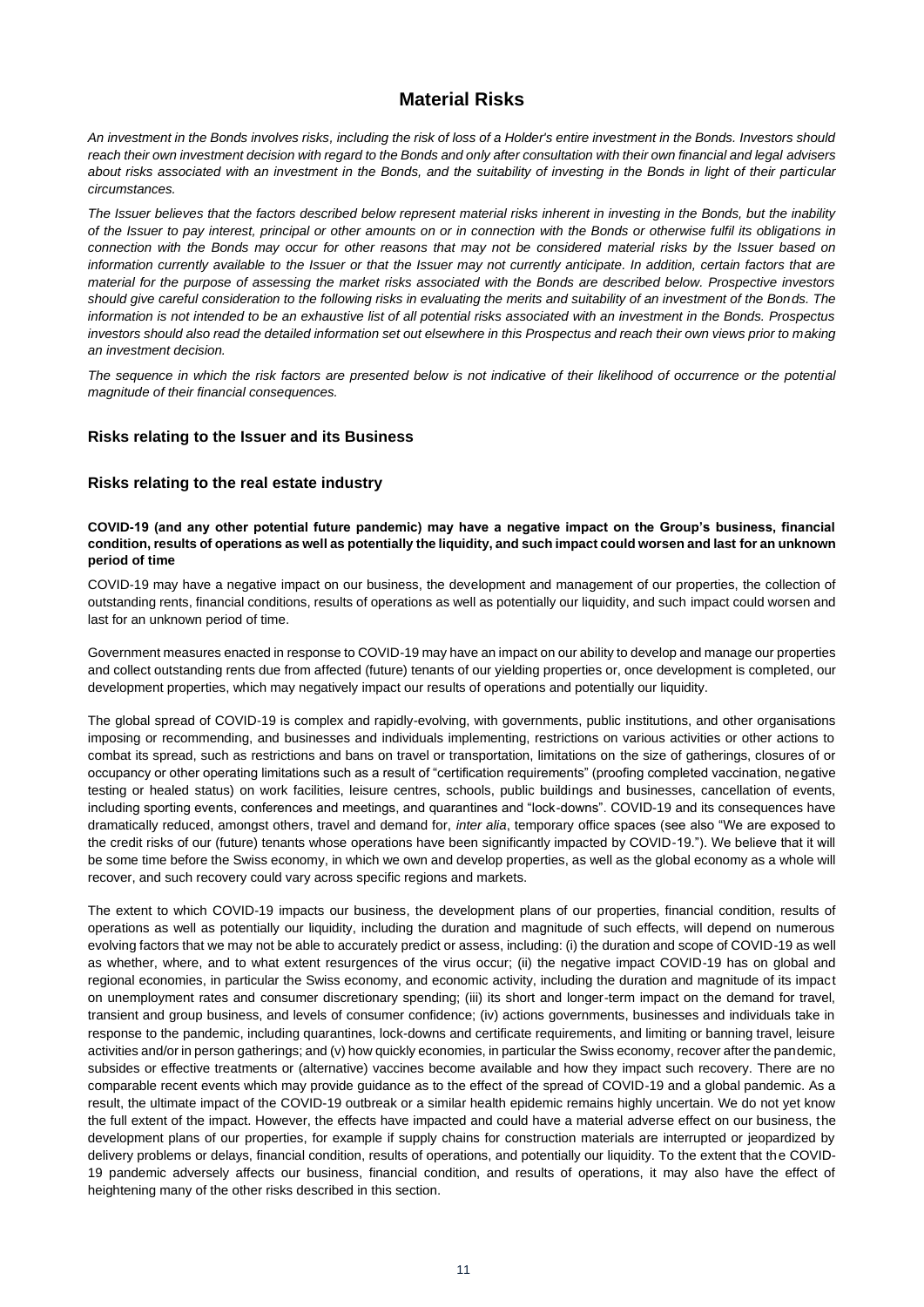#### We are exposed to the credit risks of our (future) tenants whose operations have been significantly impacted by COVID-**19**

The overall impact of the COVID-19 pandemic and the emergency actions taken by authorities and governments, in particular by the Swiss government and authorities since our properties are located in Switzerland, may lead to an economic recession and may, in turn, impact the ability of our tenants to pay their agreed rents as well as lead to potential tenant insolvencies.

COVID-19 and its impact on the economy in which we operate, including restrictions on leisure and travel as well as temporary and/or regional "lock-downs" and "certification requirements", has generally reduced demand at temporary and permanent office spaces and commercial leases. As a result, it cannot be excluded that (future) tenants may or already have announced that they are impacted by COVID-19, request rent deferrals and reductions. Even if, as of the date of this Prospectus, rents are paid to us according to the respective lease agreement, this gives no assurance that significant defaults will not occur in the future, in particular as a result of discontinued governmental relief measures or repayment obligations of governmental relief measures received, such as under the Swiss COVID-19 loan program.

If the current economic environment continues, either in connection with the COVID-19 pandemic or as a result, there is an increased risk that certain of our (future) tenants will become insolvent or otherwise unable to meet their obligations under their lease agreements.

If our (future) tenants temporarily or permanently fail to meet their obligations under their lease agreements or our ability to effectively collect rent from tenants is adversely affected for any reason, including as a result of governmental relief measures (see " *– COVID-19 (and any other potential future pandemic) may have a negative impact on the Group's business, financial condition, results of operations as well as potentially our liquidity, and such impact could worsen and last for an unknown period of time*"), the expected rental income generated from our properties could be significantly lower than originally estimated, while our operating costs would remain largely fixed or could even increase as a result of other factors. Furthermore, in addition to a significant loss of rental income for us and the impact on our liquidity, such insolvencies or the accompanying vacancies could materially adversely affect our earnings and the valuation of Group's Property Portfolio.

In addition, rental renewals and new rentals may become more challenging in some segments (e.g., office, retail, and hospitality) depending on the severity and duration of the economic effects of the COVID-19 pandemic. As the recessive consequences of the COVID-19 pandemic could also affect general risk assessment within the economy as well as interest rate development, there might also be negative impacts on real estate valuations caused by factors such as the higher interest rate base as well as changes to assumptions concerning market rents, vacancy periods and lease terms.

#### **The Group may be adversely affected by economic and other developments in the Swiss real estate market**

Real estate markets tend to fluctuate, with real estate prices and rents reflecting actual or expected economic and other developments affecting the economy in general and/or the particular markets in which the properties of the Group (the Group's **Property Portfolio**) are located. Factors such as changes in industrial activity and taxation policies, levels of economic growth, unemployment, consumer confidence and other factors, including the willingness and ability of investors to invest or stay invested in the real estate sector, all directly or indirectly affect the local levels of supply and demand for properties.

Changes in supply and demand may cause fluctuations in the market prices of the Properties, in rent levels and in occupancy rate levels. In particular, an oversupply of real estate in national or regional markets in Switzerland can result in declining rental revenues and market prices for properties. Such fluctuations can have a significant influence on the revenue or profit generated from such properties and on the value of the underlying property in general.

The Group's Property Portfolio comprises commercial and residential properties located in the German and French speaking areas of Switzerland. General economic or other developments may affect commercial and residential properties in different ways, to a different extent and not necessarily at the same time. Many of the factors that could result in an adverse development are beyond the Group's control.

Declining revenues or profit, declining revenue or profit potential or a decline in the fair value of properties resulting from a fall in demand, an anticipated fall in demand or any of the other factors mentioned above in the markets in which the Group operates could have material adverse effects on the valuation of the Group's Property Portfolio and on the Group's business, assets and liabilities, financial condition and results of operations.

#### **The Group may be adversely affected by changes in interest rates or inflation**

The value of the Group's Properties may be materially adversely affected by actual or expected changes in interest rates, in particular mortgage interest rates, and/or inflation. Interest rate and inflation levels in Switzerland are currently at historically low levels. It is possible that interest rates for real estate financing in Switzerland and elsewhere will increase significantly in the future. Any such development could negatively affect the capacity of investors to finance investments in real estate. This could in turn depress demand for and market prices of properties generally. This could have material adverse effects on the valuation of the Group's Property Portfolio. Moreover, inflation may erode the real value of rental income, in particular from long-term lease agreements that are not fully or effectively indexed to inflation, and, to the extent the costs of the Group are exposed to inflationary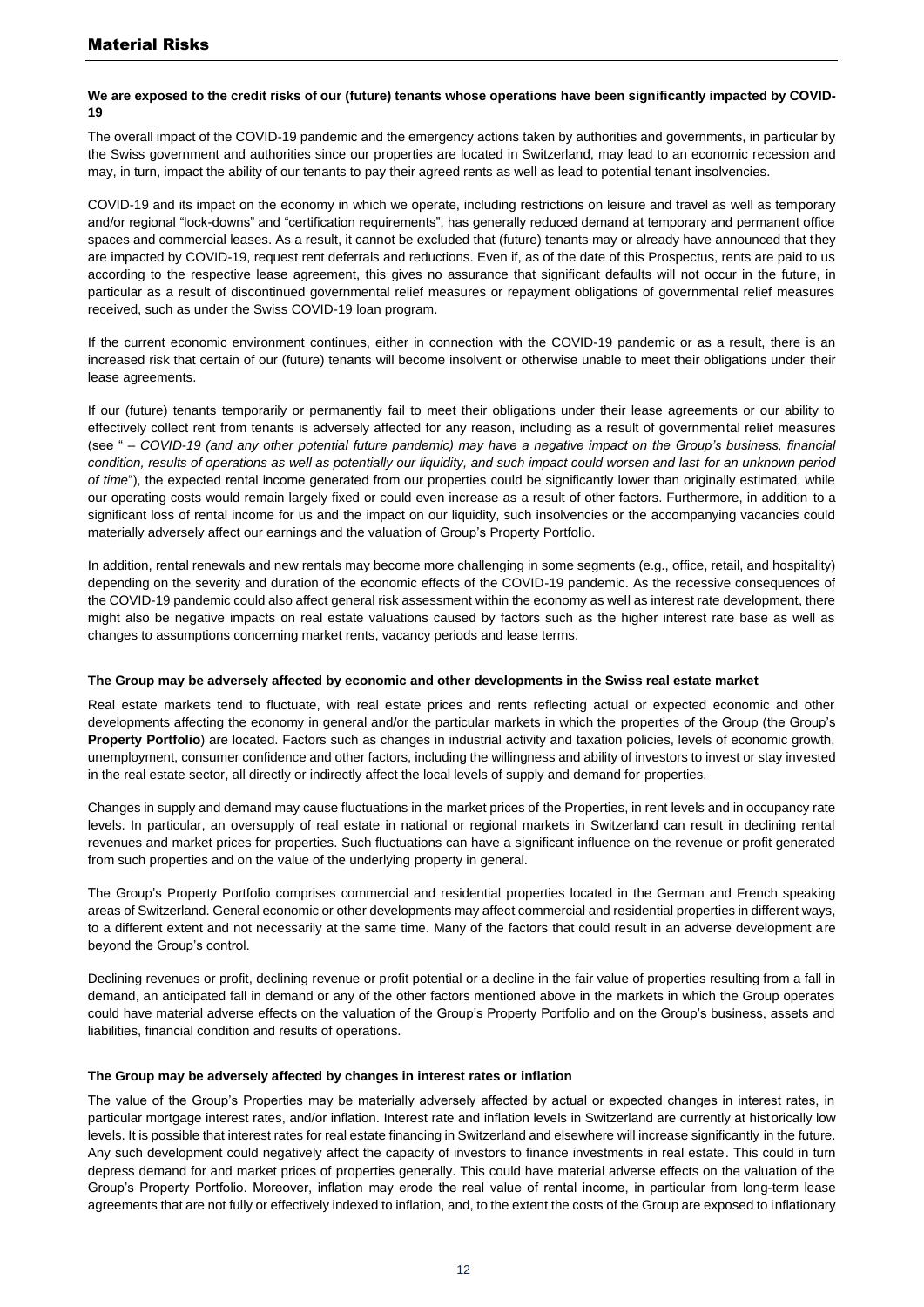pressure, the profit generated from such properties, which all may have a material adverse effect on the Group's business, assets and liabilities, financial condition and results of operations.

The Group utilises debt financing secured by its properties. The Group engages in fixed rate mortgage loans as well as variable interest rate loans depending on its assessment of the then prevailing or expected interest rate environment and the strategy of the property. To the extent variable interest rates were not hedged in the future or fixed interest rate mortgages cannot be renewed at similar terms upon maturity, the Group's interest expenses could increase if interest rate levels were to rise. For this or other reasons, the Group's financing costs could be higher than anticipated.

#### **The Group's Property Portfolio may be adversely affected by regional economic and other factors**

The Group's Properties are concentrated in the greater areas of Aargau, Basel, Geneva, Solothurn, Zug and Zurich. As part of its strategy, the Group intends to continue to focus its Property Portfolio on commercial and residential properties in Switzerland. Accordingly, the Group is not only dependent on economic market trends in Switzerland in general, but, in particular, also on local economic and other developments in those regional markets, which may include cross-border capital and human flows. The general conditions in and development of the Swiss national and regional markets are important to the Group's success. The main factors affecting performance and valuation of the Group's Properties also flow from the economic environment of these national and regional real estate markets. Performance and valuation of properties are dependent on various factors, including demand, tenant creditworthiness, purchasing power of the population, attractiveness of the particular location, the labour market situation, infrastructure, as well as the supply and demand for properties in the respective locations and markets, which may differ from general macroeconomic trends.

Because the national and regional markets do not develop uniformly, the Group's dependence on only a limited number of regional markets can put the Group at a disadvantage as compared with competitors that have a more internationally diversified property portfolio. A downturn or decline in the attractiveness of one or several of the markets in which the Group's Properties are located can have a material adverse effect on the business, assets and liabilities, financial condition and results of operations of the Group.

#### **The Group is exposed to significant competition in the markets in which it operates, in particular with respect to the development, sale and the letting of properties, which may intensify in the future**

The Group's business model depends on its continuing ability to develop properties (including property portfolios) and to let them to tenants or to sell them to buyers under conditions that are beneficial for the Group. With respect to the development, sale as well as the letting of properties, the Group is exposed to competition from other listed and non-listed real estate companies, domestic and international institutional investors, such as pension funds, private equity companies and insurance companies, and from wealthy private investors and individual owners of properties in the Swiss real estate market. The strategy of industrial and financial groups as well as public entities to divest their real estate holdings and to focus on their core business operations has increased the availability of Swiss real estate thus attracting new investors to the market. Entry barriers for competitors are generally low in real estate markets, which means the Group may be exposed to intense competition. There are not only regional investors with in-depth knowledge of the local markets in Switzerland, but also national and international institutional investors, such as listed and unlisted real estate and construction companies, open- and closed-end real estate funds, insurance companies, pension funds, private equity companies and other investors competing in the market.

The Group competes with other real estate companies, developers and individual owners of commercial and residential properties to attract and retain suitable tenants at favourable conditions for the Group. In a competitive environment with respect to the supply of lettable space, the Group may be forced to accept rents or sale prices that are lower than originally planned in order to attract potential tenants, to retain its current tenants or to attract buyers. If, in the future, the Group is no longer able to develop and sell properties or to let space on terms and conditions that are economically beneficial for the Group, this inability could have a material adverse effect on the Group's strategy, business, assets and liabilities, financial condition and results of operations.

#### **Changes in general economic and business conditions could have a material adverse effect on the Group's business; in particular, the unavailability of debt financing or refinancing on reasonable terms could impair the Group's ability to implement its business plan**

The Group utilises debt financing in particular for the acquisition and development of its properties. The Investment Regulations of the Issuer generally allow that the loan to value ratio shall, in general, be below 50% but may, for a limited period of time, account for up to 60% for seizing opportunistic investment opportunities. The Group intends to finance future purchases and developments of properties to a certain extent with bank loans and other debt instruments. As a result, the Group depends on the ability and willingness of financial institutions or the situation and development of the capital markets to extend loans and/or bonds to the Group on reasonable terms, including terms regarding collateral requirements. A deterioration of the financial markets could result in the Group temporarily lacking the financial resources to make planned real estate investments or adversely impact the credit of its tenants.

This could adversely impact the Group's ability to borrow from banks or in the capital markets, in particular bonds, and/or may significantly increase the costs of such borrowings. The attractiveness of different financing options depends on a variety of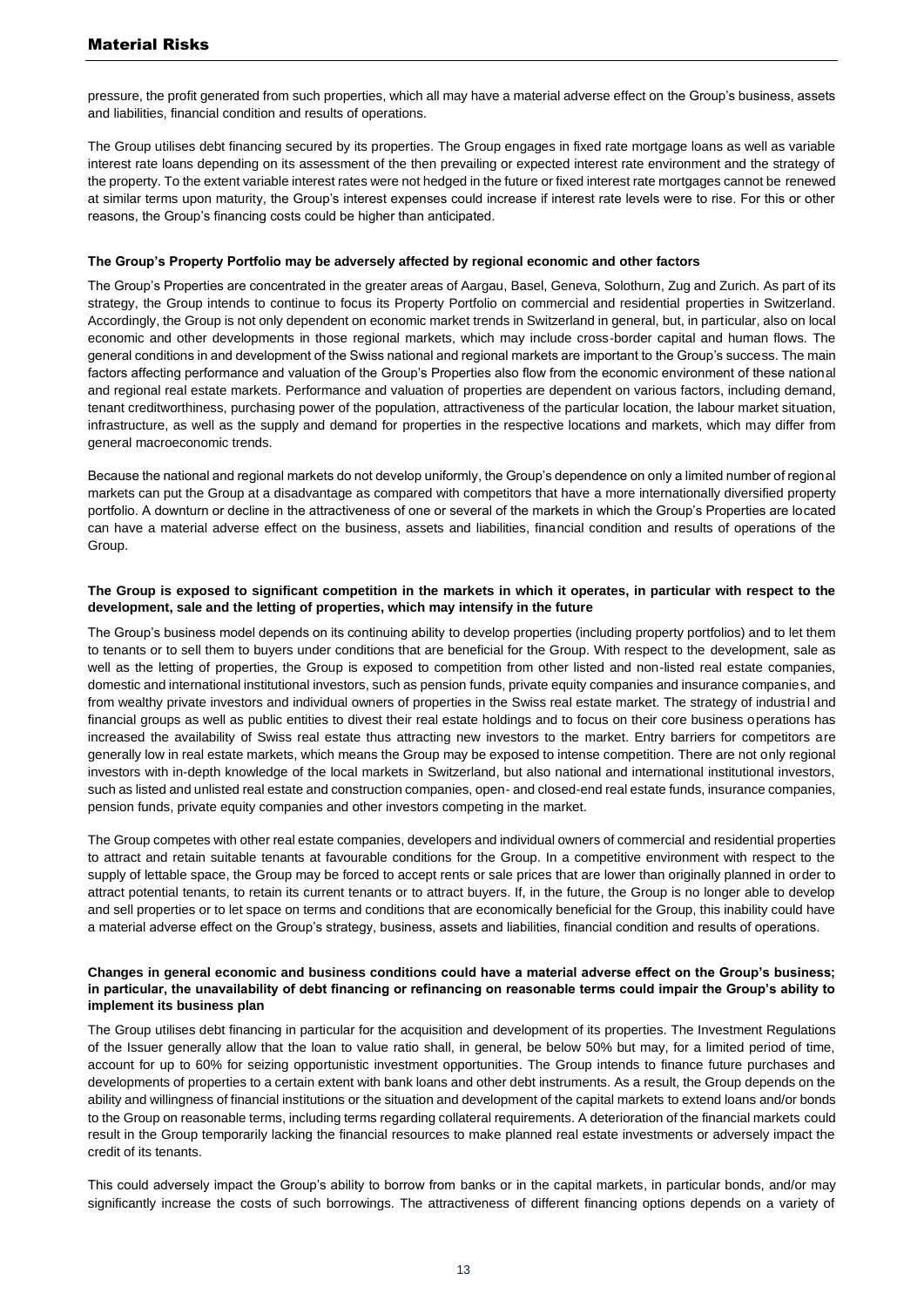## Material Risks

variable factors, many of which are outside the Group's control. Such factors include interest rates, the amount of financing required, general tax conditions, the assessment by financial institutions of the value and the recoverability of the properties to be used as collateral for loans, or their evaluation of the general economic environment. In particular, a significant increase in interest rates could result in a shortage of credit available to finance property purchases and development projects. If the Group were to become unable to secure new debt financing, or to secure such debt financing on favourable terms, it may not be able to make new investments. In addition, if the Group were unable to maintain or replace existing financing on equally favourable terms, it may be forced to sell properties on unfavourable terms in order to meet its payment obligations, even though the Group's strategy were to keep such properties or even though the reported fair value of such properties were above the market price at which a sale could be concluded at the time. This could have material adverse effects on the Group's business, assets and liabilities, financial condition and results of operations.

#### **The Group is exposed to currency risks**

Although the Group operates only in Switzerland, changes in currency exchange rates may indirectly significantly impact rental income and the value of the Group's Property Portfolio. In particular, changes in currency exchange rates and/or construction costs (e.g. as a result of changed costs of construction material) may lead to divestment decisions of either Swiss or foreign investors with respect to their Swiss property holdings in order to realize currency driven gains or reduce currency driven losses. In view of the limited liquidity of the Swiss property market in general, such divestments may trigger substantial value changes in Swiss real estate investment markets which would consequently impact the value of the Group's Property Portfolio.

#### **Risks relating to the business operations of the Group**

#### **The valuations of the Group's properties are subjective and may prove to be inaccurate**

Properties are inherently difficult to value. Valuations are subjective and made on the basis of assumptions about the future which may not necessarily materialise. In addition, in Switzerland, the amount of available data on current real estate sales prices and the development of real estate prices is rather limited in comparison to other European countries which can make the valuation of Properties more difficult. Additionally, the inspections of the Group's Properties and other work undertaken in connection with a valuation exercise may not identify all material defects, breaches of contracts, laws and regulations, and other deficiencies and factors that could affect the valuation. In particular, decontamination costs are not quantified in the valuation of specific properties. A valuation carries the risk that in case of a sale the determined value of a property cannot be realized. When valuing real estate in connection with a sale, such valuation always assumes an appropriate time span to market the property in question. In case of a forced sale of the property within a very short time, it is possible that the estimated value may not be achieved, resulting in corresponding negative consequences for the Group. There can be no assurance that the Group's investment in its properties will be realized at the property values recorded in its financial statements.

The Group applies fair value accounting for its properties. The Group's external appraiser, Wüest Partner, values the properties of the Group using the discounted cash flow method on 31 December (annual valuation) and on 30 June (review of annual valuation). It cannot be excluded that a valuation by another valuation expert or a subsequent valuation of these properties at a different point in time would lead to a higher or lower valuation due to different or changing assumptions and/or changes in the prevailing market conditions. The Group assesses the valuation of its properties to ensure that the carrying amount of each property reflects the market conditions at the relevant financial reporting date. The value of the properties in the Group's Property Portfolio may fluctuate from time to time due to changes in market and other conditions, resulting in an adjustment to the carrying amount in the Group's financial statements. A lower valuation could lead to revaluation losses, which could have an adverse effect on the Group's net asset value and profitability. It may also affect the Group's ability to obtain more borrowings, or result in the Group having to reduce debt, if the financial covenants in the Group's financing and other agreements require the Group to maintain a level of debt relative to asset value, and such covenants are triggered as a result of adjustments made to the fair value of the Group's Properties. Any of the foregoing could have a material adverse effect on the business, assets and liabilities, financial condition and results of operations of the Group.

#### **The Group may incur risks in connection with new development, construction and renovation projects**

Pursuant to its Investment Regulations, the Group can realize on its own property development projects, including renovations of existing buildings. Such development projects entail significant risks, including shortages of materials or skilled labour, unforeseen engineering, environmental or geological problems, work stoppages, litigation, adverse meteorological conditions and unforeseen increases in cost, any of which could give rise to delays or cost overruns. Difficulties in obtaining any requisite licenses, permits, allocations or authorizations from authorities could also increase the cost, or delay or prevent the construction, renovation, or opening of, such development properties. The realization of development projects is connected to all risks inherent to construction planning and building processes. For example, due to an incorrect estimate regarding the duration and scope of a project, the costs of a project may be higher than originally determined. Using the wrong construction method or technology can lead to considerable delays, increased material costs and accidents on the construction site which in turn may have an adverse effect on the reputation of the Group. All of these factors may have a material adverse impact on the business, assets and liabilities, financial condition and results of operations of the Group.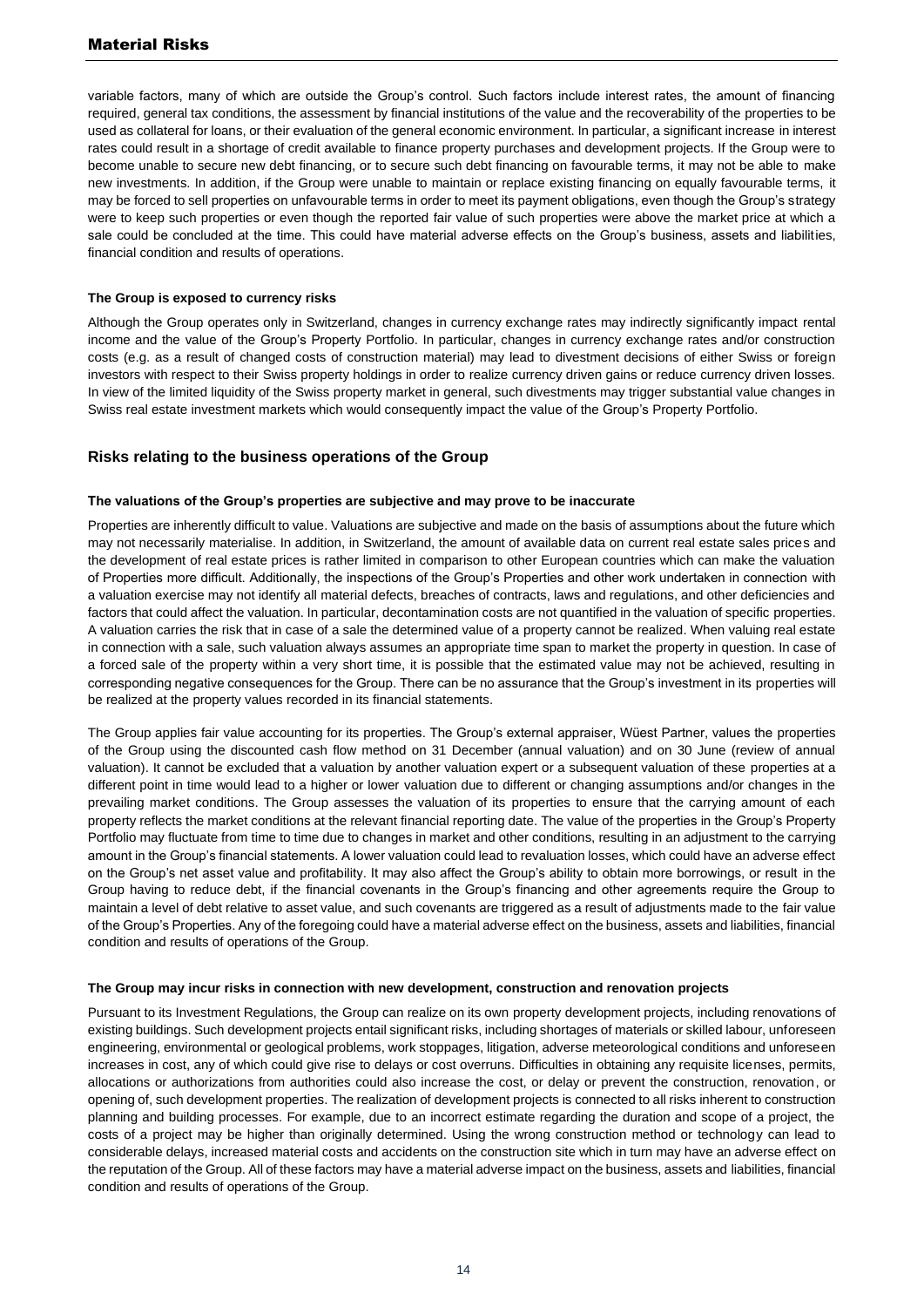Until completion of the projects, the properties may require considerable funds and it may be some time before these property projects realize any profit. Even if it is assumed that the ongoing projects will be completed within the set timeframe, delays cannot be excluded. Any such delays could have an adverse effect on the reputation and business, assets and liabilities, financial condition and results of operations of the Group.

No guarantee can be given that the occupancy rate will be sufficient to realize the budgeted rental income, and there is a possibility that after completion there will be a large number of vacancies. In particular, a change in the attractiveness of a location during the time lapsing from the initiation of a project to its completion can result in the planned profit not being generated. Such events can have a material adverse effect on the business, financial condition and operating results of the Group.

After completion of the development projects, there is no assurance of maintenance and operating costs of the developed, rebuilt or renovated properties corresponding to the budgeted costs, thereby resulting in corresponding adverse impact on the business, assets and liabilities, financial condition and results of operations of the Group.

#### **The Group is dependent upon contractors and third party service providers for the provision of various construction services**

The Group engages contractors to provide construction services in respect of its property development business. There is no assurance that the services rendered by the contractors or third party service providers engaged by the Group will be satisfactory or match the level of quality required by the Group. Moreover, the Group's contractors or service providers may experience financial difficulties, which in the worst case may lead to the insolvency of the said contractors or service providers. Further, other difficulties may arise such as procuring labour that may affect their ability to carry out the work for which they were contracted. Such financial and other difficulties are likely to delay the completion of the Group's property development projects. Any interruption or termination in the services or deterioration in the performance of the Group's contractors or third party service providers may cause serious disruptions to the business, service levels and reputation of the Group, and may also result in litigation and damages claims made by the Group and against the Group. In addition, the Group as owner of the properties is subject to the risk that the contractors or service providers have, under certain legal requirements, the right to establish a statutory charge on a property for their claims based on supplied labour, materials, construction or other works, demolition or scaffolding work, securing the construction pit or similar provided in connection with the said property (*Bauhandwerkerpfandrecht*). All these factors may have a material adverse effect on the business, assets and liabilities, financial condition and operating results of the Group.

If the Group's arrangements with any of its contractors or third party service providers are terminated, the Group may have to source for alternative contractors and/or service providers and there is no assurance that these engagements will be on terms no less favourable to the Group as compared to the Group's existing arrangements.

#### **The Group may err in its assessment of a Property's appeal to suitable tenants or buyers of promotion projects and may not realize planned rental/sales revenues as a result**

The Group estimates the expected rental income respectively sales revenues from the yielding and development properties that it acquires to a large extent based on their location and actual or intended use. If the Group misjudges the current or future attractiveness of a property or its location, or the demand for it, it may be difficult to find suitable tenants (including anchor tenants) that are willing to rent at the rent levels, respectively buyers that are willing to buy at the sale prices, as anticipated by the Group. This risk is particularly marked with regard to development projects to the extent the Group does not succeed in pre-letting or preselling the projects prior to completion or is forced to reduce the price of promotion projects to be sold. If the Group is required to reduce the rent respectively sales price of a property to attract suitable tenants or buyers, or if the property remains wholly or partially vacant for an extended period of time, the fair value of the property could significantly decline and the Group's revenues and results of operations could be adversely affected. If rental income or sales revenues failed to materialize as planned, due to, for example, changes in the tenant structure, lack of demand or oversupply in the market for properties in a particular location or of a particular use, this could have material adverse effects on the Group's business, assets and liabilities, financial condition and results of operations.

#### **The Group is exposed to risks arising from the illiquidity of its Property Portfolio**

The Swiss real estate market for larger properties is characterized by limited liquidity both in the acquisition and the sale of properties. Such illiquidity may affect the Group's ability to vary the size and mix of its Property Portfolio or its ability to liquidate part of its properties in response to changes in economic, real estate market or other conditions. If the Group were required to liquidate parts of its Property Portfolio on short notice for any reason, including raising cash to support its operations, there is no guarantee that it would be able to sell any portion of its Property Portfolio on favourable terms or at all. In the case of an accelerated sale, it is likely that there would be a significant shortfall between the fair value of a property and the price that the Group would be able to achieve upon the sale of such property. Any of the foregoing could have a material adverse effect on the Group's business, assets and liabilities, financial condition and results of operations.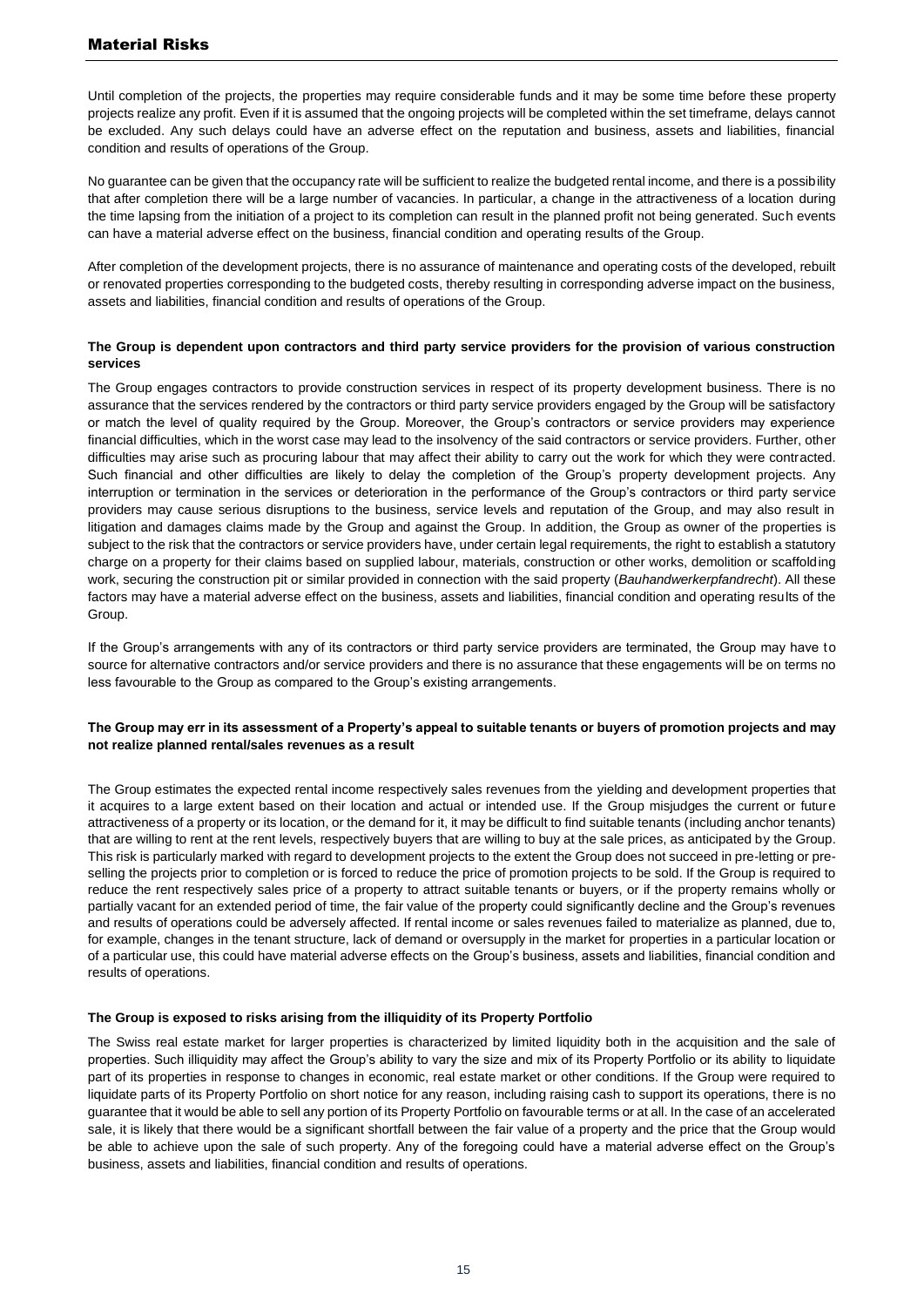#### **The Group is exposed to rental risks and may not be able to find and retain suitable and solvent tenants on beneficial terms or at all; the Group is also exposed to credit risks with respect to its (future) tenants**

The Group's business depends to a large extent on its ability to generate sufficient rental income, which can be influenced by several factors, including the ability to renew existing lease agreements at similar terms, the solvency of current tenants and the attractiveness of the properties to tenants that are willing to enter into lease agreements on terms favourable to the Group.

The Group's rental income would be adversely affected if one or more of its (future) tenants terminated or did not renew their existing lease agreements. There is no certainty that expiring agreements can be renewed at the same conditions or at all. Furthermore, the Group, on the basis of statutory or contractual provisions, may be forced to compensate the tenant for rebuilding costs upon termination of the lease agreement. The Issuer may experience difficulties in letting larger properties that become vacant. In particular, possible interior features required by potential (future) tenants may make a letting contract even more difficult to reach or subject to investments at the expense of the Group. If (future) tenants cannot be replaced, the Group cannot rule out that parts of its properties remain temporarily or permanently vacant. In case of vacancy, the Group, in addition to the rent loss, must also bear those costs that it, if the property were rented, would normally charge to the tenant in the form of ancillary costs. This could have a material adverse effect on the business, assets and liabilities, financial condition and results of operations of the Group.

The Group is also exposed to credit risks with respect to its (future) tenants. The creditworthiness of a tenant may decline for various reasons, including a decline in the (future) tenant's business, entailing a risk that the tenant will become insolvent or otherwise unable to meet its obligations under the lease agreement. If the Group's (future) tenants temporarily or permanently failed to meet their obligations under their existing lease agreements with the Group, the rental income generated from letting the property could be significantly lower than originally estimated, while the Group's operating costs would remain largely fixed or could even increase as a result of other factors. This could have a material adverse effect on the Group's business, assets and liabilities, financial condition and results of operations.

#### **The Group may incur unexpected or higher-than-expected maintenance costs for Properties or unexpected operating expenses**

Rental premises must be maintained in an appropriate condition in order to keep facilities serviceable, to meet the conditions set out in the relevant lease agreements or under applicable planning laws and regulations as well as to generate a continuous longterm revenue stream. The costs of maintaining properties and the risk of unforeseen maintenance or repair requirements tend to increase over time as the building ages. The Group may be unable to recover maintenance expenses from its tenants to a great extent, as such expenses are typically borne primarily by the property owner, not the tenant. If the actual costs of maintenance exceed the Group's estimates or if the Group is not able to raise its rents due to legal or market constraints, the Group's profit generated from the related property could be adversely affected. Furthermore, any failure by the Group to undertake necessary maintenance work could entitle tenants to withhold or reduce rental payments or even to terminate an existing lease agreement and could adversely affect the rental income and value of affected properties. In addition, physical damage to the properties resulting from fire or other causes related to design, construction or other latent defects in the properties may lead to additional capital expenditure, special repair or maintenance expenditure requirements, business interruption, or payment of damages or other obligations to third parties. All of these factors could have a material adverse effect on the Group's business, assets and liabilities, financial condition and results of operations.

Most operating expenses of a property are customarily borne by the tenants. However, a (future) tenant is only obligated to bear the operating expenses that have been allocated to the (future) tenant under the applicable lease agreement as ancillary costs. If certain operating expenses either have inadvertently not been allocated to the (future) tenant in the Group's lease agreements or arise only after the execution of a lease agreement, such as new public dues that are imposed on property owners, the (future) tenant will not be obligated to bear or reimburse such expenses. In addition, the Group may incur unexpected expenses if a court were to hold invalid certain provisions in the Group's lease agreements, such as provisions regarding letting end obligations, the allocation of renovation costs at letting end, the allocation of ancillary costs or the allocation of ancillary costs for common areas. Furthermore, the operating expenses corresponding to lettable space which are not rented cannot usually be allocated to other (future) tenants in the same property or site and consequently are to be borne by the Group. As a consequence, the Group may incur expenses that are higher than expected, which could have a material adverse effect on the Group's business, assets and liabilities, financial condition and results of operations.

#### **The Group may incur unexpected or higher-than-expected costs or unplanned vacancies due to necessary refurbishment of Properties**

Due to the ageing of buildings, technological change, changed market expectations, changes in the legal requirements governing the use of the properties (including labour law) or specific tenant requirements that differ from the requirements of a previous tenant, certain properties of the Group could require refurbishment in the future. After the expiration of the pertinent lease agreements, such premises may require refurbishment in order to meet then-current standards and market expectations. Any refurbishments may require the Group to incur significant expenses and may result in extended vacancies in properties under refurbishment. If the actual costs of, or the time period needed for, refurbishments exceed the Group's estimates, the Group's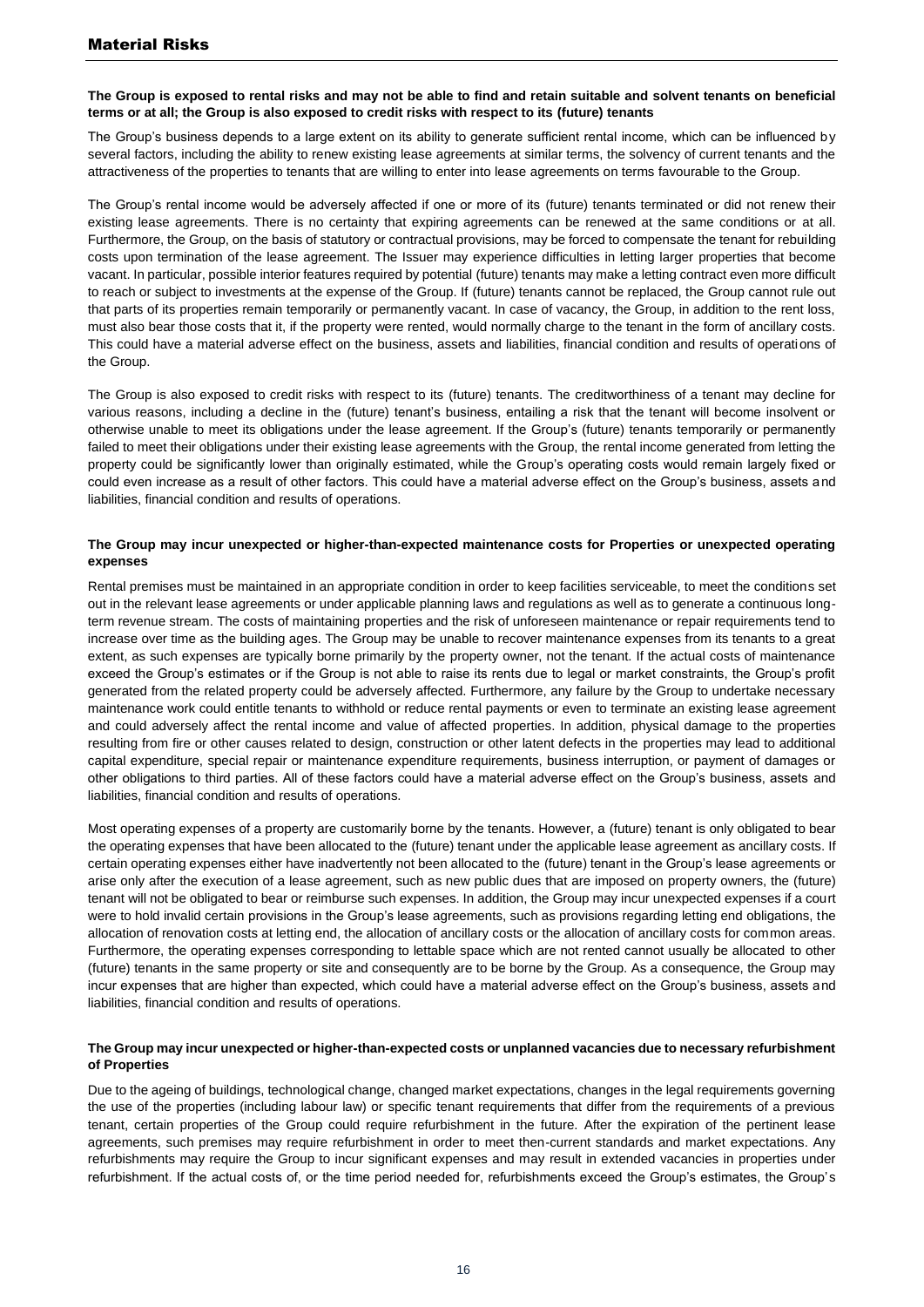revenues and profit generated from an affected property could be adversely affected, which could have a material adverse effect on the Group's business, assets and liabilities, financial condition and results of operations.

Furthermore, the Group may not be able to fully or partially translate refurbishments into higher rental income. If (future) tenants were not willing to pay additional rent following the refurbishment, the expected upside potential in rental income would not materialise, which would have a material adverse effect on the Group's business, assets and liabilities, financial condition and results of operations.

#### **The Group is exposed to risks related to acquisitions of large commercial and residential sites and properties**

The Group has acquired, either by share deals or asset deals, a number of large commercial and residential sites and properties (including industrial, post-industrial and mixed-use sites and properties) with potential for development, and may, in line with its strategy, to acquire more of such commercial and residential sites and properties.

There can be no guarantee that the due diligence carried out by the Group in connection with the large commercial and residential sites and properties that it has acquired or that it considers acquiring have revealed or will reveal all of the risks associated with such investments or the full extent of those risks. Although the Group has sought or seeks to obtain warranties from the sellers with respect to certain legal and factual issues, these warranties, if at all granted, may not cover all of the risks that may arise following these purchases or may not fully compensate the Group for a diminution in the value of the commercial or residential site or property or other loss. In addition, it may be difficult or impossible to enforce warranties against a seller for various reasons, including the insolvency of the seller or the expiration of such warranties.

Each acquisition project entails uncertainties and risks, including the risk that the acquisition may not be completed after the Group has invested significant amounts of time and money. Only a relatively small percentage of the commercial or residential sites or properties that the Group considers for investment are ultimately purchased by the Group. Consequently, projects that the Group is currently considering as suitable commercial or residential properties for acquisition and development in accordance with its Investment Regulations may not be executed at all or may not be executed in the scope or for the consideration currently contemplated by the Group.

In the course of an acquisition, a variety of factors must be considered in valuing potential investment opportunities, and there can be no guarantee that any valuation method is reliable. In addition, some of the criteria used in the valuations are subjective in nature and may be assessed differently by different persons. The Group may have relied on a valuation method or valuation criteria that result in an erroneous assessment of the value of the commercial or residential site or property. In addition, the expert opinions on which any investment decision made by the Group were based may be flawed. Flawed assessments of valuation factors could have led to an inaccurate analysis by the Group in respect of an investment decision*.* All of the factors described above could have a material adverse effect on the Group's business, assets and liabilities, financial condition and results of operations.

#### **The Group could fail to carry out real estate transactions on reasonable terms or at all**

The success of the Group's business depends and continues to depend upon its continued ability to make ongoing investments in the yielding and development properties and to acquire additional large commercial and residential sites and properties (including industrial, post-industrial and mixed-use sites and properties) with a potential for development on reasonable terms and to realize the value potential of such commercial and residential sites and properties. This will depend on various factors such as the availability of suitable commercial and residential sites and properties, favourable purchase terms, reasonable financing options, demand for rental space, the competitive situation and market timing, but also certain public legal matters such as the issuance of required building permits.

A lack of investment and development opportunities on reasonable terms could have a material adverse effect on the business, assets and liabilities, financial condition and results of operations of the Group.

#### **A breach of covenants under financing arrangements of the Group could entail a forced sale of properties or a suspension of dividend payments, and cross-default provisions may exacerbate existing risks**

The Group's current financing arrangements contain certain customary covenants that limit the discretion of the Group in operating its business and financial covenants. As part of the implementation of its strategy, the Group may also enter into additional financing arrangements which may contain similar covenants. In the event that the Group breaches any such covenant, including as a result of events beyond its control, such as severe economic downturns or a change of control of the Issuer, and fails to remedy such breach within the applicable cure period, if any, it may face a significant increase in financing costs and/or may be required to immediately repay the outstanding debt in whole or in part, together with any attendant costs. In such a situation, the Group may be forced to sell some or all of its properties unless it has available sufficient cash resources or other sources of finance to make such repayments. In addition, a lender may be able to sell properties of the Group or procure their sale to the extent that such properties serve as collateral for borrowings. Any of the foregoing could have a material adverse effect on the Group's business, assets and liabilities, financial condition and results of operations.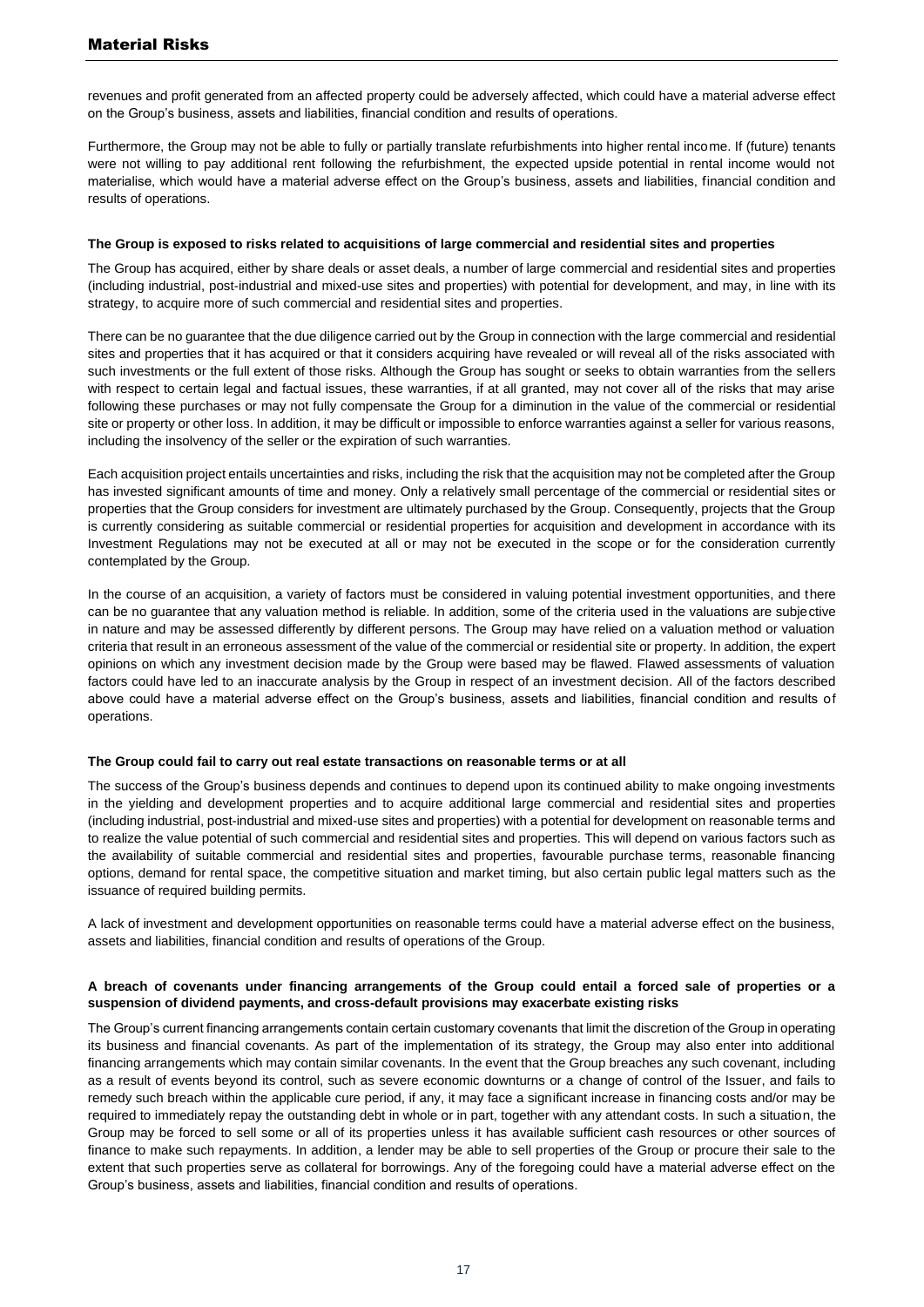## Material Risks

Such financing arrangements may also contain cross-default provisions. The existence of such cross-default provisions could, following a default under one financial arrangement, trigger defaults under other arrangements. If such cross-default provisions were triggered, the Group could face a significant increase in financing costs and/or may be required to immediately repay all affected borrowings, which could result in substantial liquidity shortages of the Group, significantly reduce its access to financing, and therefore could have a material adverse effect on its business, assets and liabilities, financial condition and results of operations.

#### **The Group is exposed to risks arising from environmental liabilities**

The Group's properties as well as large commercial and residential sites and properties (including industrial, post-industrial and mixed-use sites and properties) the Group may contemplate acquiring in the future may contain hazardous materials (e.g. asbestos) or may be contaminated or otherwise affected by environmental risks or liabilities, such as pre-existing pollution and soil contamination. The remediation and disposal of such hazardous substances, other soil and/or groundwater contamination or other environmental liabilities could entail significant costs and expenses. Furthermore, even if the Group may have claims for compensation against the seller of the affected site or property or against the party responsible for pollution or contamination, such compensation may be unrecoverable for reasons such as the insolvency of the seller or third party or the expiration of the applicable statute of limitations.

Moreover, tenants may refuse to pay part or all of the agreed rent until any contamination has been remediated or may extraordinarily terminate their lease agreements or assert damage claims, including in connection with an interruption of their business. More generally, environmental factors can have a direct influence on the value of the property and its profit situation. Environmental factors may have an external or internal source (noise pollution from the outside, pollution through operational activities, non-ionizing radiation, flooding etc.). As owner of the land, the Group can be held liable by third parties for pollution originating from the operation of the properties.

The incurrence of unforeseen costs to remove or dispose of substances or hazardous materials or to remediate environmental contamination or other environmental liabilities associated with the Group's Property Portfolio could materially adversely affect the Group's business, assets and liabilities, financial condition and results of operations.

#### **The Group is dependent on a limited number of key members of its management and its ability to attract and retain qualified employees**

The Group's success depends to a large extent on the continued involvement of the current members of the Board of Directors and the Executive Board and those of the Management Staff. If the Group is unable to retain the key members of its management, this could result in a significant loss of expertise and could have a material adverse effect on business, assets and liabilities, financial condition and results of operations of the Group.

In order to achieve the Group's strategy, the Group will also be required to attract and retain a sufficient number of qualified employees. If the Group is not successful in retaining its current staff and hiring additional qualified personnel, this could negatively affect the Group's business development, and therefore may have material adverse effects on the business, assets and liabilities, financial condition and results of operations of the Group.

#### **The Group is subject to reputational risks**

The reputation of the Group can be damaged by a number of factors, some of which may be outside its control, for example, locational factors, property defects, the conduct of (future) tenants, press speculation, negative press coverage, threatened or actual litigation. There is no assurance that the Group will manage to respond adequately and in time to such threats to its reputation. Damage to its reputation could have a material adverse effect on the business, financial condition and operating results of the Group.

#### **There is a risk that unforeseen or unexpected risks materialize, despite the participation in a risk management system**

The Group has developed a risk management system which is designed to monitor a number of risks, in particular, risks related to the financing of the Group and the letting of its properties (vacancies, bankruptcy of a (future) tenant). Due to the complexity of the Group's business, however, no assurance can be made that the Group will not be faced with risks that have been underestimated or not previously detected. Furthermore, despite the risk management system, it may be that the Group does not alter its strategy when necessary, both with a negative effect on its business. This could have a material adverse effect on the Groups business, financial condition and results of operations.

Furthermore, the Group has initiated the process to implement an ERP-system software solution to manage its business functions and recourses within a centralised and integrated system, tailored to the specific needs of its business. Without such ERP-system software, respective management activities are carried out on a paper-based solution approach which involves a higher risk for inaccuracies or human errors and may lead to increased controlling efforts. As a result, this could lead to a less effective and/or incorrect planning in connection with the Group's business functions and resources, each with a negative effect on its business. This could have a material adverse effect on the Group's business, financial condition and results of operations.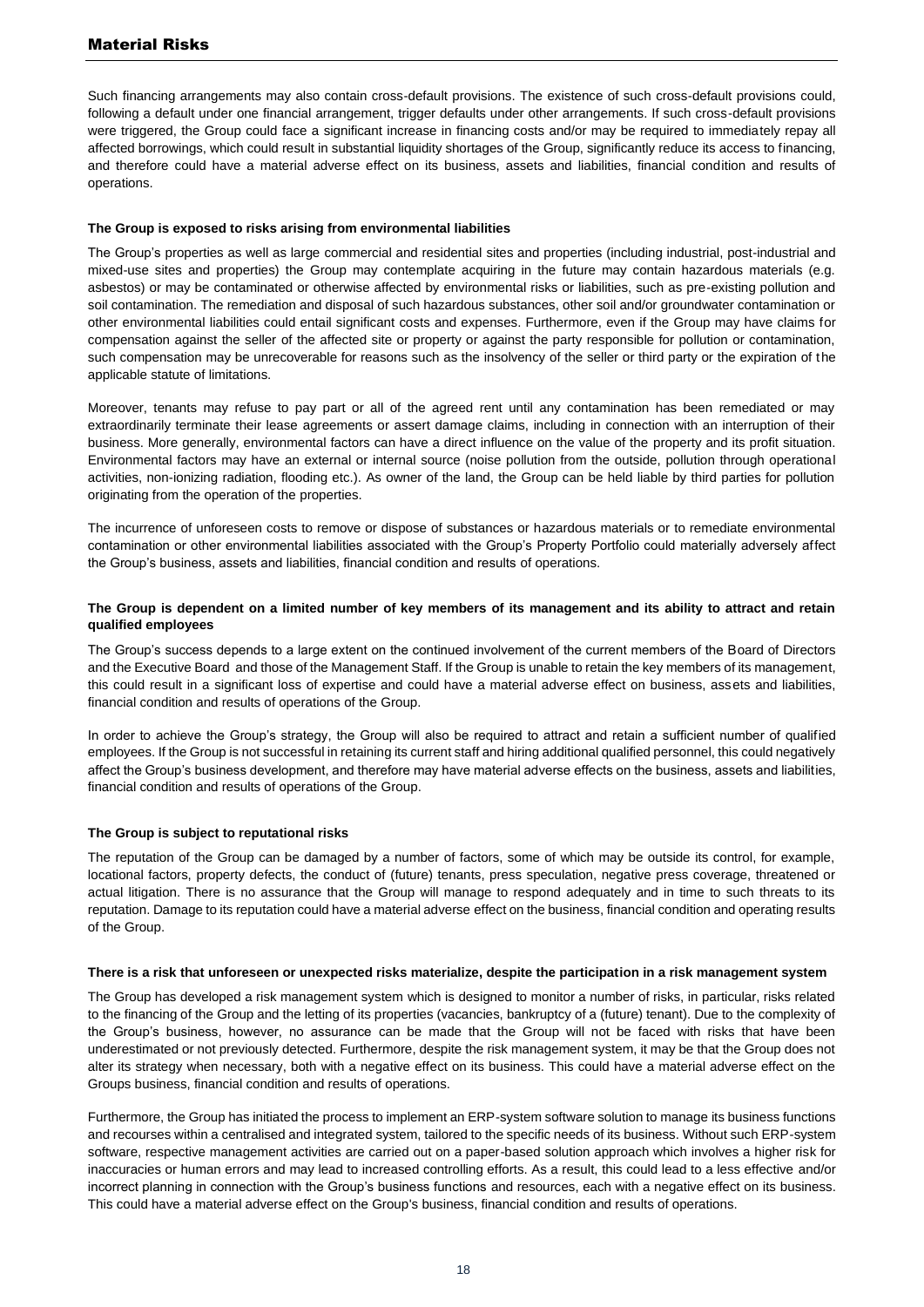#### **The Group may be exposed to potential warranty claims relating to its letting of properties or to properties disposed of in the past**

The Group could be subject to warranty claims due to defects in quality or title relating to the letting and selling of properties. This applies in particular to the defects in properties that were unknown to the Group but could have or should have been discovered. Any claims for recourse the Group may have against parties from which the Group has purchased such a Property may fail because of the expiration of statute of limitations, lack of proof that the previous seller knew or should have known of the defect, the insolvency of the previous seller or for other reasons. The Group bears the risk of the burden of proof, the risk that claims are time-barred due to the statute of limitations and that the contractual partners from whom it acquired the Property may be insolvent. Warranty risks and other risks from letting or selling properties could have a material adverse impact on the business, assets and liabilities, financial condition and results of operations of the Group.

#### **There is a risk of weather conditions**

The construction activity is dependent on weather conditions. Longer periods of cold weather and rain could delay the building activities. Climate change may contribute to changes and variability in precipitation and in the intensity and frequency of extreme weather events. Such adverse weather conditions, if they occur with unusual intensity, during abnormal periods, or last longer than usual in the Group's major markets, can materially and adversely affect the Group's business, financial condition and results of operations.

#### **There is an object-related risk associated to the properties of the Group**

Depending on the age, construction quality, level of maintenance and usage of each of the buildings on the Group's properties, these buildings may represent a potential source of liability for personal injury and loss of property. This could have a material adverse effect on the Group's business, financial condition and results of operations.

#### **The Group may be insufficiently insured against losses and damage, including cases of force majeure**

Insurance policies taken out by the Group, including such against natural disasters, terrorist attacks, operational interruptions and third-party liability, are subject to exclusions and limitations of liability both in amount and with respect to the insured events. The Group's insurance coverage may, therefore, turn out not to be sufficient. Earthquakes, floods, fires, storms, pandemics, epidemics and similar natural disasters as well as certain acts of terrorism or war, cyberattacks (including but not limited to DoS attacks or DDoS attacks, ransomware attacks or any other malware attack) or other events may cause damages which are not or only partly covered by insurance and may thus lead to significant losses and costs in connection with remediation and repair work that must be borne by the Group. As a result of their quality as a landmark or their high affluence, certain properties of the Group may constitute targets for terrorist attacks. In addition, significant costs could result if tenants terminate their lease agreements or withhold part or all of the agreed rent payments as a consequence of any of the foregoing events. Also, the insured value of real property may be significantly below its fair value. If the Group suffers a loss or incurs a liability against which it is uninsured or insufficiently insured, this could have material adverse effects on its business, assets and liabilities, financial condition and results of operations.

Force majeure events (e.g., natural disaster such as earthquakes, floods, fires or storms, war or terrorist attacks, pandemics, epidemics, sabotage, cyberattacks (including but not limited to DoS attacks or DDoS attacks, ransomware attacks or any other malware attack) or unforeseeable geological events that cannot be influenced by the Group) can have a negative influence on the business, asset and liabilities, financial condition or results of operations of the Group. In addition, it cannot be excluded that the Group must pay at least in part for the consequences of events involving force majeure for which there may not exist adequate insurance coverage or for which such insurance coverage may only be obtained at unreasonably high costs to the Group.

#### **The Group is exposed to possible conflicts of interest**

Certain members of the Board of Directors of the Issuer and of its subsidiaries, external facility management service provides and the valuation expert do not work exclusively for the Group, which may cause conflicts of interest in the allocation of management resources or in other respects. In particular, the valuation expert Wüest Partner does not work exclusively for the Group, but also works for various other real estate companies and/or supports other real estate investments (including investments of third parties).

#### **The Group bears risks in connection with possible acquisitions and investments such as greater indebtedness, higher interest expenses, challenges in the integration of the business and in achieving the anticipated synergies**

Business acquisitions and investments could involve considerable risks. In addition to the risks from the investments themselves, economically successful acquisitions tie up management resources that then cannot be deployed elsewhere in the Group. Business acquisitions and investments can lead to greater indebtedness and higher interest expenses. Additionally, the integration of management and employees from the newly acquired company could fail. Anticipated synergies, economies of scale and cost savings might not be realized in whole or in part or might occur only later. This could result in higher administrative and management costs.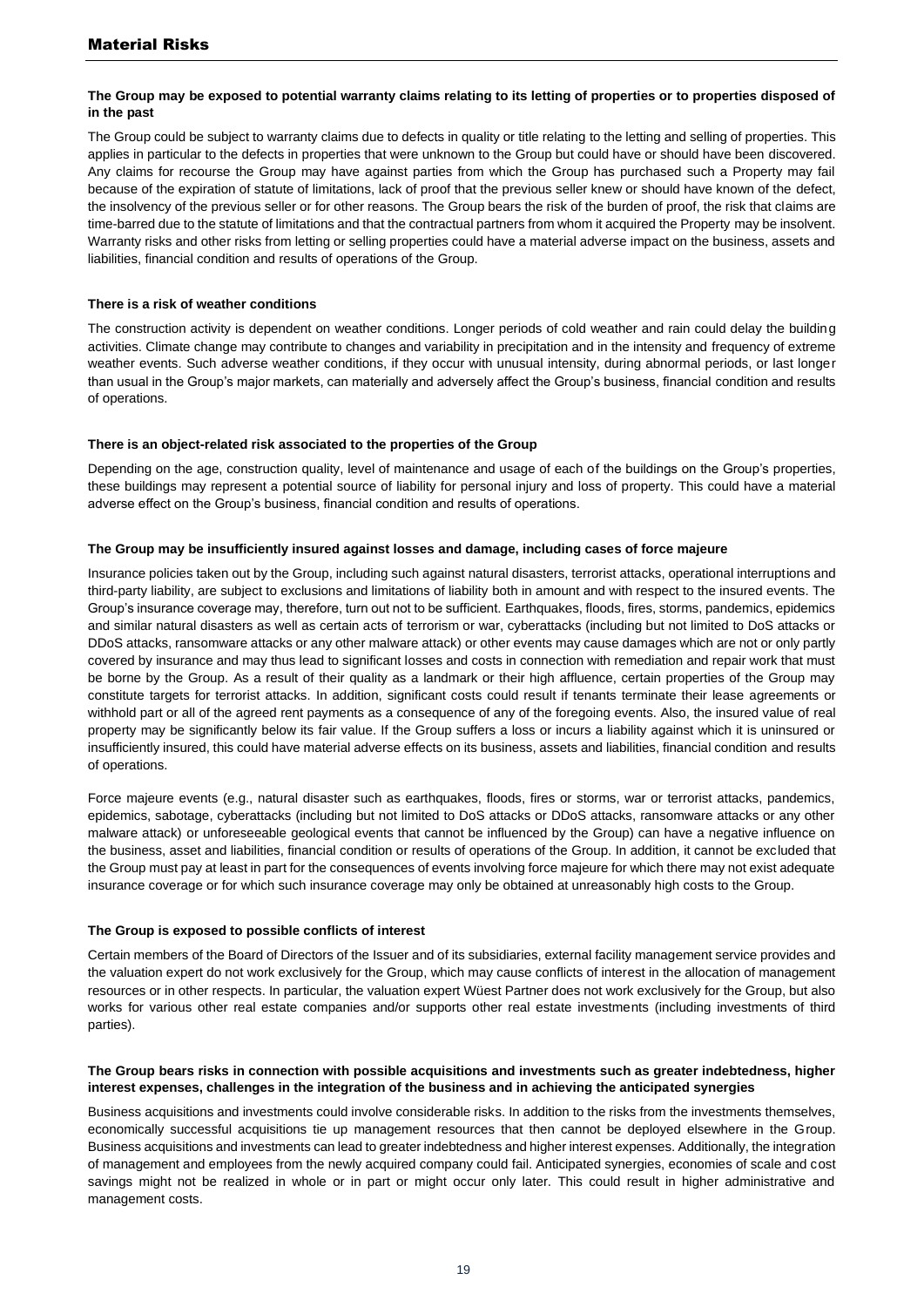#### **The Issuer owns Properties through its subsidiaries and does not directly own any properties**

The Issuer owns Properties through its subsidiaries and does not directly own any properties. The yielding and development properties of the Issuer's subsidiaries are often charged in favour of lenders to such subsidiaries. Accordingly, any proceeds in case of a winding up or liquidation of a Group subsidiary must first be used to cover claims of creditors of such subsidiaries. As a result, Holders of the Bonds may suffer difficulties or delays in realizing any proceeds from the sale of properties by Group companies in the case of a winding up, liquidation or similar events.

#### **The Group is exposed to a number of operational risks**

The Group is exposed to various operational risks, such as agreements containing unfavourable or unenforceable terms for the Group or fraudulent behaviour of management or employees. Such operational risks may have a material adverse effect on the Group's business, financial condition and results of operations.

#### **The Group relies on the proper functioning of its computer and data processing systems, and a large-scale malfunction or potential unauthorised access to critical and sensitive information could result in disruptions to the Group's business**

The Group's ability to keep its businesses operating depends on the functional and efficient operation of its computer and data processing and telecommunications systems. Computer and data processing systems are susceptible to malfunctions and interruptions (including due to equipment damage, power outages, fire, natural disasters, breakdowns, cyberattacks (including but not limited to DoS attacks or DDoS attacks, ransomware attacks or any other malware attack), computer viruses, and a range of other hardware, software and network problems), and the Group may be unable to prevent malfunctions or interruptions. A significant or large-scale malfunction or interruption of its computer or data processing systems could disrupt the Group's operations, for example by causing delays or the cancellation of customer orders, impeding the manufacture or shipment of products, the processing of transactions and the reporting of financial results, or could damage the Group's reputation.

In addition, the Group faces the risk of potential unauthorised access to, and the loss, theft or unauthorized disclosure of critical and sensitive information, for example as a result of industrial espionage activities or cyberattacks (including but not limited to DoS attacks or DDoS attacks, ransomware attacks or any other malware attack). A leak of confidential information or the loss, theft or unauthorized disclosure of critical and sensitive information could reveal trade secrets or know-how of the Group or its customers to competitors and harm the Group's business, competitive position and reputation. The Group's insurance may not or not adequately compensate it for all losses or failures that may occur. Any of the foregoing could have a material adverse effect on the Group's business, results of operations, financial condition and prospects.

## **Risks relating to the legal and regulatory environment**

## **The Group is dependent on governmental and political developments**

The value of the Group's properties, and therefore of the Issuer and its subsidiaries, may be materially adversely affected by political events and/or changes in laws and regulations. In the event that regulations change in respect of the condition or operation of its properties, the Group may be required to incur capital expenditure to comply with new regulations. The Group may be unable to finance required alterations on reasonable terms, which could result in its properties being unsuitable for their current purposes. Changes in law and regulations could also adversely affect the profitability of the tenants of the Group's properties by substantially increasing their operational costs. Increased operational costs may affect the (future) tenants' ability to make rental payments, which, in turn, may have material adverse effects on the Group's business, assets and liabilities, financial conditions and results of operations.

#### **The Group is exposed to restrictions under existing private and public laws, potential claims resulting from encroachment under existing civil law and the risk of changes in applicable laws or regulations**

The Group is subject to various restrictions under existing public law, including, but not limited to, public planning regulations and public building restrictions affecting, among other things, the use of the Group's properties and buildings. Changes in construction laws and regulations applicable to new developments, rebuilding and renovations can lead to additional costs (approval procedures, time delays) or influence the value of the property. The amendment of regional planning orders may lead to a change in the qualification of the zone in which the property was originally located *(Nichteinzonung, Um-/ Ab-/ Auszonung)*, in turn resulting in a loss in fair value of the properties located in the affected zones. The non-compliance with any of these restrictions or the invalidity of any permit, certificate of protection or any other required consent that the Group obtained as well as the assertion of claims against the Group due to the violation of public planning and building regulations or encroachments could have a material adverse effect on the Group's business, assets and liabilities, financial conditions and results of operations.

In addition, the Group's long-term business planning assumes that the laws and regulations concerning the development, use, letting and taxation of properties will remain generally unchanged. However, changes in economic or political conditions may lead to changes in landlord-tenant legislation, building and construction laws and regulations, environmental laws and regulations, tax laws and other laws affecting the real estate industry or the Group's business. The enactment of stricter laws and regulations governing, for example, the presence of asbestos and other hazardous construction materials in existing structures or the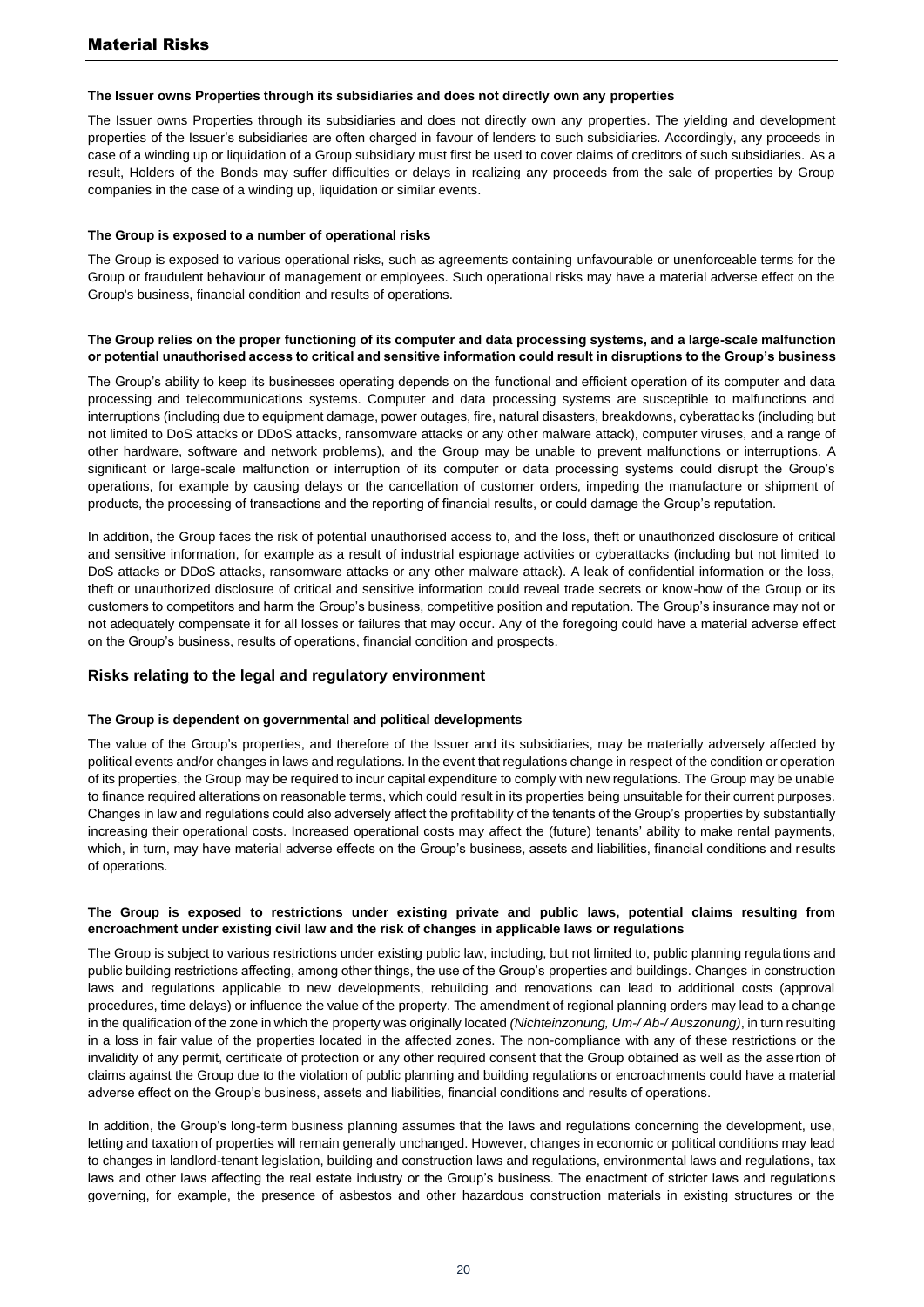remediation of existing environmental contamination, access for disabled people, the limiting of rent increases or other matters could increase the Group's costs of maintaining, refurbishing, owning and letting Properties or decrease the Group's revenues resulting from these activities, which could have a material adverse effect on its business, assets and liabilities, financial condition and results of operations.

The Group is subject to the corporate law of the jurisdiction in which the Issuer and its subsidiaries have their registered offices or in which their main administration is located. Changes in the law may have negative consequences on the Group, the rights of the Issuer as shareholder in its subsidiaries and on the rights of the Issuer's shareholders.

#### **The Group may be affected by restriction on laws and regulations, in particular the Swiss legislation restricting property investments by non-Swiss residents (Lex Koller)**

The Federal Act on the Acquisition of Real Estate by Non-Residents dated 16 December 1983, as amended (also referred to as "**Lex Koller**") restricts the acquisition of residential real estate by non-residents of Switzerland. Under the current legislation, the acquisition of commercial real estate is not subject to an official authorization since 1997. Moreover, the acquisition of shares in a listed real estate company is not subject to authorization pursuant to this legislation since 2005. However, should the Issuer become controlled by non-Swiss nationals, the Group may be restricted in acquiring new properties that are subject to the legislation, although it would not be required to divest any existing properties. To ensure compliance with requirements of Swiss federal laws regarding the shareholders, such as the requirements of Lex Koller regarding Swiss control, the Articles of Association empower the Board of Directors to decline the registration of (non-Swiss) persons as shareholders of the Issuer with full voting rights, if and to the extent their registration by the Issuer may prevent it from satisfying the requirements under Swiss federal law regarding the shareholders of the Issuer.

The Swiss Federal Council, based on the mostly negative feedback received on its proposals during the respective consultation, decided in 2018 not to pursue a revision of the Lex Koller. However, the Swiss Parliament is now discussing a motion to request the Swiss Federal Council to propose a revision of the Lex Koller based on the previous proposal. Such revision may, *inter alia*, propose that the acquisition of commercial real estate by non-Swiss residents shall be subject to an official authorisation. Besides, there is an initiative pending by the Swiss Parliament requesting that strategic infrastructures of the energy industry – namely hydroelectric power plants, electricity grids and gas grids – shall be subject to the Lex Koller. If restrictions of the Lex Koller were adopted, negative consequences on the Swiss real estate marketplace would have to be expected.

These and other restrictions or other changes in laws, other regulations or administrative practice may hinder or prohibit foreign investors from investing in real estate in Switzerland (especially commercial real estate) or in real estate companies. The implementation or reintroduction of such restrictions may have adverse implications on the demand in the real estate market and, accordingly, may lead to a loss in value of current real estate investments.

#### **The Group is exposed to risks in connection with implementation and application of Art. 5 Federal Act on Spatial Planning (Mehrwertabgabe)**

According to Art. 5 of the Federal Act on Spatial Planning (**Raumplanungsgesetz**), the cantons are obliged to provide appropriate compensation for significant advantages and disadvantages resulting from planning measures under the Raumplanungsgesetz. This value-added levy is intended to skim off part of the value added to a property as a result of a planning measure and without any action on the part of the property owner, such as in the case of zoning. The implementation and application of value-added compensation (Art. 5 of the RPG) in the cantons and municipalities is still fraught with uncertainty. The interpretation of Art. 5 RPG by the cantons and municipalities can have a material adverse effect on the Group's business, assets and liabilities, financial condition and results of operations.

#### **The Group is exposed to liability risks resulting from damages of third persons due to deficiencies of its properties**

Possible defects of the Group's properties may result in damage to life, health or moveable or immoveable assets of third persons. This applies particularly with regard to publicly accessible properties. The Group could be held liable for such damage, against which it may be insufficiently insured. In addition, the reputation of the Group in the real estate market could be adversely affected even if such occurrences were not due to any fault on the part of the Group. Any such event could have a material adverse effect on the Group's business, assets and liabilities, financial condition and results of operations.

## **The Group is exposed to tax risks**

Unfavourable interpretations or changes in tax laws, judicial practice or of any rules established in the tax practice could adversely affect the Group's business, assets and liabilities, financial condition and results of operations to a material extent. Such changes could e.g. relate to the deductibility of interest expenses or depreciation for tax purposes, to the refusal of tax deductible losses or to currently applicable tax exemptions for certain types of income. The changes could relate to the current financial year or to prior years unless they have been finally assessed for tax purposes. Moreover, such changes can have adverse effects not only on the Group and its properties but also on local business and consequently on the real estate market in general.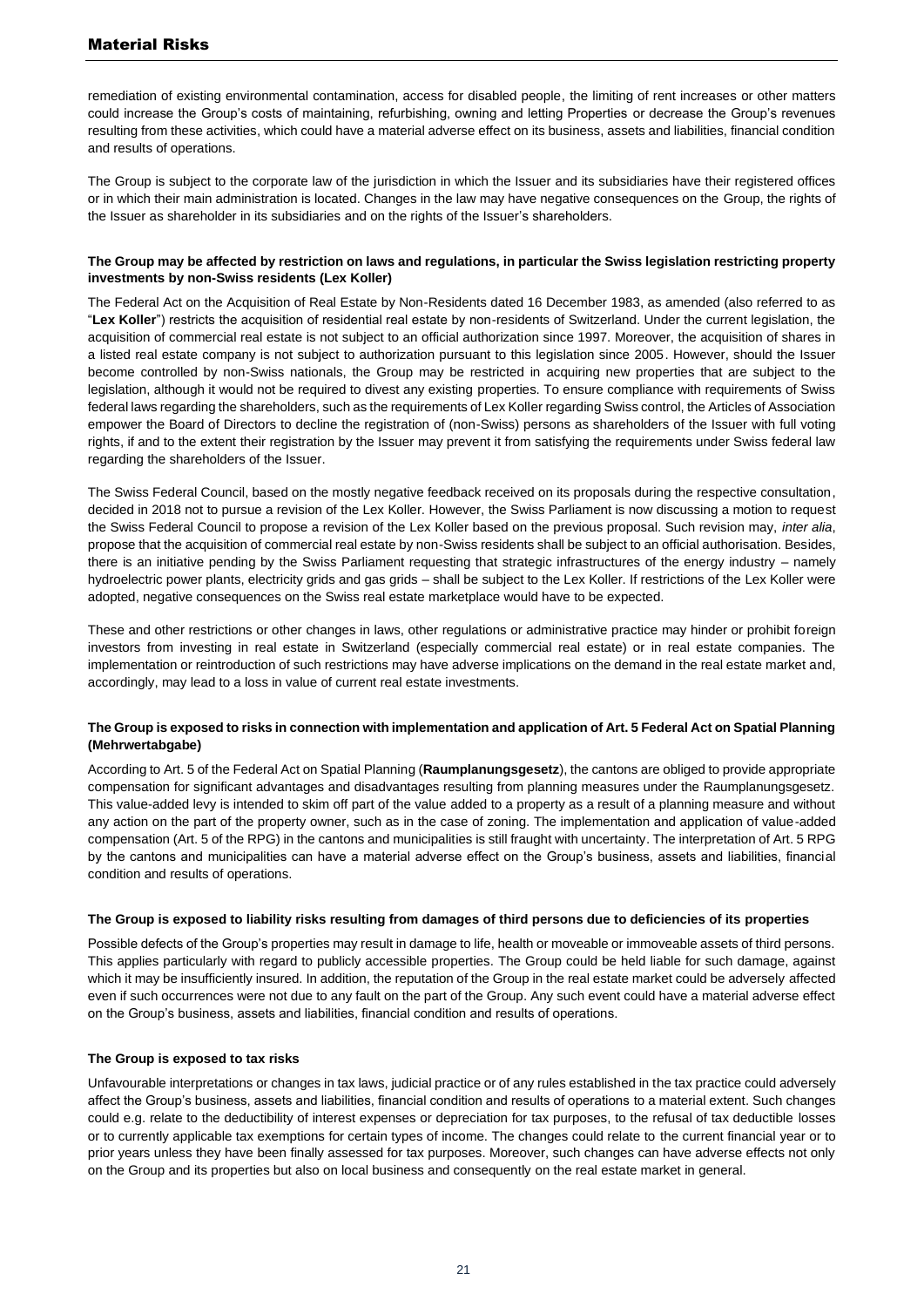The Group companies have not been finally assessed for all financial years up to the date hereof. The tax authorities may add additional items to the taxable income of the Group companies or disallow tax deductions and allowances with respect to any open assessment so that the tax liabilities of the Group companies may be increased. Tax issues related to the Group cannot always be negotiated with the tax authorities and resolved. A different assessment of the Group companies' tax situation by tax authorities could have material adverse effects on the results of the Group.

Real estate is valued at fair value in the consolidated financial statements and deferred tax liabilities have been recognized. The rates of Cantonal real estate capital gains taxes depend on the duration of ownership and vary among Cantons. Together with federal income tax, a combined effective tax rate of up to approx. 66% may apply to short-term realized real property gains . For the calculation of deferred taxes the Group applies a specific estimated holding period for each Property. The actual tax rate may be higher if properties were sold at an earlier point in time.

The Group may opt to discount deferred taxes for Property Portfolio considered to be sold based on the expected remaining holding period in line with the Group's strategy and in accordance with Swiss GAAP FER (currently discounted at 2% based on an estimated thirty-year holding period). Such change in estimate, if opted for, would have a negative impact on the Group's profit and loss in the respective period.

#### **The Group may be involved in legal and other proceedings arising from its operations from time to time**

The Group may be involved from time to time in disputes with various parties involved in the development and letting of its properties such as contractors, sub-contractors, suppliers, construction companies, purchasers and tenants. These disputes may lead to legal or other proceedings, and may cause the Group to incur additional costs and experience delays. In addition, the Group may have disagreements with regulatory bodies in the course of its operations, which may subject it to administrative proceedings and unfavourable orders, directives or decrees that result in financial losses and delay the construction or completion of its projects and therefore have material adverse effects on the Group's business, assets and liabilities, financial condition and results of operations.

#### **Regulatory developments with respect to use and security of personal data and public records could have a material adverse effect on the Group's business, reputation financial condition and results of operations**

Because the Group's databases and the databases of third-party service providers that it works with include certain non-public personal or commercial information concerning its employees, vendors and customers, the Group is subject to government regulation concerning the processing of this data. Failure to comply with these laws by the Group could result in substantial regulatory penalties, litigation expense, adverse publicity, harm to reputation and loss of revenue. In addition, if such information were compromised as a result of any cyberattack or other security breach of the Group's systems, the Group could also be found liable for such breach if the Group did not have appropriate safeguards in place to protect such data and records. Moreover, cyberattacks, including but not limited to DoS attacks or DDoS attacks, ransomware attacks or any other malware attack, could result inter alia in loss of personal data (including sensitive and tenant date), significant ransom payments, adverse effect on the Group's operational functionality as well as substantial financial and reputational damage. Further, many consumer advocates, privacy advocates and government regulators believe that existing laws and regulations do not adequately protect privacy. As a result, they are seeking further restrictions on the dissemination and commercial use of personal information to the public and private sectors. Regulations regarding privacy and data protection may also become stricter in the future. For example, the European Union has adopted the General Data Protection Regulation, Regulation (EU) 2016/679 which introduced significant changes to the data protection regime of the EU, for example, higher potential liabilities for certain data protection violations. With the revised Federal Act on Data Protection of 19 June 1992, as amended (revised form may come into force with effect as of end of 2022), Switzerland will establish a stricter data protection regime as well, which for instance provides for personal criminal liabilities of the Group's responsible employees for specified data protection violations.

Any such restrictions may increase compliance burdens on the Group and reduce the Group's ability to market its products, services and technologies, which could have a material adverse effect on its business, financial condition and results of operations.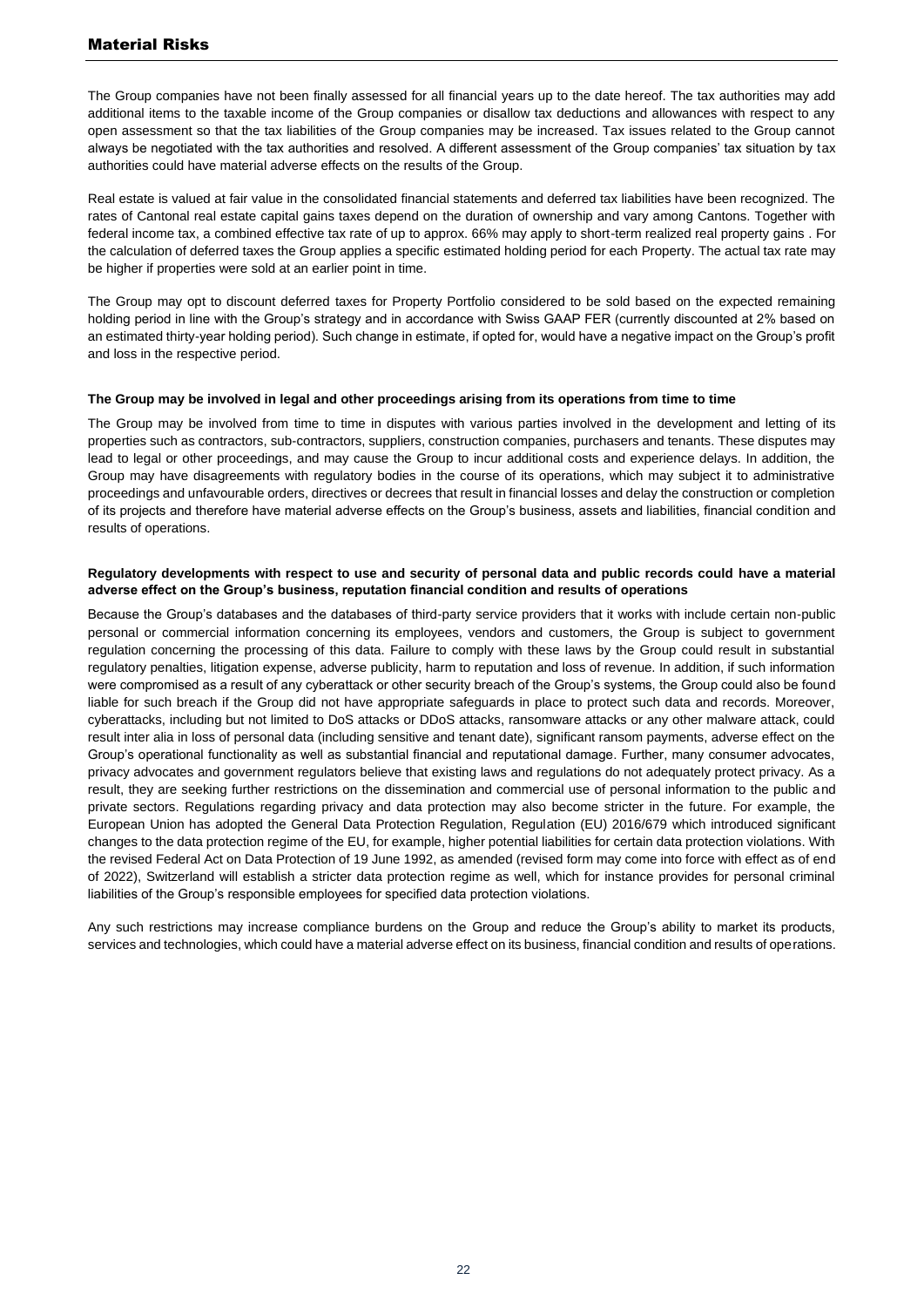## **Risks relating to the Bonds**

#### **The Issuer is a holding company and will depend on the business of its subsidiaries to satisfy its obligations under the Bonds**

The Issuer is a holding company and has no significant assets other than its ownership interests in its subsidiaries. Consequently, the ability of the Issuer under the Bonds is dependent upon the availability of cash flows from its subsidiaries and affiliated companies through dividends, intercompany advances and other payments. The Issuer's direct and indirect subsidiaries are separate and distinct legal entities and, under certain circumstances, legal and contractual restrictions may limit the ability of these subsidiaries to provide the Issuer with funds for the Issuer's payment of its obligations under the Bonds, whether by dividends, distributions, loans or other payments.

The Issuer cannot assure potential investors that the operating results of its subsidiaries at any given time will be sufficient to make dividends, distributions or other payments to it or that any such dividends, distributions or other payments will be adequate to pay its obligations under the Bonds and its other indebtedness when due.

In the event of a bankruptcy, liquidation, reorganization or similar proceeding relating to a subsidiary of the Issuer, the right of Holders to participate in a distribution of the assets of such subsidiary will rank behind such subsidiary's creditors (including trade creditors), except to the extent that the Issuer has direct claims against such subsidiary. In the case of any of the foregoing events, there can be no assurance that there will be sufficient assets to pay amounts due under the Bonds.

#### **An investment in the Bonds involves risks relating to changes in the interest rate environment**

The Bonds bear interest at a fixed rate, which means that an investment in the Bonds involves the risk that if market interest rates subsequently increase above such fixed rate of interest, the real return on (and value of) the Bonds will be adversely affected.

#### **The Issuer may, without consent of the Holders, substitute for itself a wholly-owned subsidiary as issuer under the Bonds**

Under the Terms of the Bonds, the Issuer may, without the consent of the Holders and subject to certain conditions, substitute for itself any of its direct or indirect wholly-owned subsidiaries as issuer of the Bonds. So long as the conditions described in the terms of the Bonds are satisfied, such subsidiary may be an entity having a different form from the Issuer. In such a case, the rights of Holders may differ from the rights of Holders against the Issuer. As a result, Holders may be required to comply with legal procedures for making a claim or enforcing an action against such subsidiary that differ from the legal procedures required for making a claim or enforcing an action against the Issuer.

#### **In certain instances, Holders may be bound by certain amendments to the Bonds to which they did not consent**

The Bonds are subject to statutory provisions of Swiss law allowing for the calling of meetings of Holders to consider matters affecting their interests. These provisions permit defined majorities to bind all Holders of the Bonds, including Holders who did not attend and vote at the relevant meeting and Holders who voted in a manner contrary to the majority. Pursuant to the relevant statutory provisions of Swiss law as in effect as of the date hereof, (i) the Issuer will be required to provide Holders with at least ten days' notice of any meeting of Holders, (ii) the Issuer will be required to call a meeting of Holders within 20 days if it is requested to do so by Holders holding an aggregate principal amount of Bonds that represents at least one-twentieth of the outstanding aggregate principal amount of the Bonds, and (iii) only Holders or their proxies will be entitled to attend or vote at a meeting of Holders.

In addition, the Holder approval requirements under the relevant statutory provisions of Swiss law as in effect as of the date hereof for amendments to the terms of the Bonds will depend on the type of amendment. Pursuant to article 1170 of the Swiss Code of Obligations, the consent of Holders holding at least two-thirds of the outstanding aggregate principal amount of the Bonds is required for any resolution limiting Holders' rights under the Bonds (such as a moratorium on interest or capital and certain amendments to the interest provisions). In addition, in order to become effective and binding on the non-consenting Holders, any such resolution must be approved by the competent superior cantonal composition court. In the case of resolutions that do not limit Holders' rights under the Bonds, pursuant to article 1181 of the Swiss Code of Obligations, an absolute majority of the votes represented at a meeting of Holders is sufficient to approve any such resolution, unless article 1170 of the Swiss Code of Obligations or the terms of the Bonds provide for more stringent requirements.

#### **An active trading market for the Bonds may not develop**

The Bonds will be new securities, which may not be widely distributed, and for which there is currently no active trading market. An active trading market for the Bonds may never develop, or if one does develop, it may not be sustained or it may not be liquid. Therefore, investors may not be able to sell their Bonds easily or at prices that will provide them with a yield comparable to similar investments that have a developed secondary market.

Although application will be made for the admission to trading and listing of the Bonds on the SIX Swiss Exchange, there can be no assurance that such application will be accepted or that an active trading market in the Bonds will develop. Accordingly, there can be no assurance as to the development or liquidity of any trading market for the Bonds. Illiquidity may have a severely adverse effect on the market value of the Bonds.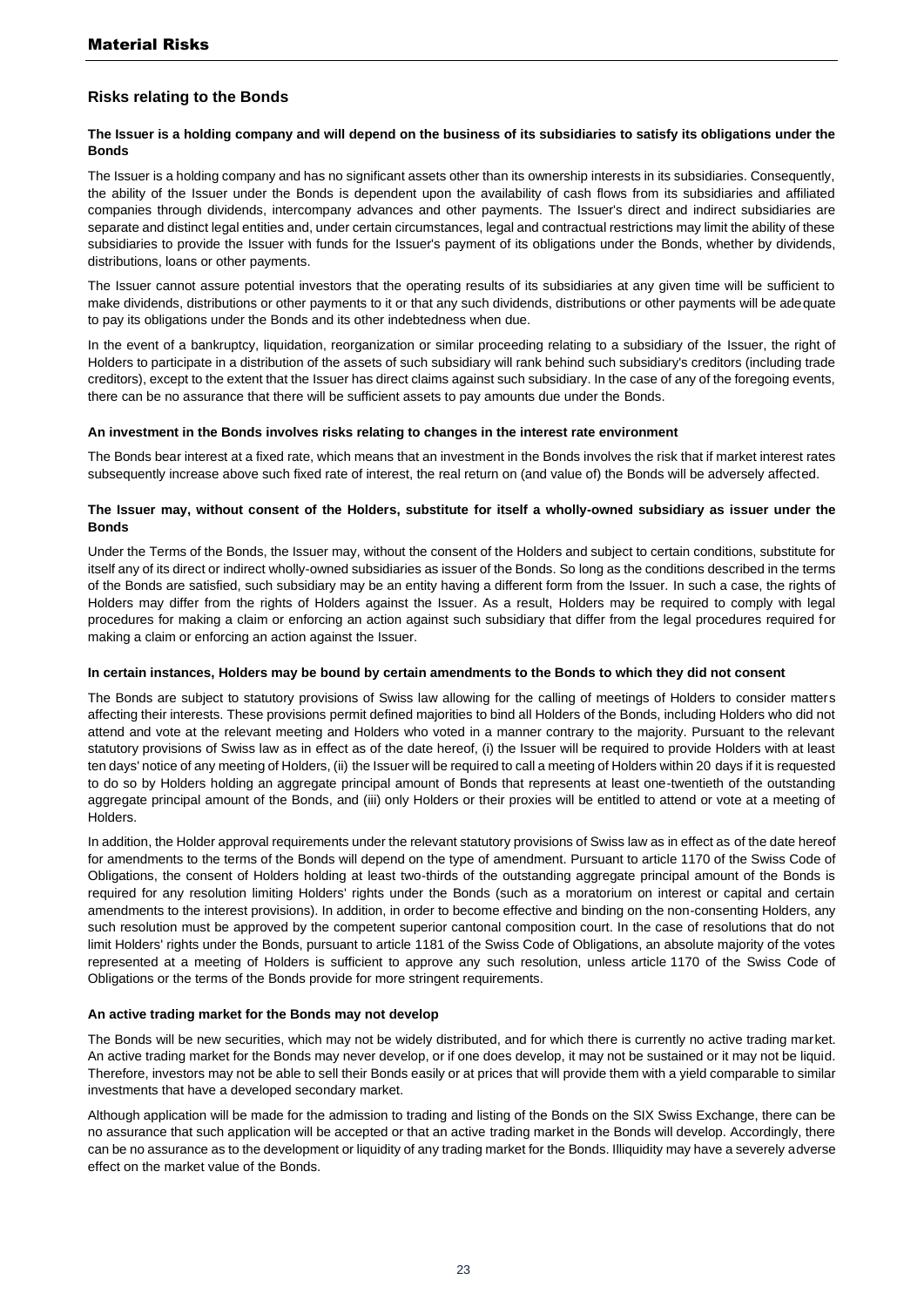#### **The market value of the Bonds may be influenced by unpredictable factors**

Many factors, most of which will be beyond the control of the Issuer, will influence the value of the Bonds and the price, if any, at which securities dealers may be willing to purchase or sell the Bonds in the secondary market, including:

- (i) the creditworthiness of the Issuer and the Group and, in particular respective results of operations, financial condition and liquidity profile;
- (ii) supply and demand for the Bonds, including inventory with any securities dealer; and
- (iii) economic, financial, political or regulatory events or judicial decisions that affect the Issuer or the Group or the financial markets generally.

Accordingly, if a Holder sells its Bonds in the secondary market, it may not be able to obtain a price equal to the principal amount of such Bonds or a price equal to the price that it paid for such Bonds.

#### **Exchange rate risks and exchange controls**

The Issuer will pay principal and interest on the Bonds in Swiss francs. This presents certain risks relating to currency conversions if the financial activities of an investor in the Bonds are denominated principally in a currency or currency unit (the **Investor's Currency**) other than Swiss francs. These include the risk that exchange rates may significantly change (including changes due to devaluation of the Swiss franc or revaluation of the Investor's Currency) and the risk that authorities with jurisdiction over the Investor's Currency may impose or modify ex-change controls. An appreciation in the value of the Investor's Currency relative to the Swiss franc would decrease (i) the Investor's Currency-equivalent yield on the Bonds, (ii) the Investor's Currency-equivalent value of the principal payable on the Bonds, and (iii) the Investor's Currency-equivalent market value of the Bonds.

Government and monetary authorities may impose (as some have done in the past) exchange controls that could adversely affect an applicable exchange rate. As a result, investors in the Bonds may receive less interest or principal than expected, or no interest or principal.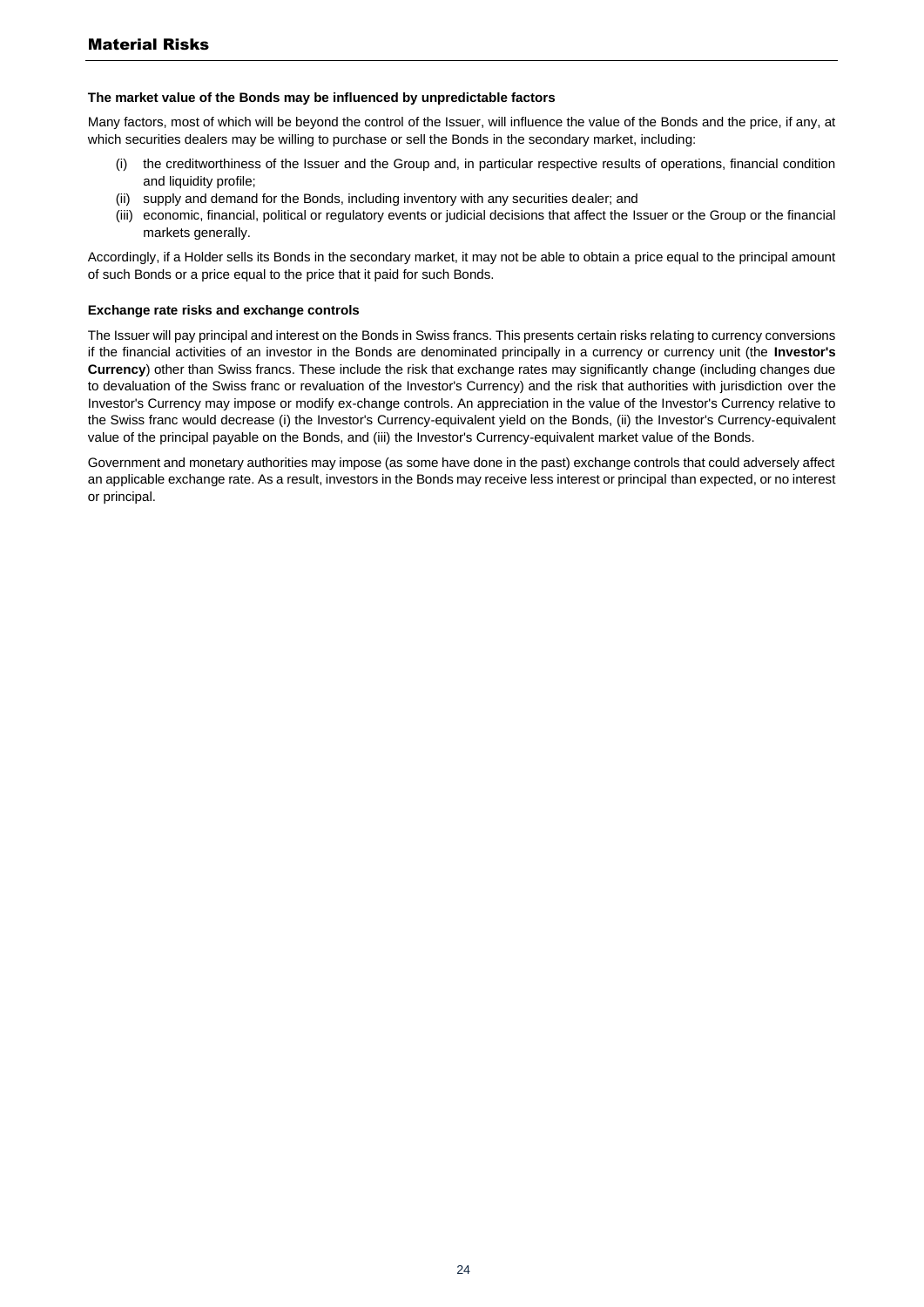## **Terms of the Bonds**

<span id="page-24-0"></span>The terms and conditions (each a **Condition**, and together the **Terms of the Bonds**) of the CHF 150,000,000 1.770 percent bonds due 2026 issued by the Issuer (each a **Bond** and collectively the **Bonds**), are as follows:

#### **1 Amount, Form, Denomination, Custodianship and Transfer of the Bonds**

(a) The initial aggregate principal amount of the Bonds of Swiss francs (**CHF**) 150,000,000 (the **Aggregate Principal Amount**) is issued in denominations of CHF 5,000.

The Issuer reserves the right to reopen and increase the Aggregate Principal Amount at any time and without prior consultation of or permission of the Holders (as defined below) through the issuance of further bonds which will be fungible with the Bonds (i.e. other than the Issue Date identical in respect of the Terms of the Bonds).

(b) The Bonds are issued as simple uncertificated securities (*einfache Wertrechte*) in accordance with art. 973c of the Swiss Code of Obligations. Such uncertificated securities (*Wertrechte*) will be entered by the Principal Paying Agent into the main register (*Hauptregister*) of SIX SIS as recognized intermediary for such purposes by SIX Swiss Exchange for the entire duration of the Bonds and until their complete redemption.

So long as the Bonds are intermediated securities (*Bucheffekten*), in accordance with the provisions of the Swiss Federal Intermediated Securities Act (*Bucheffektengesetz*) the Bonds may only be transferred by the entry of the transferred Bonds in a securities account of the transferee.

- (c) The records of SIX SIS will determine the number of Bonds held through each participant in SIX SIS. In respect of Bonds held in the form of intermediated securities (*Bucheffekten*), the holders of such Bonds (the **Holders** and, individually, a **Holder**) will be the persons holding the Bonds in a securities account (*Effektenkonto*) which is in their name, or in case of intermediaries (*Verwahrungsstellen*), the intermediaries (*Verwahrungsstellen*) holding the Bonds for their own account in a securities account (*Effektenkonto*) which is in their name.
- (d) The conversion of the uncertificated securities (*Wertrechte*) into a permanent global certificate (*Globalurkunde auf Dauer*) or individually certificated bonds (*Wertpapiere*) is excluded. Neither the Issuer nor the Holders nor the Principal Paying Agent nor any third party shall at any time have the right to effect or demand the conversion of the uncertificated securities (*Wertrechte*) into, or the delivery of a permanent global certificate (*Globalurkunde auf Dauer*) or individually certificated securities (*Wertpapiere*).

#### **2 Interest**

The Bonds bear interest from (but excluding) 30 May 2022 (the **Issue Date**) at the rate of 1.770 percent of their Aggregate Principal Amount per annum, payable annually in arrears on 30 October of each year (the **Interest Payment Date**), for the first time on 30 October 2022. Interest on the Bonds is computed on the basis of a 360-day year of twelve 30-day months.

#### **3 Redemption, Purchase and Cancellation**

(a) Redemption at Maturity

Unless previously redeemed, the Issuer undertakes to repay all outstanding Bonds at par, without further notice on 30 October 2026 (the **Maturity Date**).

(b) Redemption at the Option of the Issuer

Subject to a period of not less than thirty (30) nor more than sixty (60) days' prior notice to the Principal Paying Agent, the Issuer may redeem the Bonds at any time after the Issue Date and prior to the Maturity Date, in whole, but not in part only, at par plus accrued interest, if any, on the date determined by the Issuer for early redemption, if eighty-five (85) percent or more of the Aggregate Principal Amount have been redeemed or purchased and cancelled at the time of such notice.

- (c) Redemption at the Option of the Holders upon **Change of Control** 
	- A A Change of Control occurs when:
		- (a) an offer to acquire Shares, whether expressed as a public takeover offer, a merger or similar scheme with regard to such acquisition, or in any other way, is made in circumstances where (i) such offer is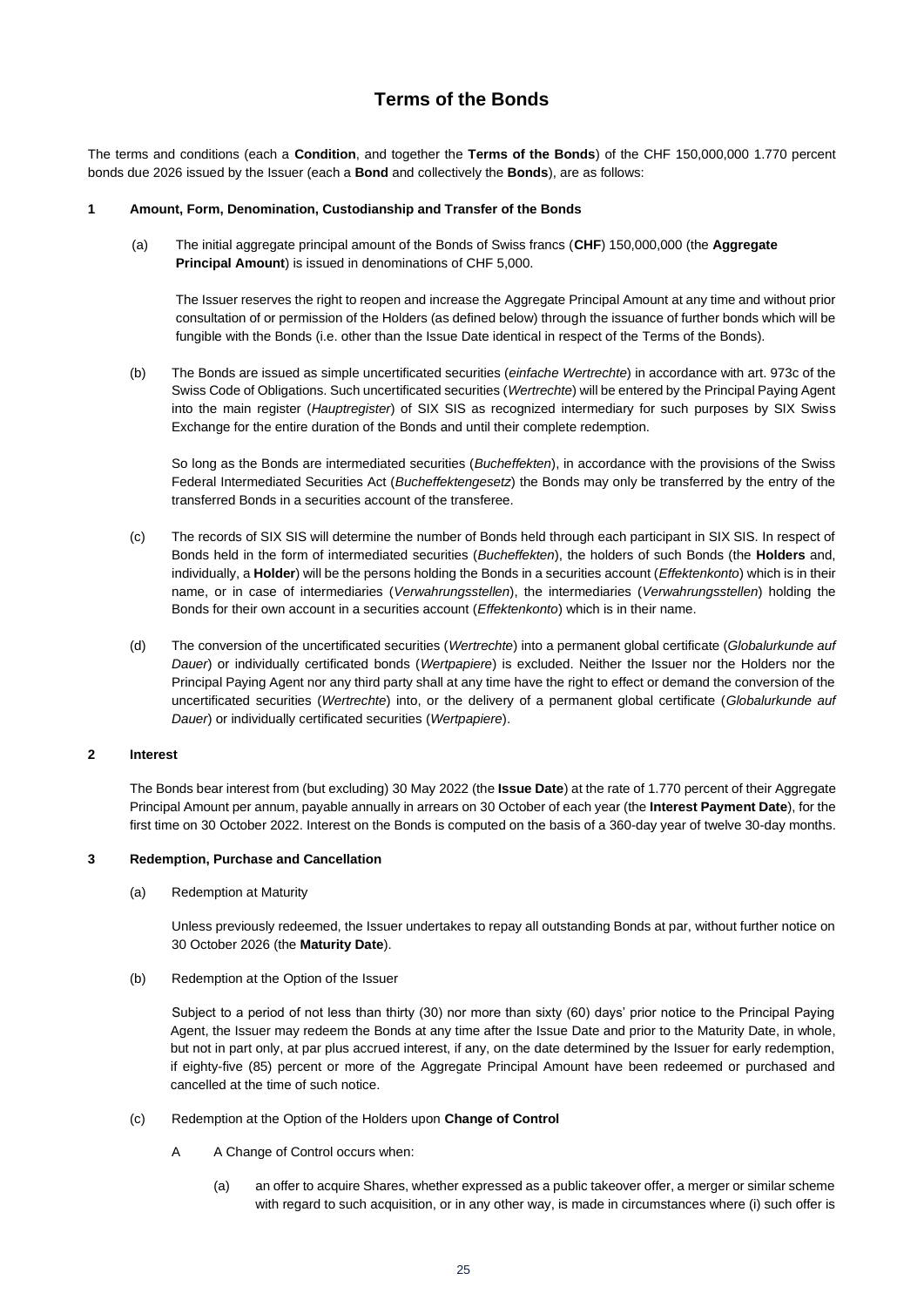available to (aa) all holders of Shares, (bb) all holders of Shares other than the offeror and any persons acting in concert with such offeror or (cc) all holders of Shares other than persons who are excluded from the offer by reason of being connected with one or more specific jurisdictions, and (ii) such offer having become or been declared unconditional in all respects, the Issuer becomes aware that the right to cast more than 50% of all the voting rights (whether exercisable or not) of the Issuer has become unconditionally vested in the offeror and any persons acting in concert with the offeror; or

- (b) the Issuer consolidates with or merges into any other company; or
- (c) the legal or beneficial ownership of all or substantially all of the assets owned by the Issuer, either directly or indirectly, are acquired by one or more other persons.
- B Upon a Change of Control:

the Issuer shall forthwith, or, if it is not clear at that point in time whether the Holders are entitled to exercise their redemption rights pursuant to Condition 3 C because the Issuer's "BBB" rating is not yet available, immediately following the receipt of the rating decision of the relevant rating agency or after two months, whatever is earlier, give notice of that fact to the Holders (the **Change of Control Notice**) in accordance with Condition 10. The Change of Control Notice shall:

- (a) inform the Holders that a Change of Control has occurred and that each Holder has the right to require redemption of the Bonds pursuant to Condition 3 C;
- (b) specify the date (the **Change of Control Redemption Date**), being not more than sixty (60) and not less than thirty (30) days after giving such notice, on which the Bonds may be redeemed pursuant to Condition 3 C; and
- (c) provide details concerning the Change of Control.
- C Early Redemption at the Option of Holders upon Change of Control

Upon the occurrence of a Change of Control, the Issuer will at the option of a Holder, redeem such Bond at par, together with interest accrued up to, on the Change of Control Redemption Date unless,

- (a) in the event of a merger or consolidation of the Issuer, the surviving entity has or receives a rating of at least BBB by Standard & Poor's or the equivalent by Moody's for its senior unsecured long-term debt on a consolidated basis and assumes or keeps, as the case may be, the Issuer's obligations under the Bonds *pari passu* with its own senior obligations, or
- (b) in the event of an offer to acquire Shares, or in the event of a transfer of the legal or beneficial ownership of all or substantially all of the assets owned by the Issuer, the acquirer has a rating of at least BBB by Standard & Poor's or the equivalent by Moody's for its senior unsecured long-term debt or receives such a rating on a consolidated basis after giving effect to the acquisition and assumes or guarantees the Issuer's obligations under the Bonds *pari passu* with its own senior obligations.

It is understood that where no rating exists for the senior unsecured long term debt of the surviving entity, the acquiring entity or the Issuer, as the case may be, or a rating is not received within a period of two months since the occurrence of a Change of Control, respectively, then the Holders shall have a redemption right as described in the first sentence of this Condition 3 C.

To exercise such option, a Holder must present a duly completed redemption notice to the Principal Paying Agent (a **Change of Control Redemption Notice**), together with clearing instructions in a form and with a content satisfactory to the Principal Paying Agent allowing for the transfer of the relevant Bonds to the Principal Paying Agent by not later than fourteen (14) days prior to the Change of Control Redemption Date. No Bond or Change of Control Redemption Notice so deposited may be withdrawn without the consent of the Issuer.

#### (d) Purchases

The Issuer or any Subsidiary may, either directly or indirectly, at any time purchase Bonds at any price, in the open market or otherwise. Any purchase shall be made in accordance with applicable laws or regulations, including applicable stock exchange regulations. Such Bonds may be held, resold or, at the option of the Issuer, surrendered to the Principal Paying Agent for cancellation as set out below.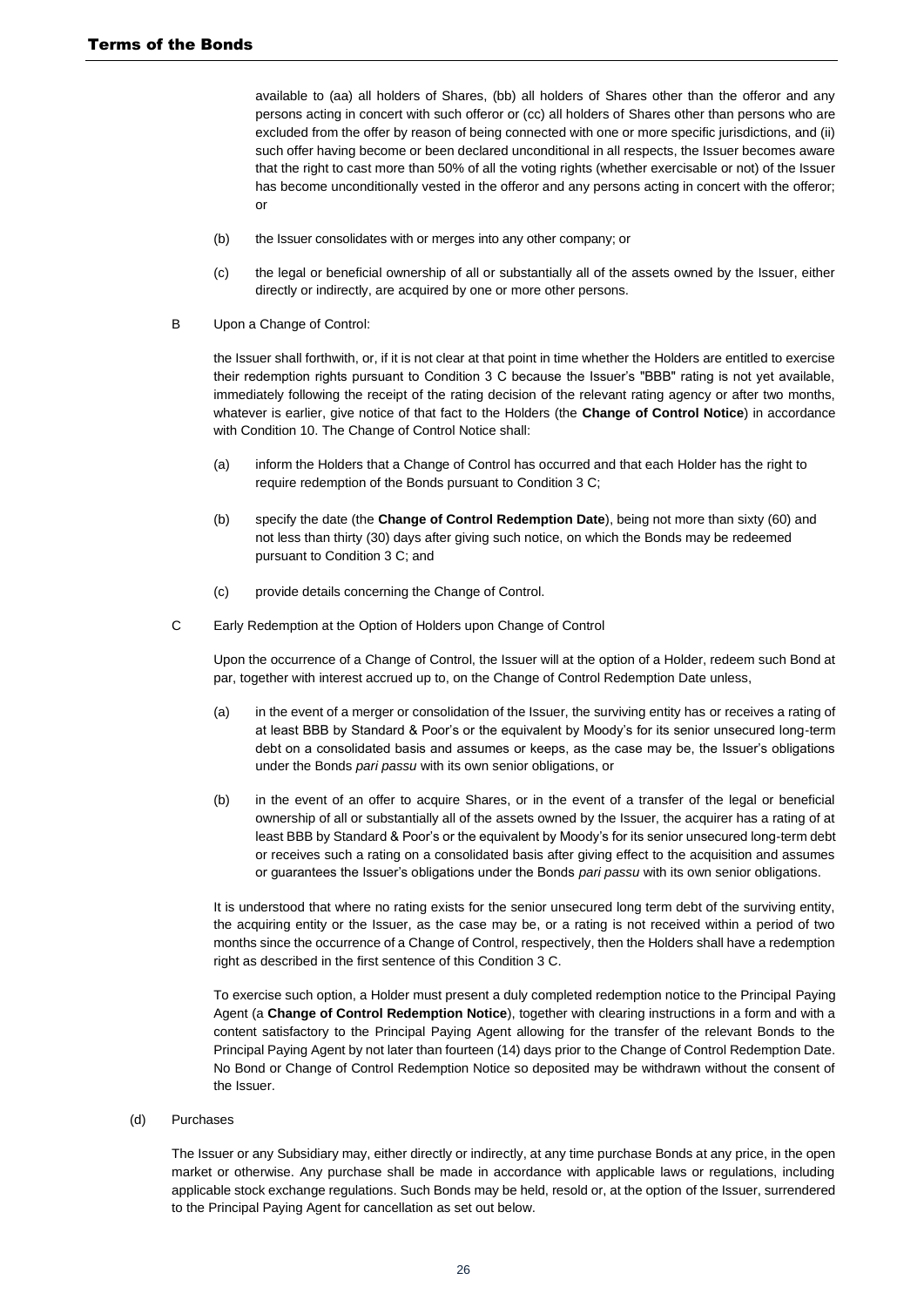If purchases are made by public tender, such tender must be available to all Holders alike.

(e) Cancellation

All Bonds which are redeemed or surrendered to the Principal Paying Agent shall immediately be cancelled. All Bonds so cancelled cannot be reissued or resold.

(f) Notice

Where the provisions of this Condition 3 provide for the giving of notice by the Issuer to the Principal Paying Agent, such notice shall be deemed to be validly given if made in writing with all required information to the Principal Paying Agent within the prescribed time limit. Such notices shall be announced to the Holders as soon as practicable pursuant to Condition 10. Such notices shall be irrevocable.

#### **4 Payments**

The amounts required for payments under these Terms of the Bonds will be made available in good time in freely disposable CHF which will be placed at the free disposal of the Principal Paying Agent. If the due date for any payment by the Issuer does not fall on a Business Day, the Issuer undertakes to effect payment for value the Business Day immediately following such due date and the Holders will not be entitled to any additional sum in relation thereto. All payments with respect to the Bonds will be made to the Holders in CHF without collection costs.

The receipt by the Principal Paying Agent of the due and punctual payment of the funds in CHF as provided above shall release the Issuer from its payment obligations under the Bonds to the extent of such payments. Upon receipt of funds as provided above, the Principal Paying Agent shall arrange for payment to the Holders through SIX SIS in accordance with standard Swiss market practice.

If the Bonds are not redeemed when due, interest shall continue to accrue until (and including) the day when the Bonds are redeemed.

If, at any time during the life of the Bonds, the Principal Paying Agent shall resign or become incapable of acting as Principal Paying Agent as contemplated by these Terms of the Bonds or shall be adjudged bankrupt or insolvent, the Principal Paying Agent may be substituted by a duly licensed major Swiss bank or branch of a major foreign bank in Switzerland chosen by the Issuer. In the event of such replacement of the Principal Paying Agent, all references to the Principal Paying Agent shall be deemed to refer to such replacement.

Notice of such a replacement shall be published in accordance with Condition 10.

#### **5 Statute of Limitations**

In accordance with Swiss law, claims for interest under the Bonds shall become time-barred after a period of five (5) years and claims for the repayment or redemption of Bonds after a period of ten (10) years, calculated from their respective due dates.

#### **6 Taxation**

All payments in respect of the Bonds are subject to all applicable taxes and deductions, including the deduction of the Swiss Federal Withholding Tax (*Verrechnungssteuer*) on interest payments, currently levied at a rate of thirty-five (35) percent

#### **7 Status of the Bonds and Negative Pledge**

(a) Status

The Bonds constitute direct, unconditional, unsecured and unsubordinated obligations of the Issuer, rank *pari passu* among themselves and with all other present or future unsecured and unsubordinated obligations of the Issuer, except for such preferences as are provided for by any mandatorily applicable provision of law.

(b) Negative Pledge

So long as any of the Bonds remain outstanding, the Issuer will not create any guarantee, mortgage, lien, pledge, charge or other form of encumbrance or security interest, other than a Permitted Security upon the whole or any part of its present or future assets or revenues, to secure any Relevant Debt or to secure any guarantee or indemnity in respect of any Relevant Debt, unless, at the same time or prior thereto, the Issuer's obligations under the Bonds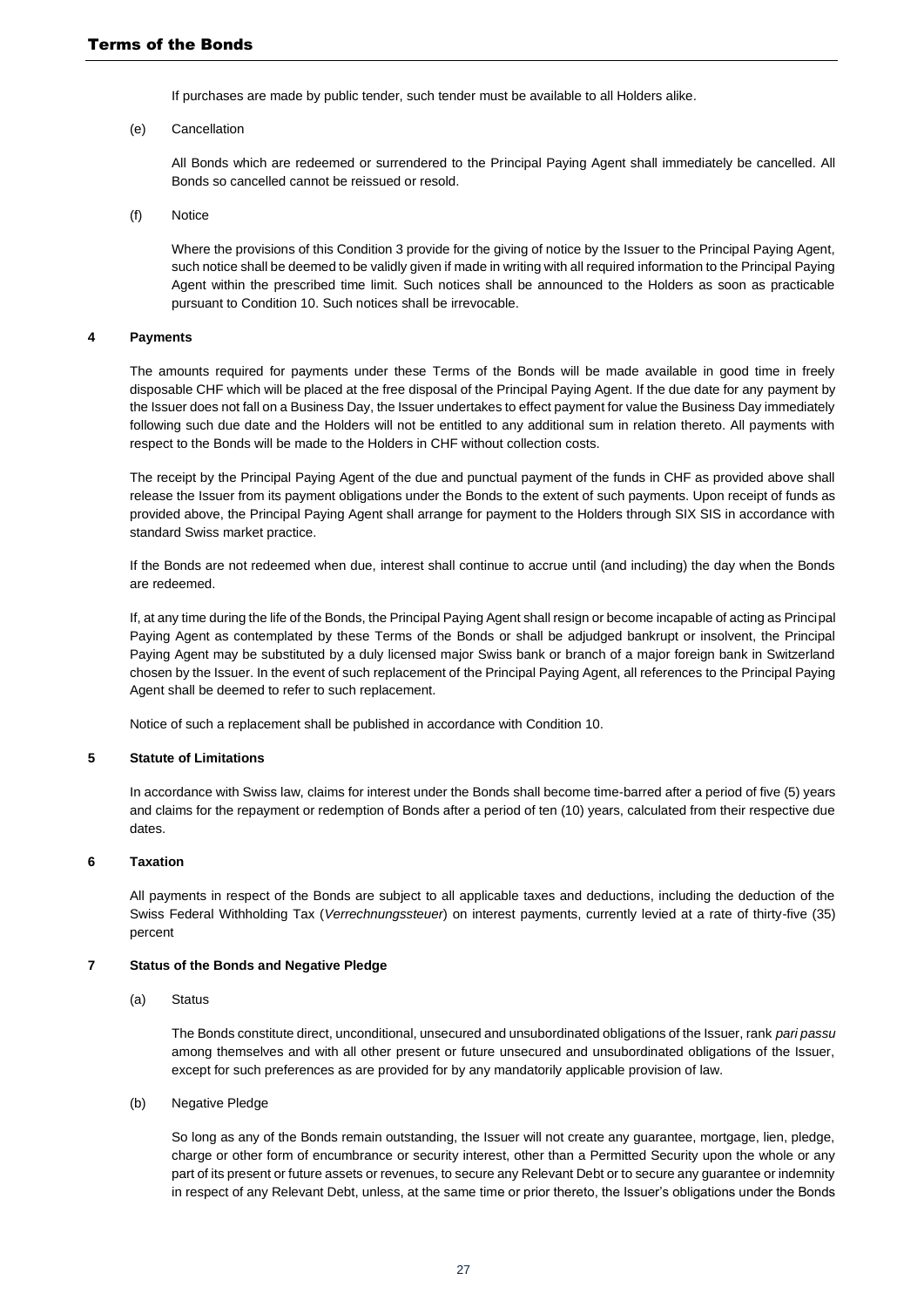- (i) are secured equally and ratably therewith by such encumbrance or security interest or benefit from a guarantee or indemnity in substantially identical terms thereto, as the case may be, or
- (ii) have the benefit of such other security, guarantee, indemnity or other arrangement as shall be approved by the Holders' Representative.

#### **8 Events of Default**

If any of the following events (each event an **Event of Default**) shall occur, Raiffeisen Schweiz Genossenschaft in its capacity as Holders' representative (the **Holders' Representative**) has the right but not the obligation, on behalf of the Holders, to declare all outstanding Bonds immediately due and repayable at par plus accrued interest:

- (a) there is a failure by the Issuer to pay principal or interest on any of the Bonds, if and when due and such failure continues for a period of ten (10) calendar days; or
- (b) a failure is made in the performance or observance of any material covenant, condition or provision which is to be performed by the Issuer under the Terms of the Bonds and (except where the Holders' Representative certifies in writing that, in its opinion, such failure is not capable of remedy, when no such notice or continuation as is mentioned below shall be required) such failure continues for a period of twenty (20) calendar days following the service by the Holders' Representative on the Issuer of a notice requiring such failure to be remedied; or
- (c) any other present or future indebtedness of the Issuer or a Material Subsidiary for or in respect of monies borrowed (i) is not paid when due (otherwise than, where permitted under the terms of the relevant indenture or agreement, at the option of the relevant debtor) or, as the case may be, within any applicable grace period, or (ii) becomes due and payable prior to its stated maturity as a result of an event of default (howsoever described), or (iii) any security in respect of any such indebtedness becomes enforceable or any guarantee of, or indemnity in respect of such indebtedness given by the Issuer or a Material Subsidiary is not honoured when due and called or, as the case may be, within any applicable grace period, provided that no such event shall be taken into account for the purposes of this para. (c) unless such indebtedness, either alone or when aggregated with other indebtedness shall at any time equal or exceed the amount of at least CHF 40,000,000 or its equivalent in any other currency or currencies (calculated on the basis of the middle spot rate for the relevant currency against CHF as quoted by any leading bank at the place of payment of such debt on the day on which this para. operates); or
- (d) any guarantee, mortgage, lien or other encumbrance, present or future, created or assumed by the Issuer or a Material Subsidiary becomes enforceable and any step is taken to enforce it (including the taking of possession or the appointment of a receiver, manager or other similar person but not the serving of a payment order (*Zahlungsbefehl*) provided that the aggregate amount of the relevant indebtedness in respect of which such guarantee, mortgage, lien or other encumbrance was created or permitted to subsist equals or exceeds CHF 40,000,000 or its equivalent in any other currency or currencies (calculated on the basis of the middle spot rate for the relevant currency against CHF as quoted by any leading bank at the place of payment of such debt on the day on which this para. operates), and any such steps taken are not abandoned or discontinued within twenty (20) calendar days of being taken; or
- (e) The LTV of the Issuer and its Subsidiaries exceeds seventy (70) percent; or
- (f) the Issuer or a Material Subsidiary is (or is deemed by law or a court to be) insolvent or bankrupt or unable to pay its debts, stops or suspends payment of all or a material part of its debts, proposes or makes a stay of execution, a postponement of payments (*Stillhaltevereinbarung*), a general assignment or an arrangement or composition with or for the benefit of the relevant creditors in respect of any such debts or a moratorium or postponement of payments (*Stillhaltevereinbarung*) is agreed or declared in respect of or affecting all or a substantial part of (or a particular type of) the debts of the Issuer or a Material Subsidiary or a liquidator is appointed with respect to the Issuer or a Material Subsidiary; or
- (g) the Issuer or a Material Subsidiary alters its legal or commercial structure through bankruptcy, liquidation, disposal of a substantial part of its assets outside the ordinary course of business of the Issuer or the Material Subsidiary (for the purpose of this provision, "substantial" means assets that represent more than ten (10) percent of the consolidated balance sheet total and shall not include the segment Infrastructure as a Service (which includes all the Group subsidiaries directly related to this segment)), change in the objects of the legal entity and/or commercial activities, merger or reorganization (other than internal Group restructurings and reorganizations, provided that such restructurings and reorganizations shall not result in a substantial reduction of the assets of the Issuer, for example by distributions to the ultimate shareholders), in so far as the relevant action, in the Holders' Representative's opinion, has or will have a material adverse effect on the capacity of the Issuer to meet its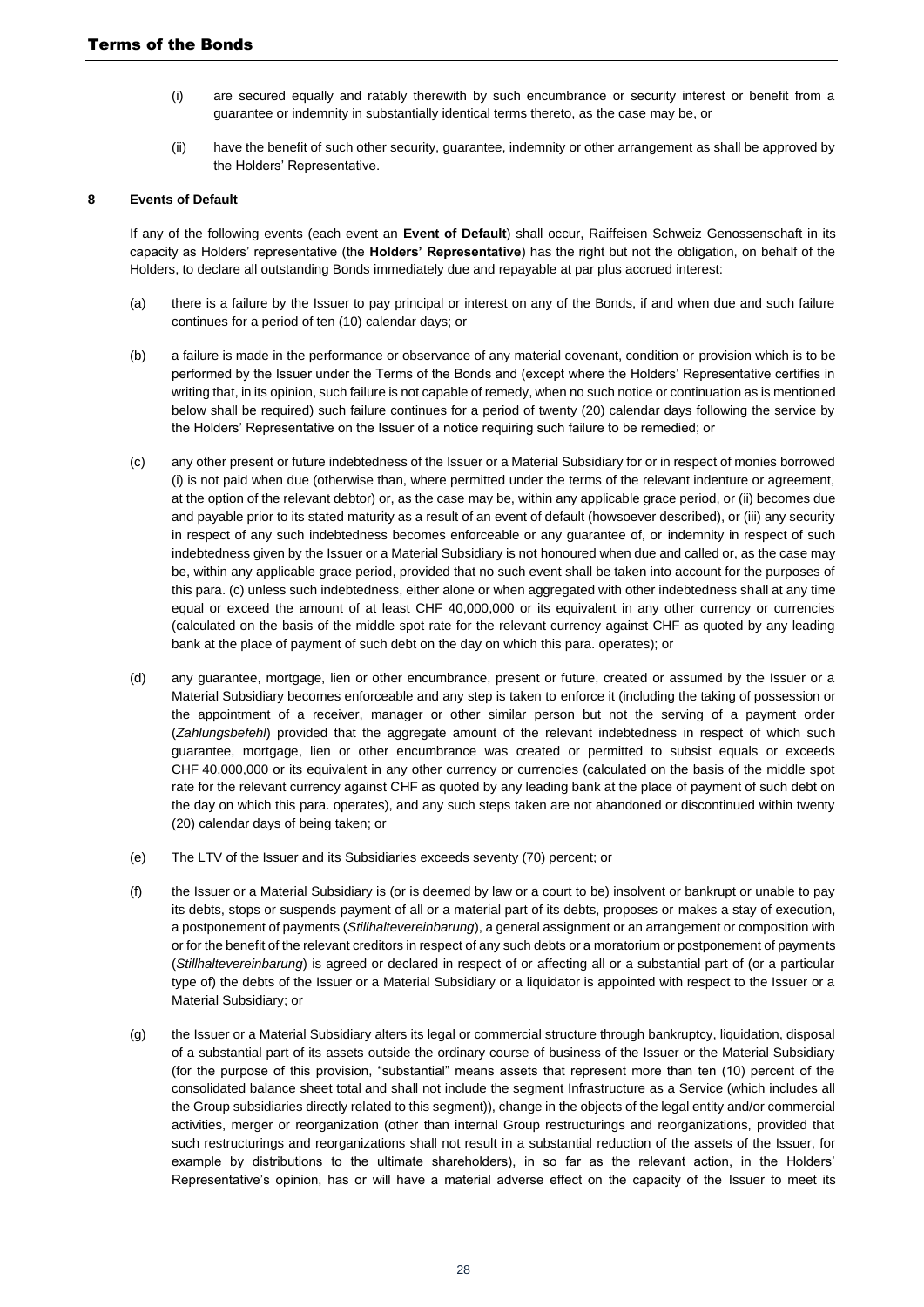obligations under the Terms of the Bonds, unless the Holders' Representative considers the situation of the Holders as adequately protected based on securities created or other steps taken by the Issuer; or

(h) a dissolution, winding-up, liquidation or merger involving the Issuer as result of which the Issuer is not the surviving legal entity, unless the successor legal entity assumes all the Issuer's liabilities of the Bonds.

The Issuer undertakes to inform the Holders' Representative without delay if any event mentioned under para. (b) through (h) has occurred and to provide the Holders' Representative with all necessary documents and information in connection therewith.

If an Event of Default occurs, the Holders' Representative has the right but not the obligation to serve a written notice of default (**Default Notice**), such notice having the effect that the Bonds shall become immediately due and payable at par plus accrued interest, if any, on the day the Default Notice is given.

Upon the occurrence of an Event of Default, the Holders' Representative may invite the Holders in accordance with art. 1157 seq. of the Swiss Code of Obligations to a Holders' meeting for the taking of a resolution on the serving of a Default Notice, provided the Holders' Representative has not served such Default Notice itself. The legally valid resolution of the Holders' meeting to serve a Default Notice, shall replace the right reserved by the Holders' Representative according to these Terms of the Bonds to serve a Default Notice on behalf of the Holders. If the Holders' meeting votes against the serving of a Default Notice, the right to serve such Default Notice shall revert to the Holders' Representative whereby the Holders' Representative shall not be bound by the resolution of the Holders' meeting if and to the extent that new circumstances arise or become known which require a revised assessment of the facts.

#### **9 Substitution of the Issuer**

The Issuer may without the consent of the Holders, at any time substitute itself in respect of all rights and obligations arising under or in connection with the Bonds with any Swiss legal entity of which all shares carrying voting rights are directly or indirectly held by the Issuer (the **New Issuer**), provided that:

- (a) in the opinion of the Holders' Representative, (i) the New Issuer is in a position to fulfil all payment obligations arising from or in connection with the Bonds and (ii) the interest of the Holders are adequately protected;
- (b) the Issuer and the New Issuer have entered into such documents as are necessary to give effect to such substitution and provided copies of these documents to the Holders' Representative;
- (c) the Issuer has issued an irrevocable and unconditional guarantee as per art. 111 of the Swiss Code of Obligations in respect to the obligations of the New Issuer under the Bonds in form and content satisfactory to the Holders' Representative.

Any substitution shall be published in accordance with Condition 10.

In the event of such substitution, any reference to the Issuer shall be deemed to refer to the New Issuer.

#### **10 Notices**

All notices regarding the Bonds shall be given through the Principal Paying Agent on behalf and at the expense of the Issuer (i) for so long as the Bonds are listed on SIX Swiss Exchange on the internet site of SIX Swiss Exchange (where notices are currently published under the address https://www.ser-ag.com/en/resources/notifications-market-participants/officialnotices.html#/) or (ii) in case the Bonds were no longer listed on SIX Swiss Exchange in a daily newspaper with general circulation in Switzerland (which is expected to be the *Neue Zürcher Zeitung*).

#### **11 Listing**

Application will be made for the admission to trading and listing of the Bonds on SIX Swiss Exchange.

The Issuer will use reasonable endeavours to have the Bonds listed on SIX Swiss Exchange and to maintain such listing as long as any Bonds are outstanding.

#### **12 Governing Law and Jurisdiction**

The Bonds shall be exclusively governed by and construed in accordance with the substantive laws of Switzerland (i.e. without regard to the principles of conflict of laws).

The exclusive place of jurisdiction for any dispute, claim or controversy arising under, out of or in connection with or related to the Bonds shall be the City of Zurich.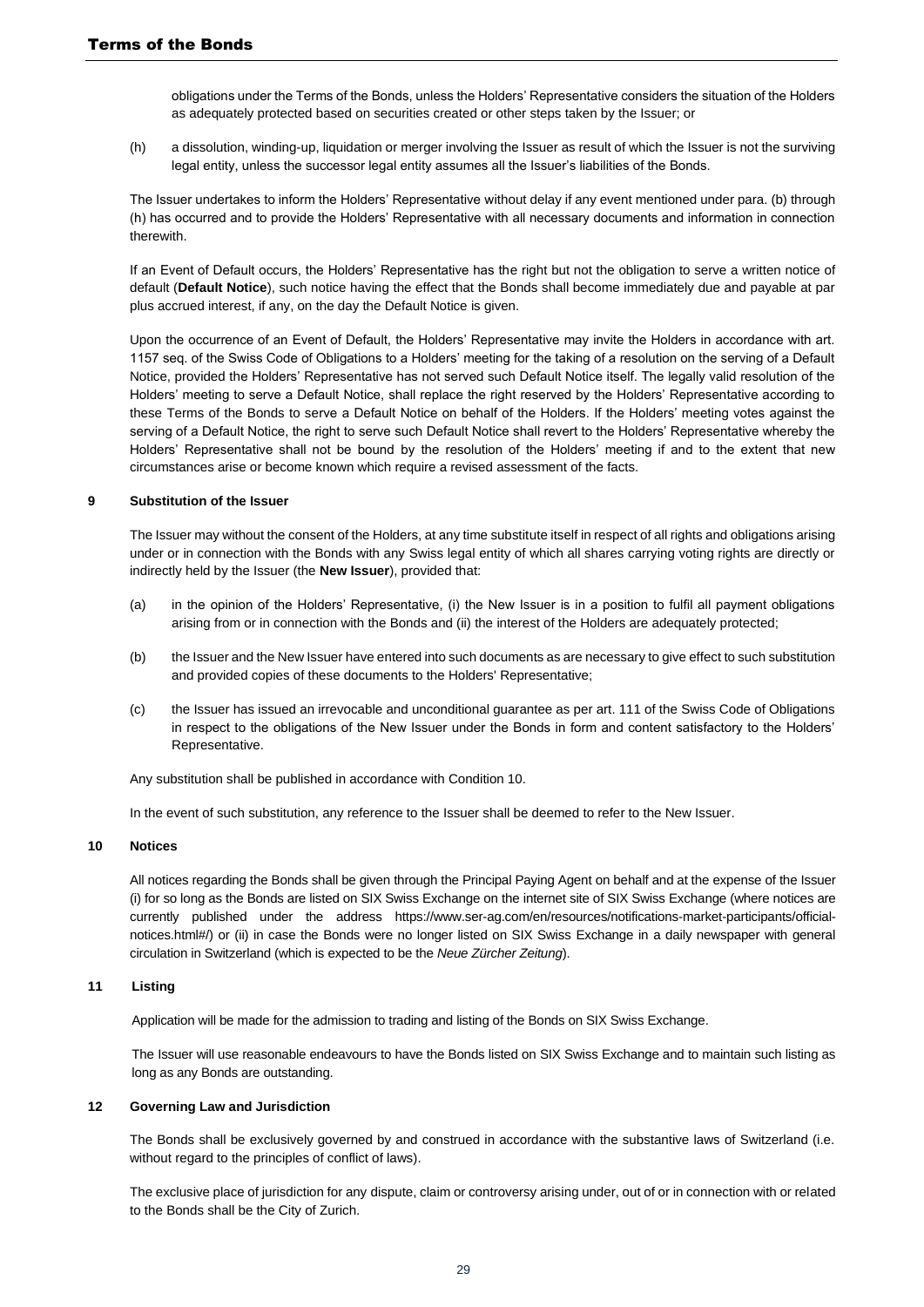The above-mentioned jurisdiction is also exclusively valid for the declaration of cancellation of Bonds.

#### **13 Amendment to the Terms of the Bonds**

The Terms of the Bonds may be amended by agreement between the Issuer and the Holders' Representative on behalf of the Holders, provided that such amendment is of a formal, minor or technical nature, is made to correct a manifest error or is not materially prejudicial to the interests of the Holders. Notice of any such amendment shall be published in accordance with Condition 10.

#### **14 Role of Raiffeisen Schweiz Genossenschaft**

Raiffeisen Schweiz Genossenschaft has been appointed by the Issuer as the Principal Paying Agent and as the Listing Agent with respect to the Bonds and it will or may also act on behalf of or for the benefit of the Holders as Holders' Representative, but only in such cases stated explicitly in these Terms of the Bonds. In any other cases, the Holders' Representative is not obliged to take or to consider any actions on behalf of or for the benefit of the Holders.

#### **15 Definitions**

**Business Day** means any day (other than Saturday or Sunday) on which banks are open the whole day for business in Zurich.

**Group** means the Issuer together with its consolidated subsidiaries.

**Issuer** means HIAG Immobilien Holding AG, Aeschenplatz 7, 4052 Basel.

**Listing Agent** means Raiffeisen Schweiz Genossenschaft, appointed as recognized representative pursuant to art. 58a of the listing rules of SIX Swiss Exchange to file the listing application (including the application for provisional admission to trading) for the Bonds with SIX Swiss Exchange.

LTV means the sum of interest bearing liabilities net of cash and cash equivalents divided by the gross asset value.

**Material Subsidiary** means, so long as any of the Bonds are outstanding, but only up to the time all amounts of principal and interest have been placed at the disposal of the Principal Paying Agent, any operating Subsidiary of the Issuer whose assets, net revenues, operating profit or profit after tax at any time, represent five (5) percent or more of the consolidated assets, the consolidated net revenues, the consolidated operating profit or profit after tax, as the case may be, of the Issuer and its Subsidiaries at any time (as the case may be), and for this purpose:

- (a) the assets, net revenues, operating profit and profit after tax of any such Subsidiary shall be ascertained by reference to:
	- (i) the financial statements of such Subsidiary as of the date in respect of which the last audited consolidated financial statements of the Issuer and its Subsidiaries have been prepared;
	- (ii) if such body corporate becomes a Subsidiary of the Issuer after that date, the latest financial statements of such Subsidiary adjusted to take into account subsequent acquisitions and disposals or other changes in circumstances;
- (b) the consolidated assets, consolidated net revenues, consolidated operating profit and profit after tax of the Issuer shall be ascertained by reference to the last audited consolidated financial statements of the Issuer and its Subsidiaries; and
- (c) once an entity has become a Material Subsidiary, it shall be considered one until it has been demonstrated to the satisfaction of the Holders' Representative that it has ceased to be a Material Subsidiary, a written report from the Issuer's auditors to this effect being sufficient for this purpose.

**Permitted Security** means a security (and any security created in substitution for any such security) in the form of any guarantee, mortgage, charge, pledge, lien or other form of encumbrance or security interest relating to the financing, refinancing or the acquisition of any specified asset or assets, but only to the extent that such security secures obligations arising from the financing, refinancing or acquisition of such specified assets, provided, however, that the consolidated amount of the Relevant Debt secured by such Permitted Security may not exceed sixty-five (65) percent of the Portfolio Value.

**Portfolio Value** means the market value of the real estate portfolio/investment properties as set out in the most recently published financial report (annual, semi-annual or quarterly) of the Issuer.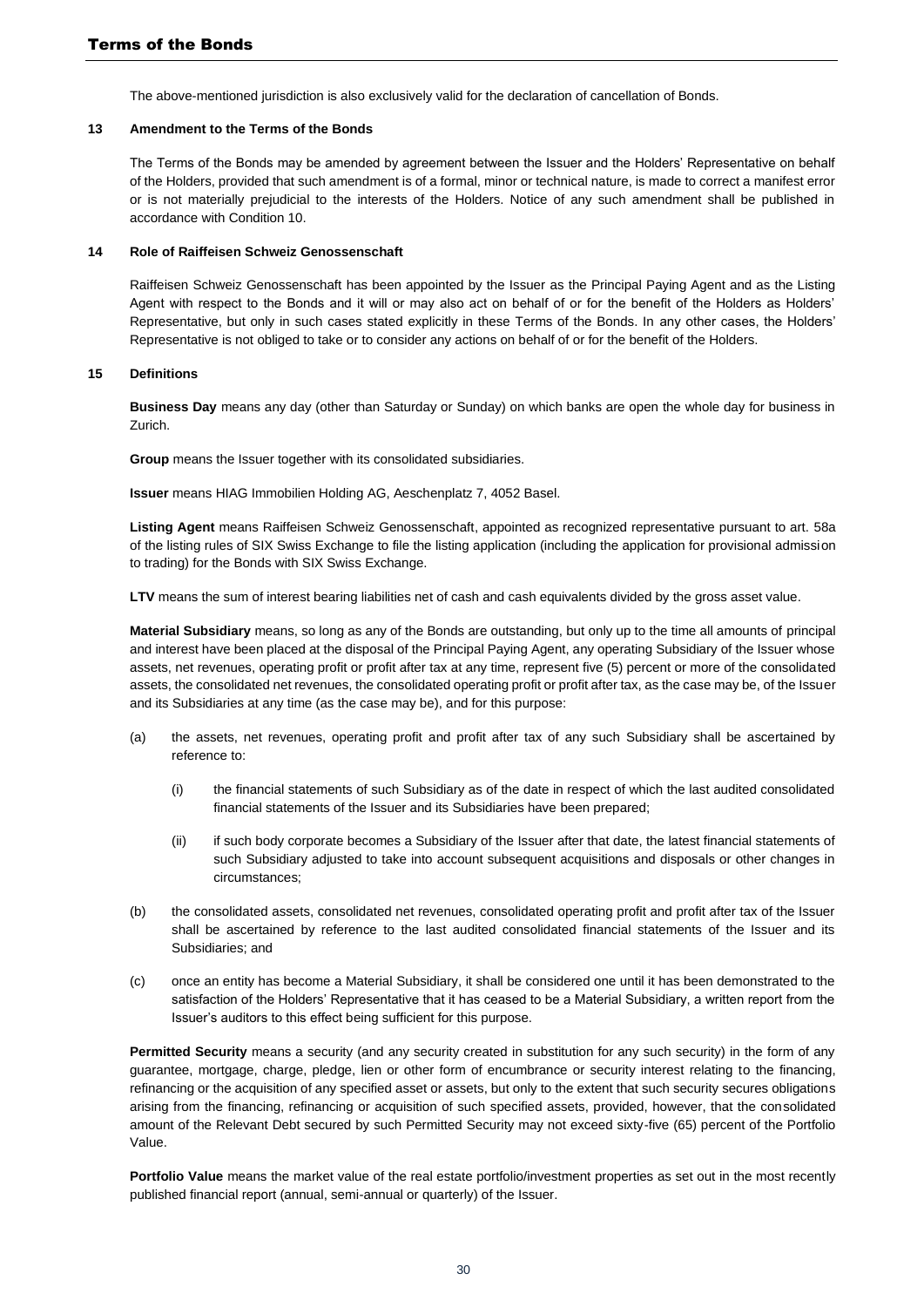**Principal Paying Agent** means Raiffeisen Schweiz Genossenschaft in its function as principal paying agent.

**Raiffeisen Schweiz Genossenschaft** means Raiffeisen Schweiz Genossenschaft, Raiffeisenplatz 4, 9001 St. Gallen.

**Relevant Debt** means any present or future indebtedness of the Issuer or a Material Subsidiary represented or evidenced by, notes, bonds, debentures, loan stock or other securities which for the time being or are capable of being, quoted, listed or ordinarily dealt with on any stock exchange, over-the-counter market or other securities market.

**Shares** means the issued and fully paid registered shares of the Issuer (and all other (if any) shares or stock resulting from any subdivision, consolidation or reclassification of such shares).

**SIX SIS** means SIX SIS Ltd, the Swiss clearing and settlement organization, Baslerstrasse 100, 4600 Olten, or any successor organization accepted by SIX Swiss Exchange.

**SIX Swiss Exchange** means SIX Swiss Exchange Ltd, Hardturmstrasse 201, 8005 Zurich (P.O. Box, 8021 Zurich) or any successor exchange.

**Subsidiary** means a legal entity of the Issuer the financial statements of which are, in accordance with applicable law or generally accepted accounting principles, consolidated with those of the Issuer.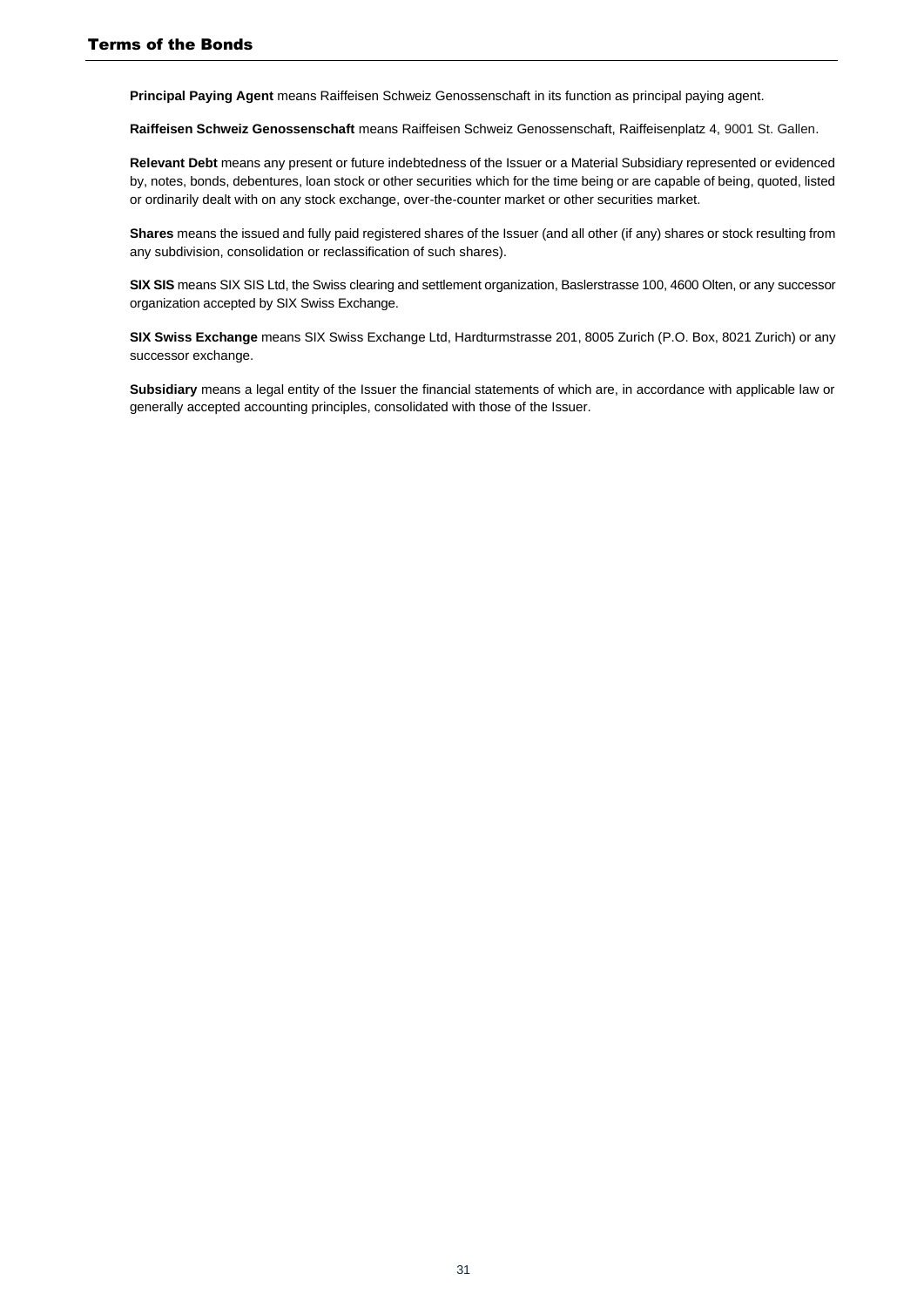## **Subscription and Sale**

<span id="page-31-1"></span>The offering described herein consists of a public offering of Bonds in Switzerland, and of private placements of Bonds to prospective investors outside of Switzerland and the United States of America (the **United States** or the **U.S.**) in reliance on Regulation S under the U.S. Securities Act of 1933 (the **Regulation S** and the **Securities Act**), as amended, in each case in compliance with applicable laws and regulations.

The Managers have, pursuant to a bond purchase agreement dated as of the date of this Prospectus (the **Bond Purchase Agreement**), severally and not jointly agreed with the Issuer, subject to certain conditions, to subscribe their respective quotas of Bonds as set forth and agreed therein. The Issuer has agreed to pay certain commissions to the Managers and to reimburse the Managers for certain of their expenses in connection with the issue of the Bonds. The Bond Purchase Agreement entitles the Managers to terminate it in certain circumstances prior to the payment of the purchase price for the Bonds being made to the Issuer.

#### <span id="page-31-0"></span>**Selling Restrictions**

#### **United States and U.S. Persons**

(A) The Bonds have not been and will not be registered under the Securities Act, and the Bonds may not be offered or sold within the United States or to or for the account or benefit of, U.S. persons except pursuant to an exemption from, or in a transaction not subject to, the registration requirements of the Securities Act.

The Issuer and the Managers have not offered or sold, and will not offer or sell, any Bonds constituting part of their allotment within the United States or to or for the account or benefit of, U.S. persons except in accordance with Rule 903 of Regulation S.

Accordingly, none of the Issuer, the Managers and their affiliates or any persons acting on their behalf have engaged or will engage in any selling efforts directed to the United States with respect to the Bonds.

Terms used in this paragraph have the meanings given to them by Regulation S.

(B) The Managers have not entered and will not enter into any contractual arrangement with respect to the distribution or delivery of the Bonds in the United States, except with their affiliates or with the prior written consent of the Issuer.

#### **EEA**

In relation to each Member State of the EEA (each, a **Member State**), each Manager has represented and agreed that it has not made and will not make an offer of Bonds which are the subject of the offering contemplated by this Prospectus to the public in that Relevant State other than:

- (i) to any legal entity that is a qualified investor as defined in the Prospectus Regulation;
- (ii) to fewer than 150 natural or legal persons (other than qualified investors as defined in the Prospectus Regulation), subject to obtaining the prior consent of the relevant Manager or Managers nominated by the Issuer for any such offer; or
- (iii) in any other circumstances falling within Article 1(4) of the Prospectus Regulation,

*provided* that no such offer of Bonds shall require the Issuer or any Manager to publish a prospectus pursuant to Article 3 of the Prospectus Regulation or supplement a prospectus pursuant to Article 23 of the Prospectus Regulation.

For the purposes of this provision, the expression **an offer of Bonds to the public** in relation to any Bonds in any Member State means the communication in any form and by any means of sufficient information on the terms of the offer and the Bonds to be offered so as to enable an investor to decide to purchase or subscribe for the Bonds and the expression **Prospectus Regulation** means Regulation (EU) 2017/1129.

#### **United Kingdom**

Each Manager has represented and agreed that it has not made and will not make an offer of Bonds to the public in the UK except that it may make an offer of the Bonds to the public in the UK at any time:

- (i) to any legal entity that is a qualified investor as defined in the UK Prospectus Regulation;
- (ii) to fewer than 150 natural or legal persons (other than qualified investors as defined in the UK Prospectus Regulation), subject to obtaining the prior consent of the Managers nominated by the Issuer for any such offer; or
- (iii) in any other circumstances falling within section 86 of the United Kingdom Financial Services and Markets Act 2000 (the **FSMA**),

*provided* that no such offer of Bonds referred to in clauses (i) to (iii) above shall require the Issuer or any Manager to publish a prospectus pursuant to section 85 of the FSMA.

For the purposes of this provision, the expression **an offer of Bonds to the public** in relation to any Bonds in the UK means the communication in any form and by any means of sufficient information on the terms of the offer and the Bonds to be offered so as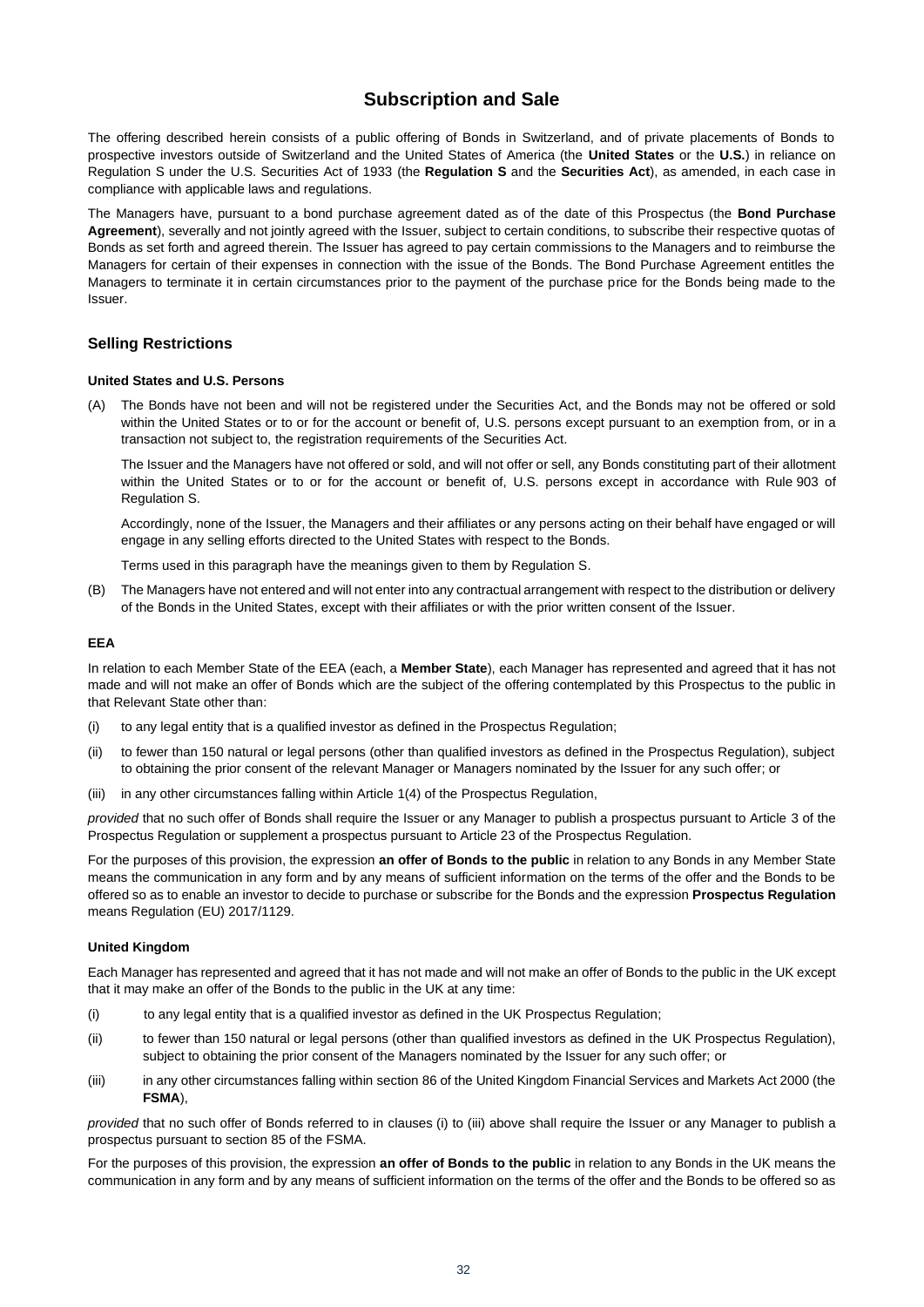to enable an investor to decide to purchase or subscribe the Bonds, and the expression **UK Prospectus Regulation** means the Prospectus Regulation as it forms a part of domestic law by virtue of the European Union (Withdrawal) Act 2018.

Each Manager has further represented, warranted and agreed that:

- (a) it has only communicated or caused to be communicated and will only communicate or cause to be communicated an invitation or inducement to engage in investment activity (within the meaning of Section 21 of the FMSA) received by it in connection with the issue or sale of the Bonds in circumstances in which Section 21(1) of the FMSA does not apply to the Issuer; and
- (b) it has complied and will comply with all applicable provisions of the FMSA with respect to anything done by it in relation to the Bonds in, from or otherwise involving the UK.

#### **General**

Persons who receive this Prospectus are required by the Issuer and the Managers to comply with all applicable laws and regulations in each country or jurisdiction in which they purchase, offer, sell or deliver the Bonds or have in their possession or distribute such offering material and to obtain any consent, approval or permission required by them for the purchase, offer, sale or delivery by them of the Bonds under the law and regulations in force in any jurisdiction to which they are subject or in which they make such purchases, offers, sales or deliveries, in all cases at their own expense, and neither the Issuer nor any Manager shall have responsibility therefor. In accordance with the above, the Bonds purchased by any person that it wishes to offer for sale or resale may not be offered in any jurisdiction in circumstances that would result in the Issuer being obliged to register any further information materials or corresponding document to the Bonds in such jurisdiction.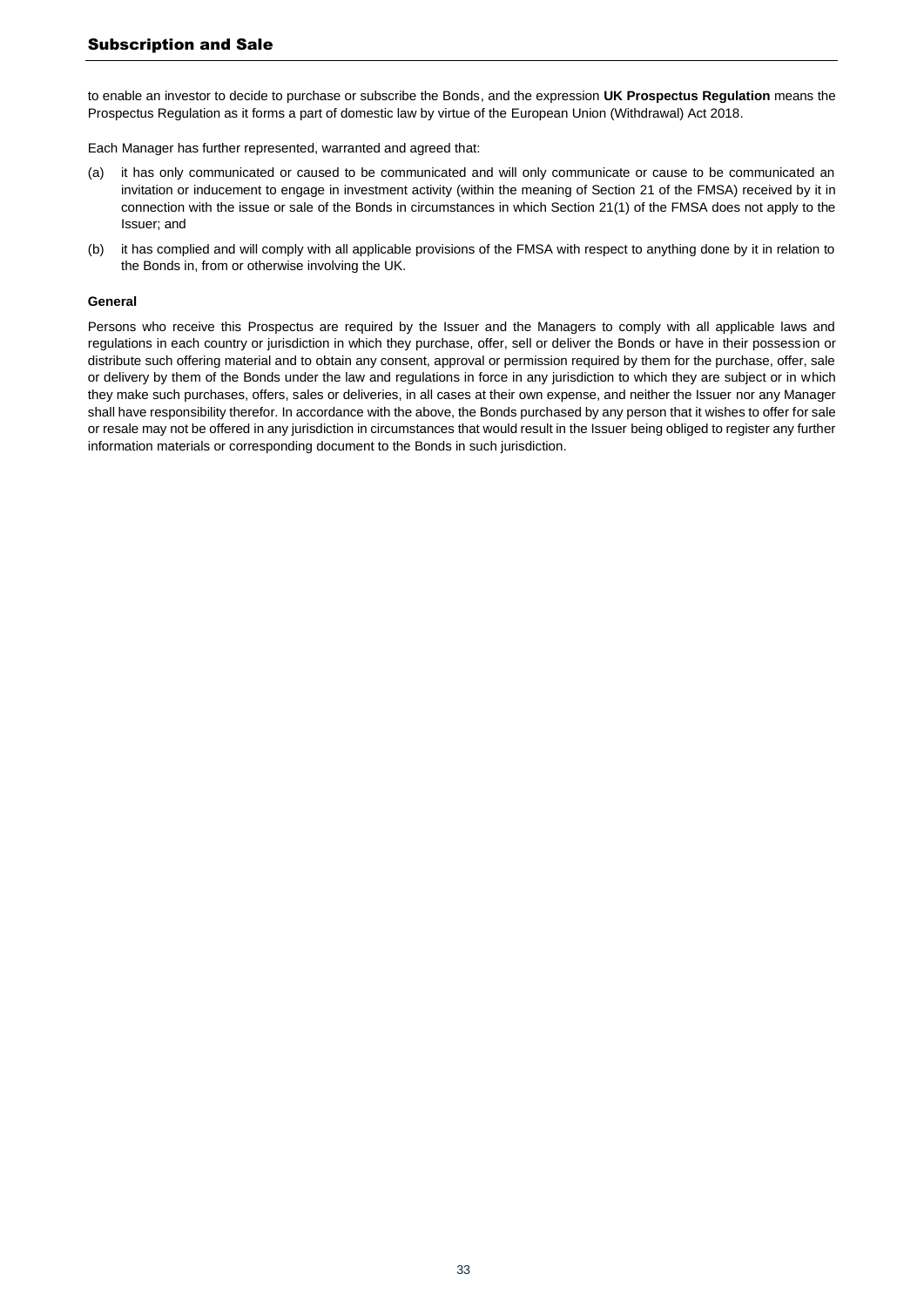## **The Issuer**

## <span id="page-33-0"></span>**General Information**

#### **Risks relating to the Issuer**

An investment in the Bonds will involve certain risks, including the risk that Holders will lose their entire investment in the Bonds. For a discussion of certain risks relating to the Issuer that potential investors should carefully consider before deciding to invest in any Bonds, see "*Material Risks―Risks relating to the Issuer and its Business*" beginning on page [11](#page-10-1) of this Prospectus.

#### **Legal Form, Incorporation, Legislation, Duration, Register and Company Number, Registered and Principal Office**

HIAG Immobilien Holding AG is a company limited by shares (*Aktiengesellschaft*), incorporated under the laws of Switzerland for an unlimited duration and first registered on 6 May 1969 in the Commercial Register of the Canton of Basel City, Switzerland (formerly named "G.R.T. Verwaltungs AG" and "GRT Verwaltungs AG").

The Company is currently registered with the Commercial Register of the Canton of Basel City, Switzerland, under the number CHE-102.997.860.

Its registered office is Basel, Canton of Basel City, Switzerland, and its principal corporate office is located at Aeschenplatz 7, 4052 Basel, Switzerland.

#### **Purpose**

Art. 2 of the Articles of Association provides as follows (unofficial translation of the original German text):

"The purpose of the Company is the direct and indirect investment in companies in Switzerland and abroad which are active in particular in the field of investment, management and realisation of assets, real estate and construction projects, the real estate project development, supply of IT infrastructure.

The Company may provide its services and financial contributions to group companies without consideration in return.

The Company may exercise all commercial, financial and other activities, which are directly or indirectly related to its purpose.

It may acquire, manage and sell real estate and construction projects and develop real estate projects."

Art. 30 of the Articles of Association provides that the Company's financial year is determined by the Board of Directors. Currently, the Company's financial year commences on 1 January and ends on 31 December of each calendar year.

#### **Articles of Association**

The Articles of Association in their current version are dated as of 16 November 2021 and are incorporated by reference into this Prospectus.

#### **Group structure**

The Company is a holding company and does not conduct any business operations. It owns the shares of its subsidiaries directly or indirectly.

The real estate assets of the Group are predominantly held by HIAG Immobilien Schweiz AG.

For detailed information on the Group's structure, see pages 48 and 96 of the Annual Report 2021, which is incorporated by reference into this Prospectus.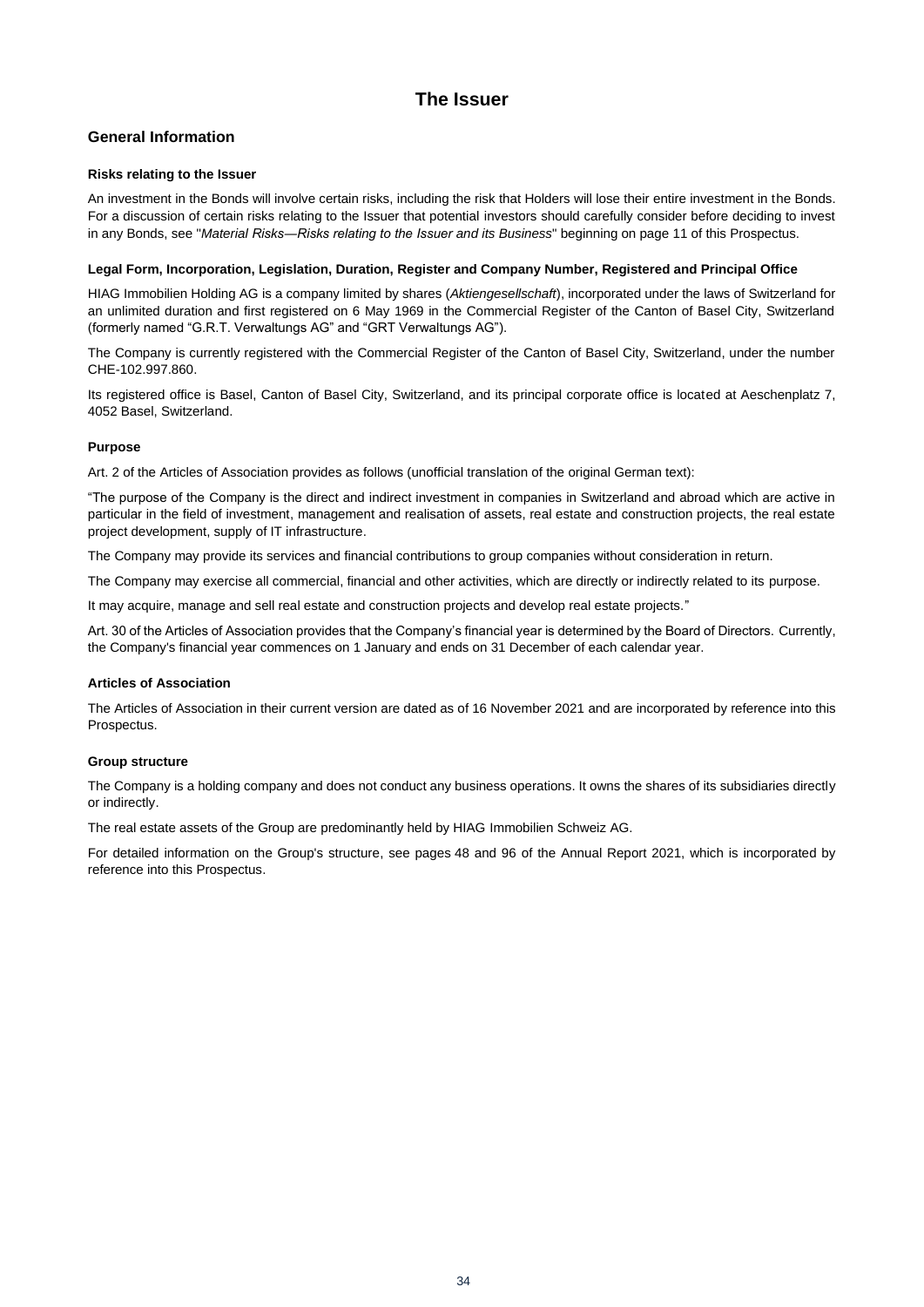## **Board of Directors, Management and Auditors**

#### **Board of Directors**

The Board of Directors of the Issuer, comprising at least three members, currently consists of five members:

| <b>Name</b>                | <b>Position</b>                          |  |
|----------------------------|------------------------------------------|--|
|                            |                                          |  |
| Dr. Felix Grisard          | President of the Board of Directors      |  |
| <b>Balz Halter</b>         | Vice President of the Board of Directors |  |
| Salome Grisard Varnholt    | Member                                   |  |
| Dr. Jvo Grundler           | Executive Member (General Counsel)       |  |
| Dr. Christian Wiesendanger | Member                                   |  |
| Anja Meyer                 | Member                                   |  |

The business address of all members of the Board of Directors listed above is Aeschenplatz 7, 4052 Basel, Switzerland.

#### **Management Board**

The Issuer's Management Board consists of the Executive Board.

#### **Executive Board**

The Executive Board currently consists of the following three members:

| Name             | <b>Position</b>        |
|------------------|------------------------|
|                  |                        |
| Marco Feusi      | CEO                    |
| Rico Müller      | <b>CFO</b>             |
| Dr. Jvo Grundler | <b>General Counsel</b> |

The Management has a broad background of expertise combining technical, legal, real estate and finance experience. The business address of all members of the Management Board listed above is Aeschenplatz 7, 4052 Basel, Switzerland.

#### **Auditors**

The Company's independent statutory auditors are Ernst & Young AG, Aeschengraben 9, 4051 Basel, Switzerland (**EY**), since 1996. EY has been re-elected for an additional term of one year at the Company's ordinary shareholders' meeting held on 28 April 2022. The principle of rotation applies to the auditor in charge. For the business year 2022, the auditor in charge is Fabian Meier. E&Y's audit oversight body is the Federal Audit Oversight Authority (*Eidgenössische Revisionsaufsichtsbehörde*) and its registration number with the Federal Audit Oversight Authority (*Eidgenössische Revisionsaufsichtsbehörde*) is 500646.

## **Business**

#### **Overview / Business Model**

HIAG is a leading player in the reuse and redevelopment of commercial sites and properties in Switzerland. The Group focuses on large, well-positioned sites with significant redevelopment potential in densely populated regions. HIAG is a long-term owner of its sites and properties and landlord to a diversified tenant base. HIAG's business model is based on designing destinations that offer people living space and companies room to flourish in the long term. The extensive real estate portfolio with several generations' worth of development potential, an active portfolio management and the management, administration and rental of real estate as well as a dedicated transaction management are at the heart of HIAG's business model. The real estate portfolio is continuously optimised with a focus on generating value over several generations through acquisitions and sales within the value chain.

The integrated business model covers the value chain over the entire life cycle of a property. As mentioned in the previous paragraph, its core features comprise site and project development from interim use to completion, portfolio and asset management, managed primarily in-house, and transaction management for continuous optimisation of the real estate portfolio as part of HIAG's capital recycling strategy.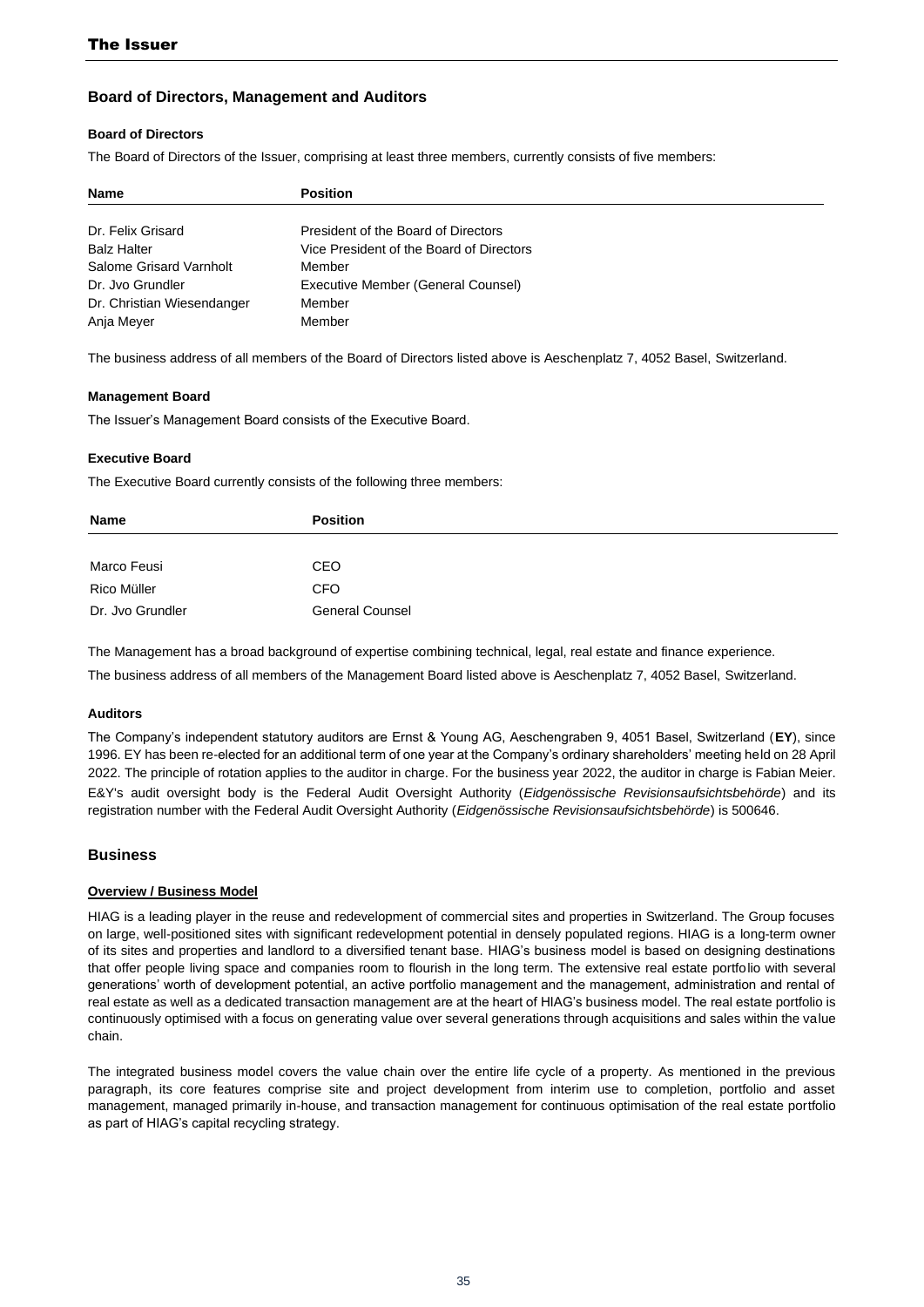

The investment strategy focuses on former industrial sites, retail, office and logistics real estate and selected residential properties in economic core regions and future-oriented growth regions in German and French speaking Switzerland – although HIAG's market area covers the whole of Switzerland.

The implementation of the project pipeline over generations enables sustainable increases in value. The strong market position is used to consistently increase the quality of the real estate portfolio through acquisitions and sales. Value-enhancing investments are made with profits from the divestment of properties where for HIAG the value-increasing potential has been exhausted, and from the sale of development projects.

HIAG has long-term anchor shareholders and, as a listed company with access to the capital market, economic clout. Market developments are used proactively thanks to the entrepreneurial corporate culture, short decision-making processes and an innovative team of experienced professionals.

As a conscientious company, HIAG creates environmental, economic and social added value and pursues an investor-friendly dividend policy.

As of 31 December 2021, the headcount of the Group's core real estate team amounted to 63 professionals covering the primary business activities as well as corporate functions such as accounting, human resources and marketing.

The management function of the Group is divided between the Executive Board, consisting of the CEO, the CFO and the General Counsel, and the Management staff, which further comprises the Head of Portfolio Management and the site developers and the Head of transactions. The Management has a broad background of expertise combining technical, legal, real estate and finance experience.

#### *Site development*

Sustainable value creation in the stake-holder's interest is at the heart of HIAG's site development vision. This value is generated by reorienting historical sites towards a new, long-term cycle of use. This process also includes the optimisation of site infrastructure, which has a significant effect on accessibility and enables high quality densification at the site. The settlement of companies and the active shaping of the local service offer also increase the attractiveness of the site. In this way, destinations are created that offer people and companies room for individual development.

#### *Portfolio- and Asset-Management*

HIAG ensures continuous value creation in its real estate portfolio through active and primarily in-house management and property maintenance, an attractive tenant mix, regular optimisation and specific consolidation. The revenue and stable cash flows generated in this way along with increases in site value promote the implementation of sustainable solutions that go beyond the underlying framework conditions and create value for several generations.

#### *Transactions Management*

Transactions increase the quality of the real estate portfolio. They complement organic growth and help create value. HIAG concentrates on locations in economic core regions and future-oriented growth regions of German and French speaking Switzerland. The focus is on former industrial sites that can be converted to a new use, residential properties that can be used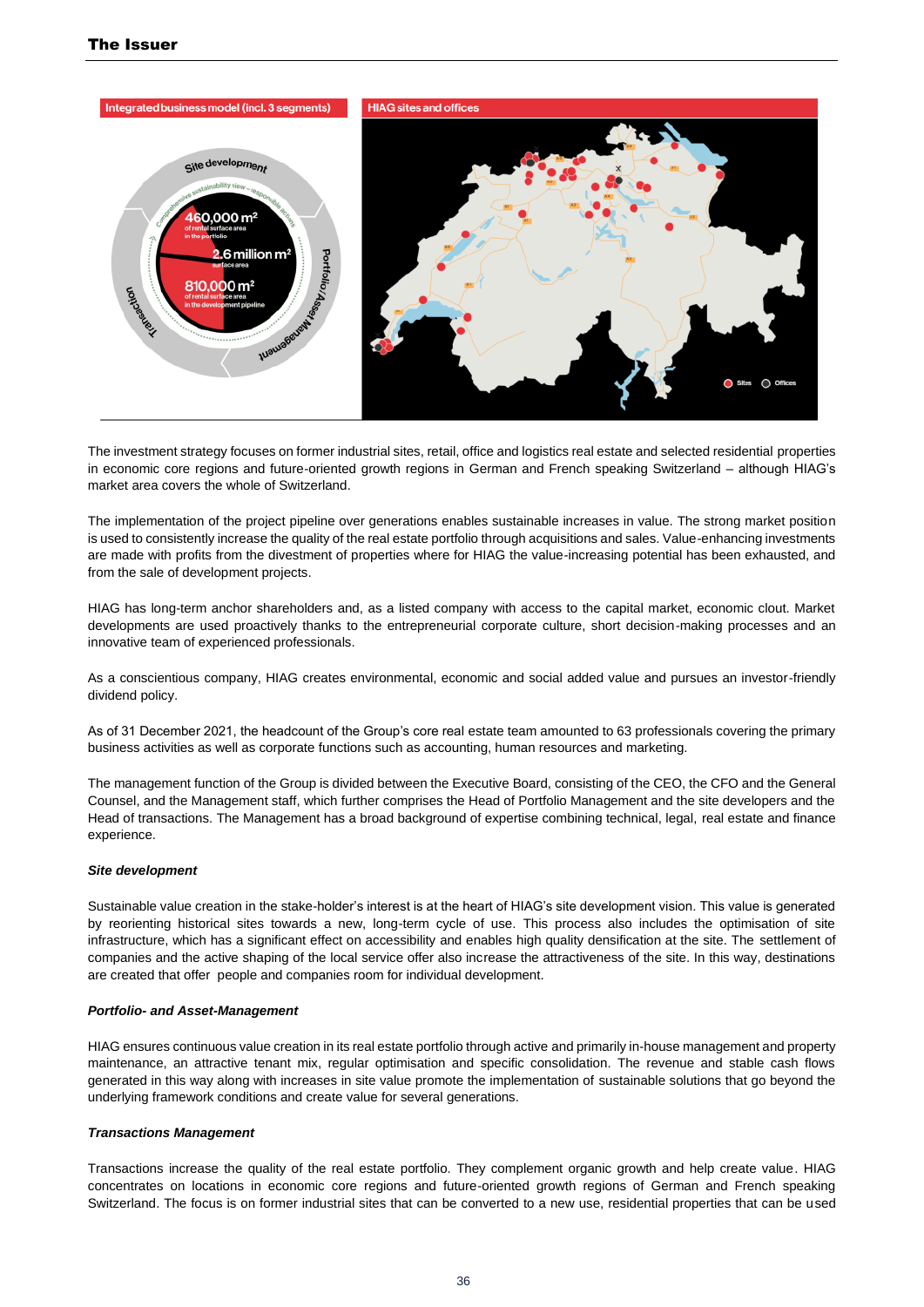more fully and high quality retail and logistics real estate that can be leased on a long-term basis. Value-enhancing investments are made using the profit from the divestment of properties that no longer have value increasing potential for HIAG and the sale of development projects.

## **Portfolio**

As of 31 December 2021, HIAG's property portfolio comprised 114 properties on 44 sites and was valued at CHFm 1,784.4. The Group's property portfolio included a lettable area of approximately 810,000 sqm with an annualised property income of CHFm 63.1 and an annualised full occupancy property income of CHFm 70.7. The occupancy rate in the Total Portfolio amounted to 89.3%. The Group's Property Portfolio is diversified with significant exposure to industrial, logistics, residential, retail and office use. The Group's net asset value amounted to CHFm 989.0. The loan to value-ratio (net) was 39.6% as of 31 December 2021.

As of 31 December 2021, the Yielding Portfolio consisted of 70 properties with a lettable area of approximately 460,000 sqm, a full occupancy rental income of CHFm 57.7 and a fair value of CHFm 1,137.7. The occupancy rate in the Yielding Portfolio amounted to 90.3%. The top five sites and their respective fair values in the Yielding Portfolio were Dietikon (CHFm 151.7), Meyrin (CHFm 110.3), Kleindöttingen (CHFm 97.4), Goldach (CHFm 69.7), and Windisch (CHFm 69.1). In total, these top five sites accounted for 44% of the Yielding Portfolio's fair value.

As of 31 December 2021, the Development Portfolio consisted of 44 properties with a lettable area of approximately 810,000 sqm, a full occupancy rental income of CHFm 13.0 and a fair value of CHFm 646.8. The occupancy rate in the Development Portfolio amounted to 84.3%. The top five sites and their respective fair values in the Development Portfolio were Niederhasli (CHFm 58.9), Cham (CHFm 98.6), Meyrin (CHFm 75.4), Lancy (CHFm 348.9) and Dornach (CHFm 47.3). In total, these top five sites accounted for 51% of the Development Portfolio's fair value. The Group currently pursues around 60 short-, mid- and long-term redevelopment projects. The completion of its current development plans is expected to create an additional lettable area of approximately 810,000 sqm. Furthermore, the Group is monitoring the market for potential on- and off-market acquisitions, which would add additional properties to its portfolio.

## *Further enhancing the performance of the Yielding Portfolio*

HIAG strives to create urban spaces as well as to maintain and continuously enhance these areas. With each step of improvement, the Group strives to achieve the most meaningful and thus highest possible added value for tenants' use.

Within its Yielding Portfolio the Company intends to further increase occupancy rate in order to maximise the potential of its property portfolio. Furthermore, it aims to increase the current potential of its built-up property portfolio: each development step of the Group's major tenants enables the Group to simultaneously further improve the quality of the site, increase the rent to current market level and engage in new long-term letting contracts.

#### *Continuing value creation in existing Development Portfolio*

By focussing on the transition into a new property life cycle HIAG aims to progressively unleash the large potential of its existing Development Portfolio. The Group currently plans to create an additional effective area of approximately 810,000 sqm in the short- , medium- and long-term. One of the main drivers in value creation through this development is securing optimal tenants; thus, the Group focuses on the long-term enhancement of site-specific strengths and the marketing of these strengths to potential tenants. In order to identify the potential and improve the acceptance of a future development, the Group actively involves important local stakeholders in its Group-led urban design and architectural competitions. Given the large number of development projects and the diversification in development stage among the Group's sites and properties, the Group expects a continuous transformation of the property portfolio's potentials into additional property income and revaluation gains over the coming years.

#### *Resilience and independence to stress in financial markets*

Similar to its approach in the development of sites and properties, the Company applies a time horizon that exceeds the current real estate cycle. The Group attaches great importance to the optimisation of intermediaries and meticulously prepares its development and communication strategy. In doing so, the Group aims to avoid pressure to develop in short periods of time, which might compromise the Group's value creation target.

With the current financing structure (bank financing 12%, existing bonds 88%), the group has a solid base for future growth. This financing structure provides to the Group a level of independence from stress in the finance industry, which might arise through market turmoil.

The stable tenant profile, together with a conservative acquisition strategy, will enable the Group, even in market downturns, to preserve the achieved values of its portfolio and be best positioned to take advantages of attractive opportunities that may arise.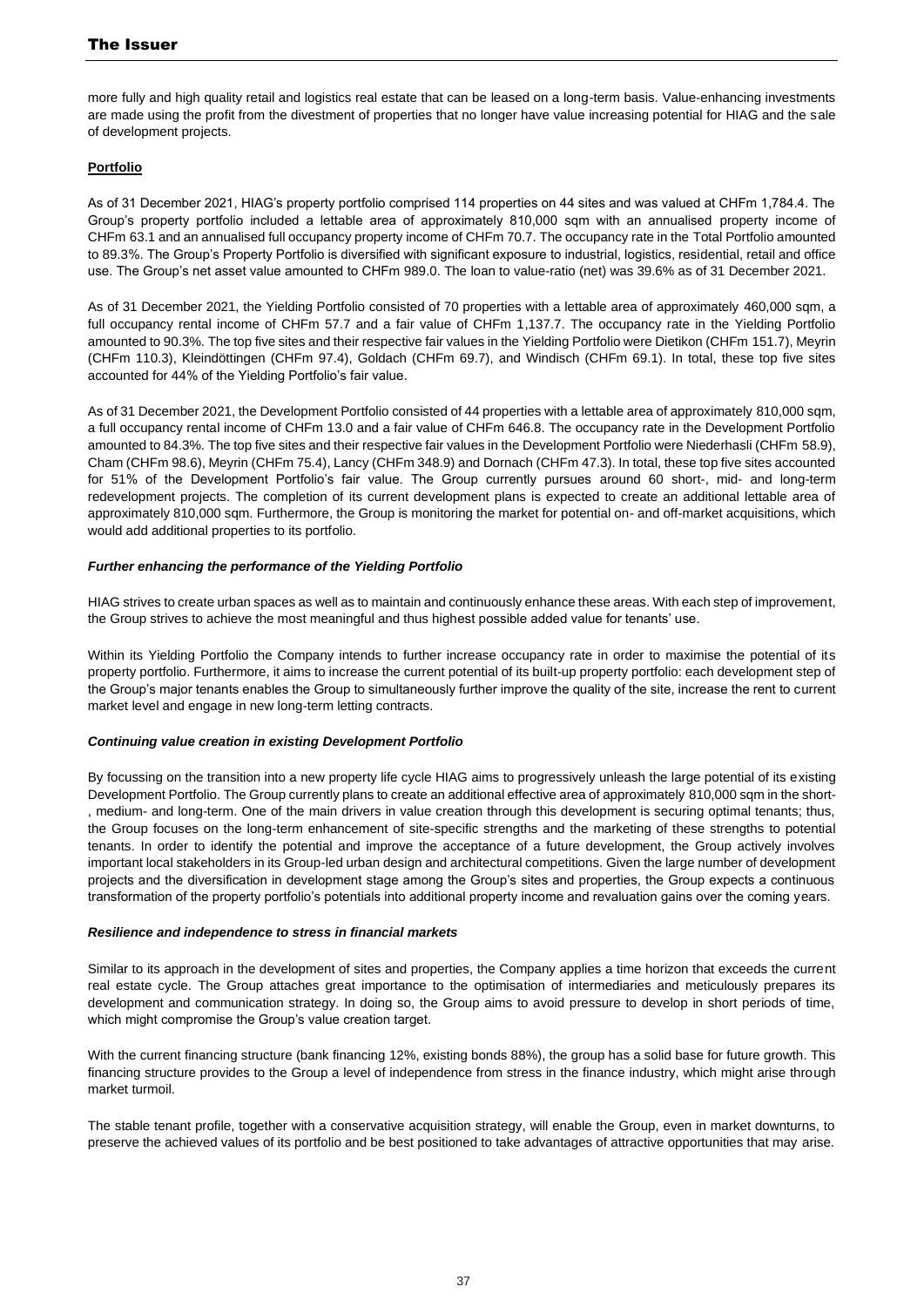## **Sustainability**

As a reliable and conscientious company, HIAG pursues economic, environmental and social value creation throughout a property's entire value chain. The concept of sustainability is taken into account in all HIAG's business processes and the entire organisation is held accountable in this respect. HIAG is committed to the United Nations Sustainable Development Goals (SDGs). The SDGs shape HIAG's sustainability strategy and reporting with their comprehensive view of sustainability.

Sustainability is part of HIAG's business model:



HIAG invests in infrastructure wherever its integration at the site provides an economic or environmental benefit. For that reason, HIAG has several hydroelectric plants in its portfolio and invests in power plant infrastructure only in its portfolio with its joint venture HIAG Solar AG.

The Sustainability Report forms an integral part of HIAG Immobilien Holding AG's Annual Report. It focuses essentially on social and environmental information. More information on economic performance and responsible management can be found in the Corporate Governance Report on page 47 and in the Financial Report on page 87 of the 2021 Annual Report.

#### **Key strengths**

The Group believes that the following strengths will contribute to future growth, generation of resilient cash-flows and long-term value creation:

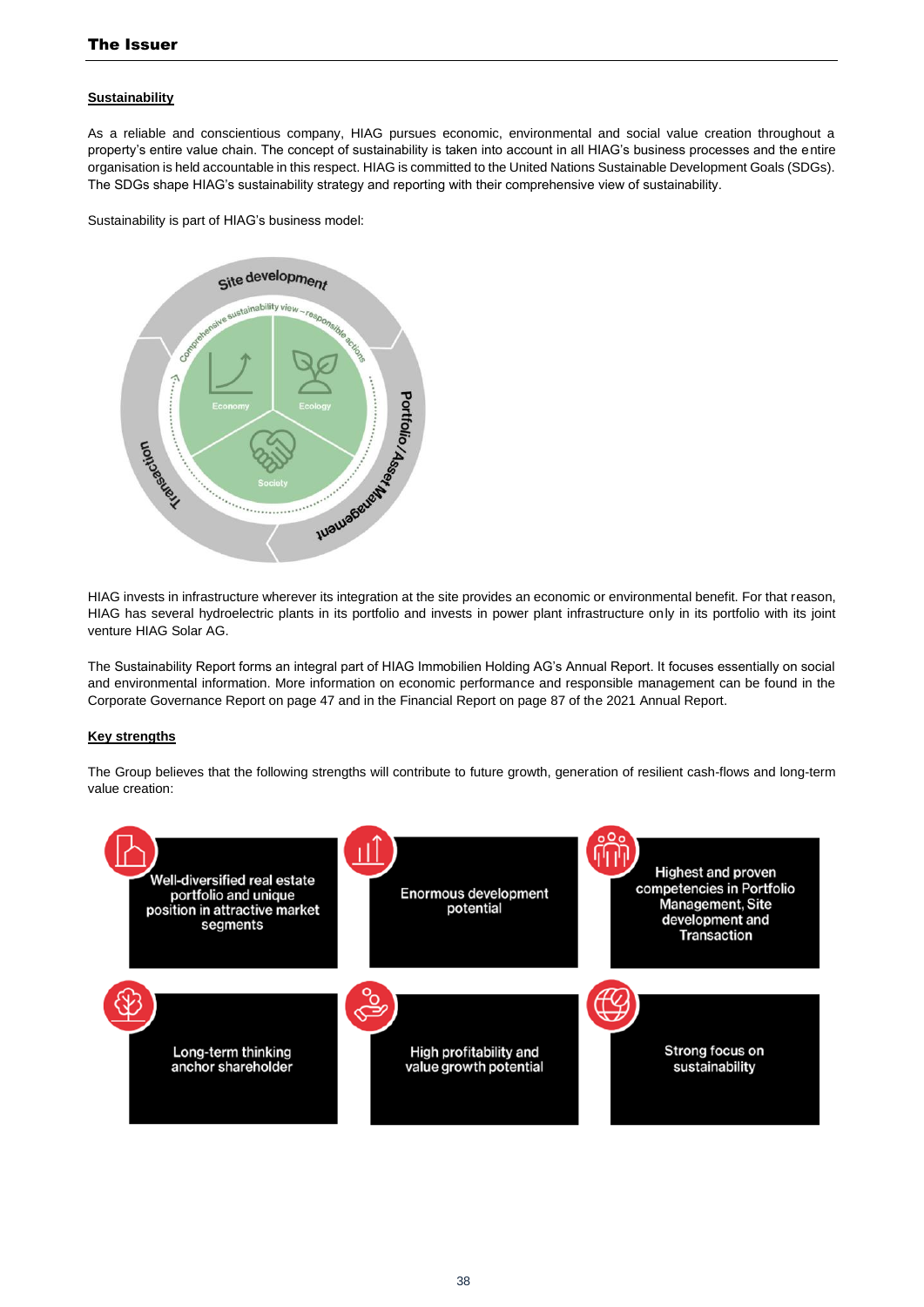#### *Leadership in a market with attractive growth drivers*

HIAG's positioning in the market is characterised by several distinct features. Firstly, the Group's development activities are complex – all of its current development projects are executed on sites with an industrial history and significant development potential. Most of the non-residential sites have a diversified multi-type tenant profile. The Group operates on large scale projects and a total site area of 2.6 million sqm, of which 1.6 million sqm are zoned. Furthermore, the Group has proprietary access to land via its own Development Portfolio which comprises approximately 810,000 sqm to be developed. HIAG's track record, in particular with respect to the development of sites with an industrial past, strengthens the Group's positioning in the market. The Group leverages its relationships and market access. The Group also benefits from an experienced management team and staff which have a diversified career and educational backgrounds. Expertise across technical, real estate and financial areas enable the Group to create value through industrial development, the latter being a strong distinguishing feature as compared to many other companies active in redevelopment. In addition, its large existing land bank gives the Group a significant competitive advantage and raises certain barriers to entry for competitors seeking to build a comparable development portfolio and track record.

The properties of the Group are well positioned in the market with a portfolio being located mainly in Switzerland's main economic regions around Baden/Brugg, Zurich/Zug, north west Switzerland and Geneva. The scarcity of land in these regions along with recent regulation limiting the possibility to (re)zone agricultural land, supports the need to densify and redevelop certain postindustrial areas. The Group's leading position is further supported by the Swiss market's comparatively robust long-term macroeconomic variables and supportive demographics. The dynamics in Switzerland's industrial sector and these industries' ability to invest in the optimisation of their processes create ongoing redevelopment opportunities based on the shift from low growth industrial sectors (e.g. wood and paper, textile, chemicals) to high growth industrial subsectors (e.g. food and beverage, pharmaceuticals, electronic equipment) in terms of demand for Commercial Sites and Properties.

#### *Significant value creation in the property lifecycle*

HIAG's expertise allows the Group to engage in the development of a site or property at a stage in the property lifecycle at which there is significant value creation potential.

The value of a site or property at a late stage of its initial lifecycle typically reflects uses that have limited value added activities. Generally, the initiation of a new life cycle facilitates the development of the full potential of a site, whose value might have also increased significantly over time due to the evolution of the surrounding community.

The potential significant value uplift is mainly based upon (i) the identification of uses that create the highest possible added value to its potential tenants from a long-term perspective, (ii) the marketing of these uses and the steering of the permission and planning process and (iii) construction cost management during the development process.

HIAG has a specialised business model focused on realising this potentially significant value of sites in a post-industrial context.

## *Track record of strong portfolio growth*

HIAG has a proven track record of delivering growth and at the same time strong returns for its shareholders. The Group's property portfolio has grown by 152.3% from CHFm 707.0 as of 31 December 2010 to CHFm 1,784.4 as of 31 December 2021, thereby demonstrating the Group's ability to successfully source and acquire new sites, execute significant investment plans as well as achieve revaluation gains mainly driven by redevelopment activity rather than market price movements.

#### *Strategic focus and differentiated real estate investment proposition*

HIAG has a strategic focus on what it regards as the most profitable activities in the real estate value chain. Key processes, e.g. the acquisition of sites, the steering of permission processes, development planning, letting and sales activities are primarily completed in-house. Facility management is also completed in-house onsite in certain cases where the Group considers it is important to be "close to the asset", e.g. development activities on sites with an industrial context. Areas which are subject to potentially higher market competition, have comparatively lower margins or are more resource intensive are outsourced, e.g. architectural and technical planning, construction work or facility management for Yielding Properties.

HIAG combines the holding of Yielding Properties with other sites having specialised development potential. The Group believes that this, together with its sizeable land bank and proven ability to conduct development on sites with industrial context, are the main differentiating factors setting it apart from other listed companies in the Swiss real estate sector.

#### *Multiple performance drivers*

HIAG has multiple growth drivers to generate attractive returns. The Yielding Portfolio is intended to generate a relatively stable and predictable income based on its diversified and high quality tenant base. As of 31 December 2021, the fair value amounted to CHFm 1,137.7 generating a gross yield of 4.6%. The development Portfolio is expected to be a key driver of future net asset value growth. As of the same date, the fair value amounted to CHFm 646.8 generating a gross yield of 1.7% during the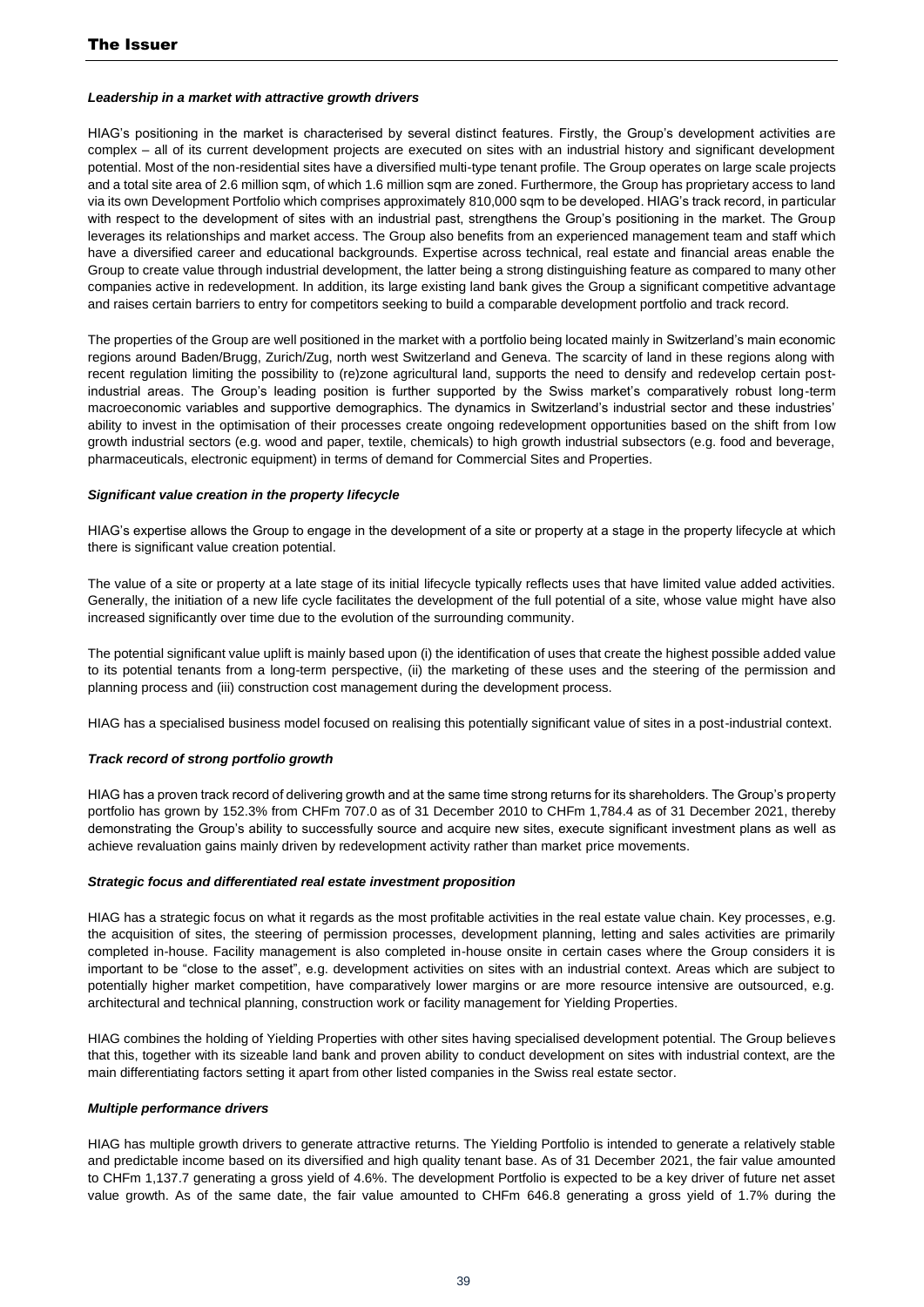intermediary use. Based on the current plans of the Group, approximately 810,000 sqm effective area are planned for development. The current projects under construction and the upcoming projects in the next three years could generate after completion and at full letting an annual property income of approximately CHFm 30.3 and expected sales revenue from promotion projects of CHFm 98.

#### **History**

HIAG was founded on the basis of an industrial group active in production and trade of wood products. Founded in 1876 in St. Margrethen in the Canton of St. Gallen, the group became a market leading player of timber materials in Europe by the mid-1980s. At the beginning of the new millennium, driven by technological and structural changes, the group initiated a transition process. After the successful spin-off of its production facilities in flooring, door, fibreboard and wood trading industries, the Group now focuses on its long-term real estate strategy.

Initially concentrating on reviving its former wood industry sites with growing high-tech companies, the Group progressively entered into the conversion of former industrial sites to retail and residential use. In 2009, the first step was taken towards growth beyond its existing property portfolio through the acquisition of a former textile mill in Windisch. In the past five years the Group strengthened its competences in site redevelopment and accomplished numerous further acquisitions. Furthermore, the Group grew its asset base significantly trough investments as well as value creation on its Redevelopment Portfolio.

Since 16 May 2014 HIAG's registered shares are listed and traded on the SIX Swiss Exchange.

#### **Prospects**

For information on the Group's future prospects, see page 14 of the Annual Report 2021, which is incorporated by reference into this Prospectus. Such information includes statements that constitute "forward-looking statements". By their very nature, forwardlooking statements involve inherent risks and uncertainties, both general and specific, and risks exist that prospects, predictions, forecasts, projections and other outcomes described or implied in forward-looking statements will not be achieved. See "*Forward-Looking Statements*" on page [10](#page-9-0) of this Prospectus.

#### **Capital Structure and Bonds**

#### **Capital Structure**

For information on the Group's shares and capital structure, see pages 47 to 53 of the Annual Report 2021 (Corporate Governance), which is incorporated by reference into this Prospectus.

#### **Outstanding Bonds**

HIAG issued a first CHFm 100 fixed rate bond as of June 2015 which expired as at 1 July 2021, a second CHFm 115 fixed rate bond as of July 2016 which expires as at 4 July 2023, a third CHFm 150 fixed rate bond as of May 2017 which expires as at 30 May 2022, a fourth CHFm 125 fixed rate bond as of October 2018 which expires as at 26 October 2022 and a fifth CHFm 150 fixed rate bond as of May 2019 which expires as at 8 May 2024. On 2 July 2021, a CHF 100 million fixed rate bond was refinanced with a sixth CHFm 160 fixed rate bond with a coupon of 0.75% and a term of 7 years which expires as at 30 June 2028.

#### **Own Equity Securities**

As of 31 December 2021, the Issuer held 33,767 of its own shares.

#### **Financial Statements**

The Annual Report 2021, containing the annual financial statements of the Issuer and the consolidated financial statements of the Group (including the audit reports issued in respect thereof) is incorporated in this Prospectus by reference.